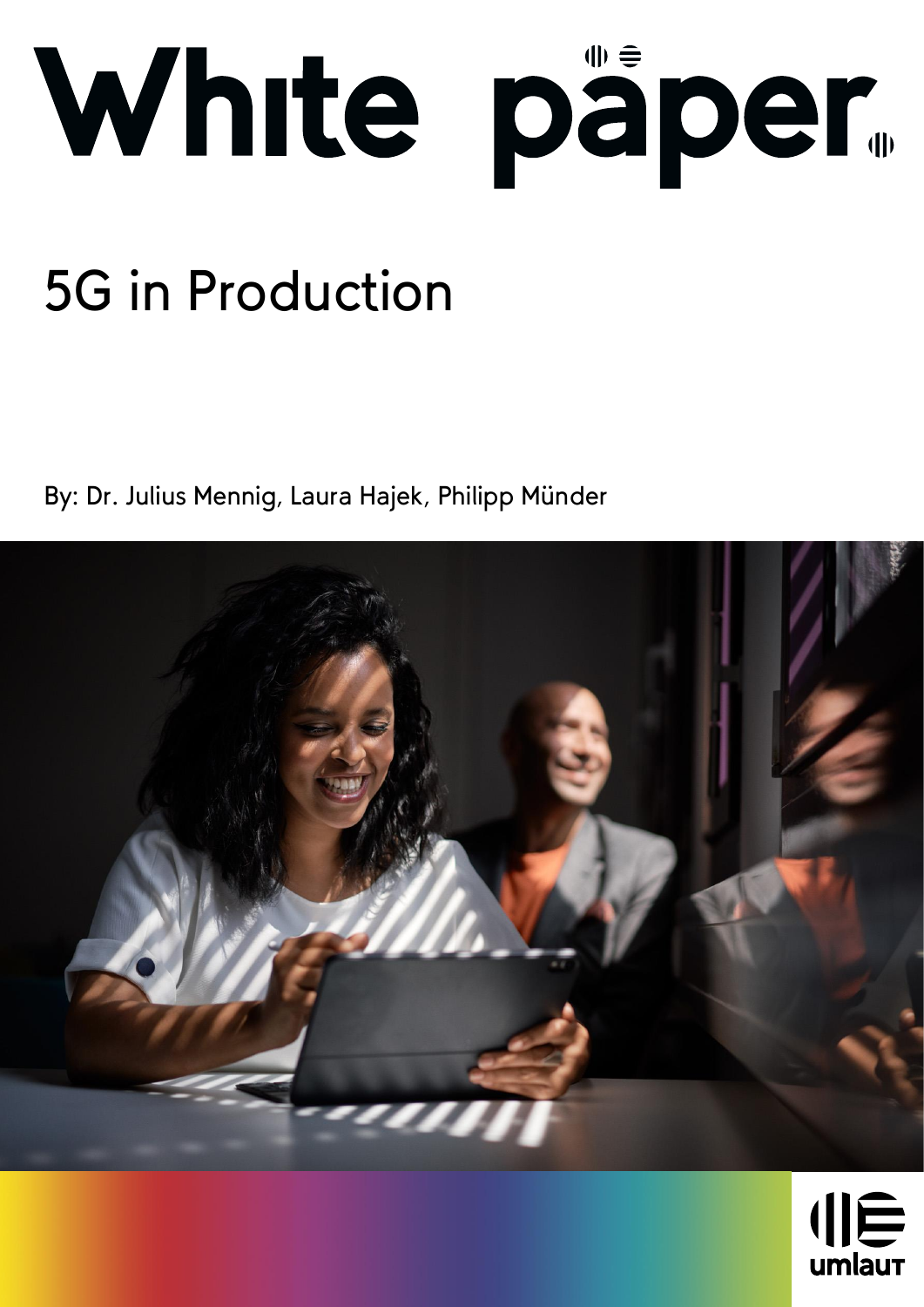# Table of contents

| Table of figures                   |                |  |
|------------------------------------|----------------|--|
| 1. Intro                           |                |  |
| Purpose of interactive white paper | $\overline{5}$ |  |
| White paper structure              |                |  |

| 2. Spotlight 1 - Telecommunication technologies                   |    |  |  |  |
|-------------------------------------------------------------------|----|--|--|--|
| <b>WiFi/4G/5G</b>                                                 | 6  |  |  |  |
| Introduction of Network Standards (WiFi)                          | 6  |  |  |  |
| Introduction of 4G / LTE-A                                        | 6  |  |  |  |
| Introduction of 5G                                                | 7  |  |  |  |
| Comparison of WiFi and cellular<br>telecommunication technologies | 8  |  |  |  |
| Translation into competitive rating                               | 12 |  |  |  |
| 3. Spotlight 2 - Industry 4.0 Use Cases                           | 13 |  |  |  |
| An introduction to Industry 4.0                                   | 13 |  |  |  |
| Levels of value creation in production                            | 13 |  |  |  |
| Industry 4.0 Use Cases                                            | 14 |  |  |  |
| <b>Track and Trace</b>                                            | 15 |  |  |  |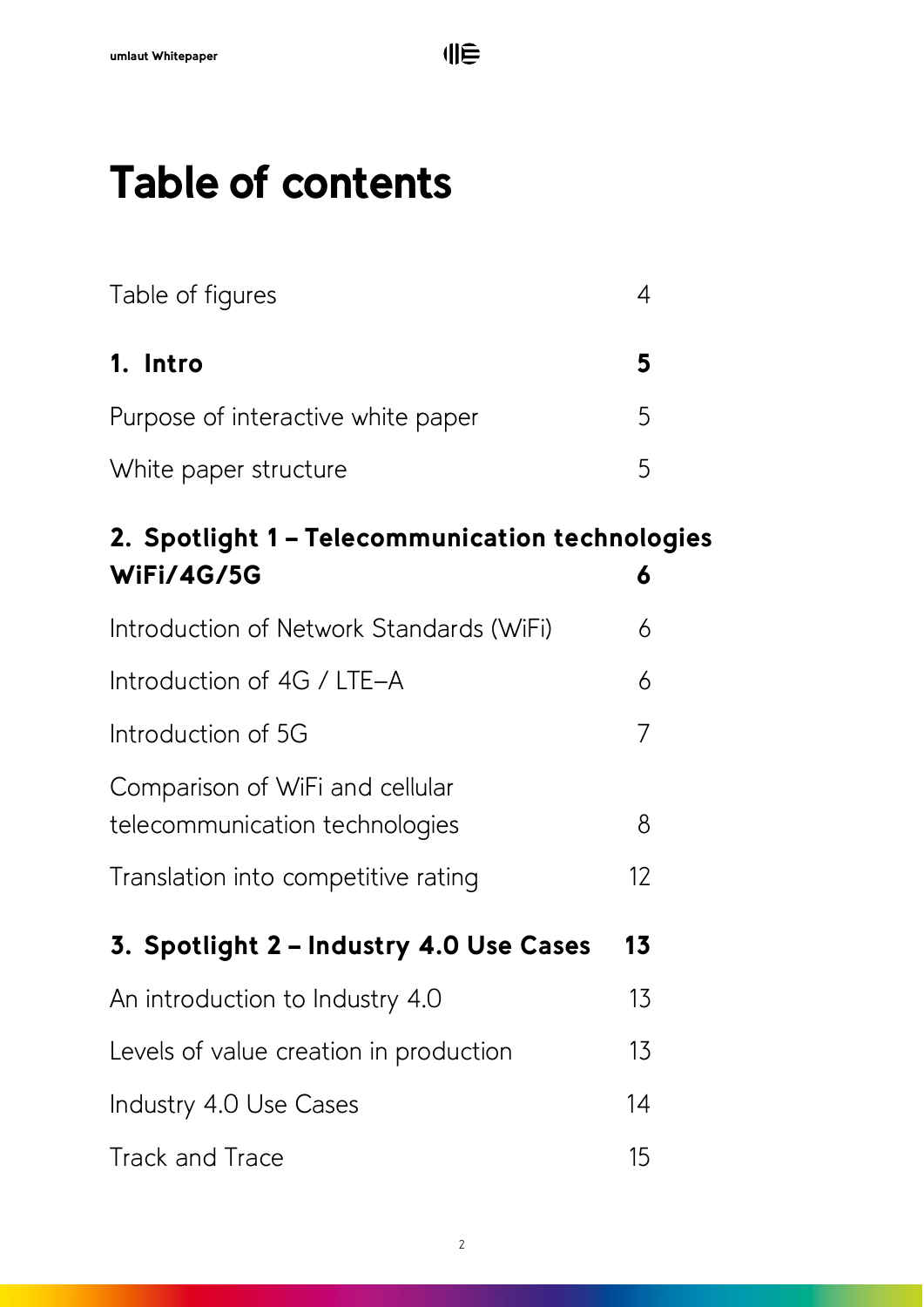| Autonomous Transport                 | 20 |
|--------------------------------------|----|
| <b>Augmented and Virtual Reality</b> | 26 |
| Data Analytics                       | 30 |
| Dashboarding and Monitoring          | 36 |
| <b>Automated Process Control</b>     | 38 |
| Process automation – robotics        | 41 |
| 4. Summary                           | 45 |
| 5. Appendix                          | 48 |
| List of abbreviations                | 48 |
| Bibliography                         | 50 |

**IIE**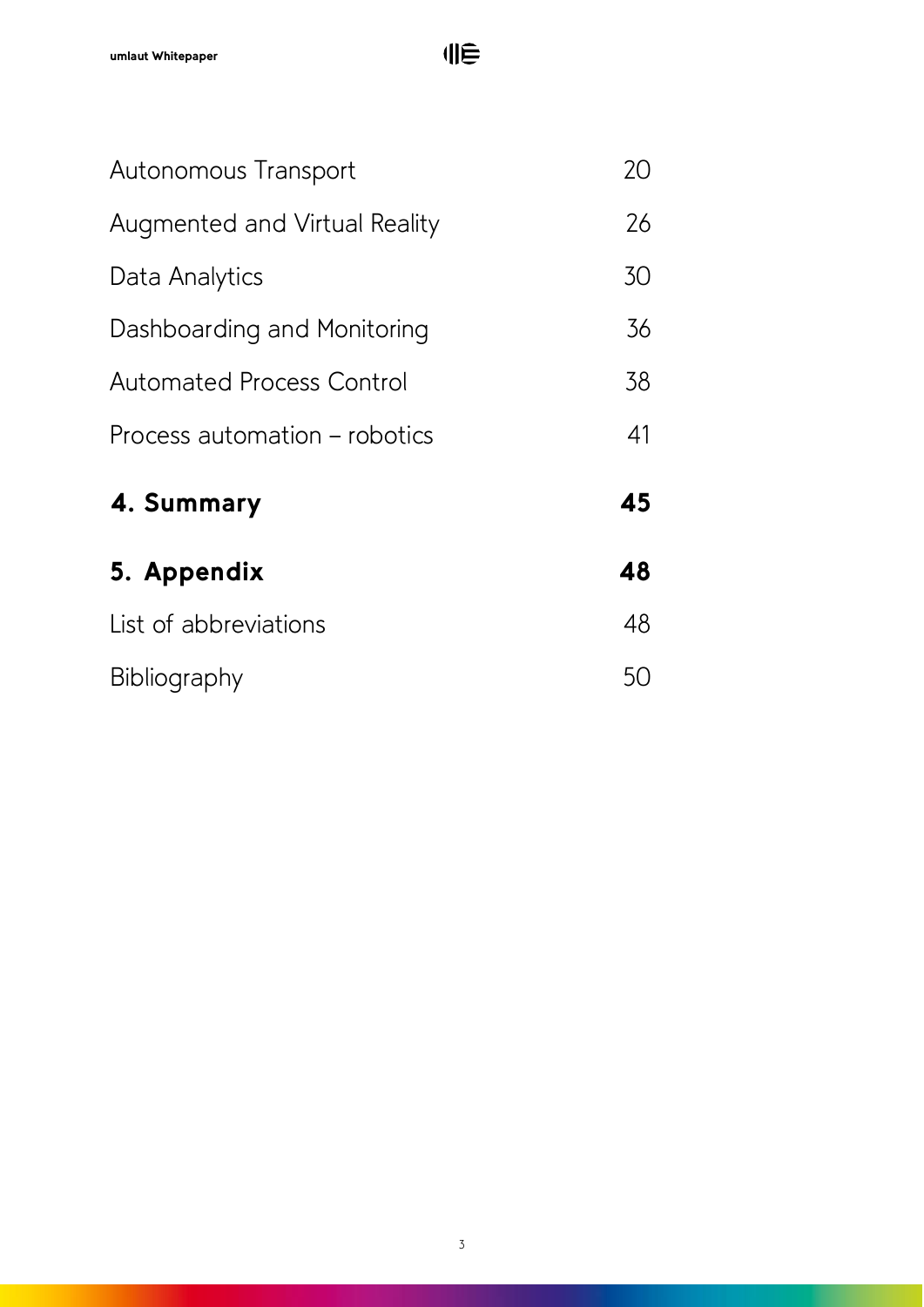

# <span id="page-3-0"></span>Table of figures

| Figure 4: Example presentation of use case matching and evaluation 15 |  |
|-----------------------------------------------------------------------|--|
|                                                                       |  |
|                                                                       |  |
|                                                                       |  |
|                                                                       |  |
|                                                                       |  |
|                                                                       |  |
| Figure 11: VR as support for engineering and product development  28  |  |
|                                                                       |  |
|                                                                       |  |
|                                                                       |  |
|                                                                       |  |
|                                                                       |  |
|                                                                       |  |
|                                                                       |  |
|                                                                       |  |
|                                                                       |  |
|                                                                       |  |
|                                                                       |  |
|                                                                       |  |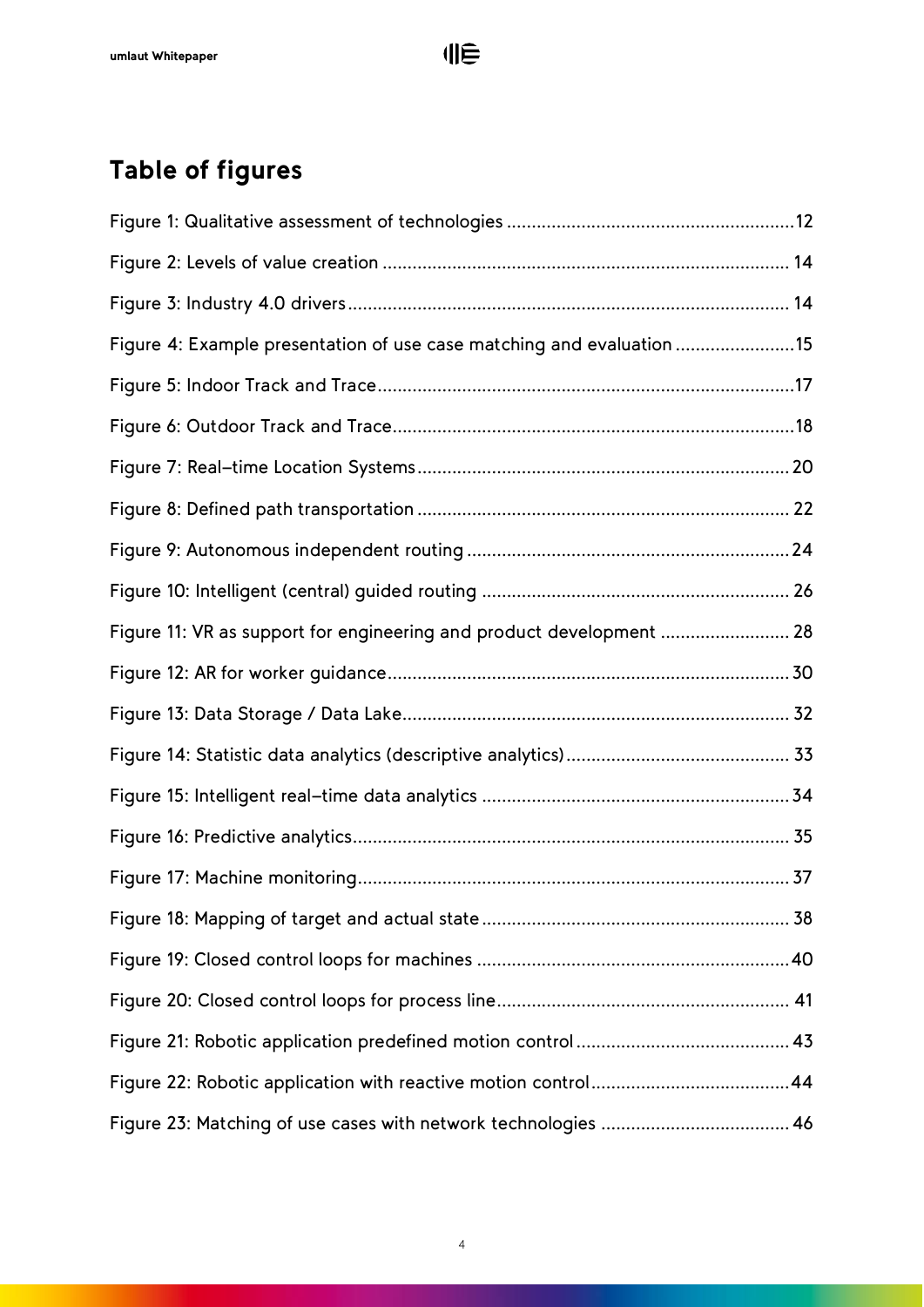# <span id="page-4-0"></span>1. Intro

Industry 4.0, smart factory, Industrial Internet of Things (IIoT) – these are buzzwords describing the future of industrial manufacturing. The goal is to establish a fully digitalized and connected factory and production network to increase flexibility, efficiency and the level of autonomy. Designing production plants and logistics to meet the requirements of the digital age, the right IT backbone, communication framework and comprehensive connectivity need to be established. The new 5G communication standard opens up important new prospects.

# <span id="page-4-1"></span>Purpose of interactive white paper

This white paper analyzes the application of Industry 4.0 technologies and trends as well as their requirements for communication and connectivity. In doing so, this paper examines how 5G can create benefits in production compared to other telecommunication standards. For this examination it is essential to understand the aspects of value creation in manufacturing companies and in the plant of the future. Therefore, current and future use cases in the manufacturing field will be derived and their benefit, state of the art and telecommunication requirements will be mapped.

# <span id="page-4-2"></span>White paper structure

The white paper is structured into two spotlights. One spotlight is focusing on the telecommunication technologies WiFi 4/5, WiFi 6, 4G, 5G including their technical details and limitations.

The second spotlight first introduces and defines Industry 4.0, assesses the levels of value creation for new manufacturing technologies and trends as well as it classifies the different use cases according to their application. The use cases will then be thoroughly explained, while connectivity requirements are analyzed to perform a matching with the telecommunication standards considered and scored in spotlight one. This allows a statement about the telecommunication technology needed for each use case.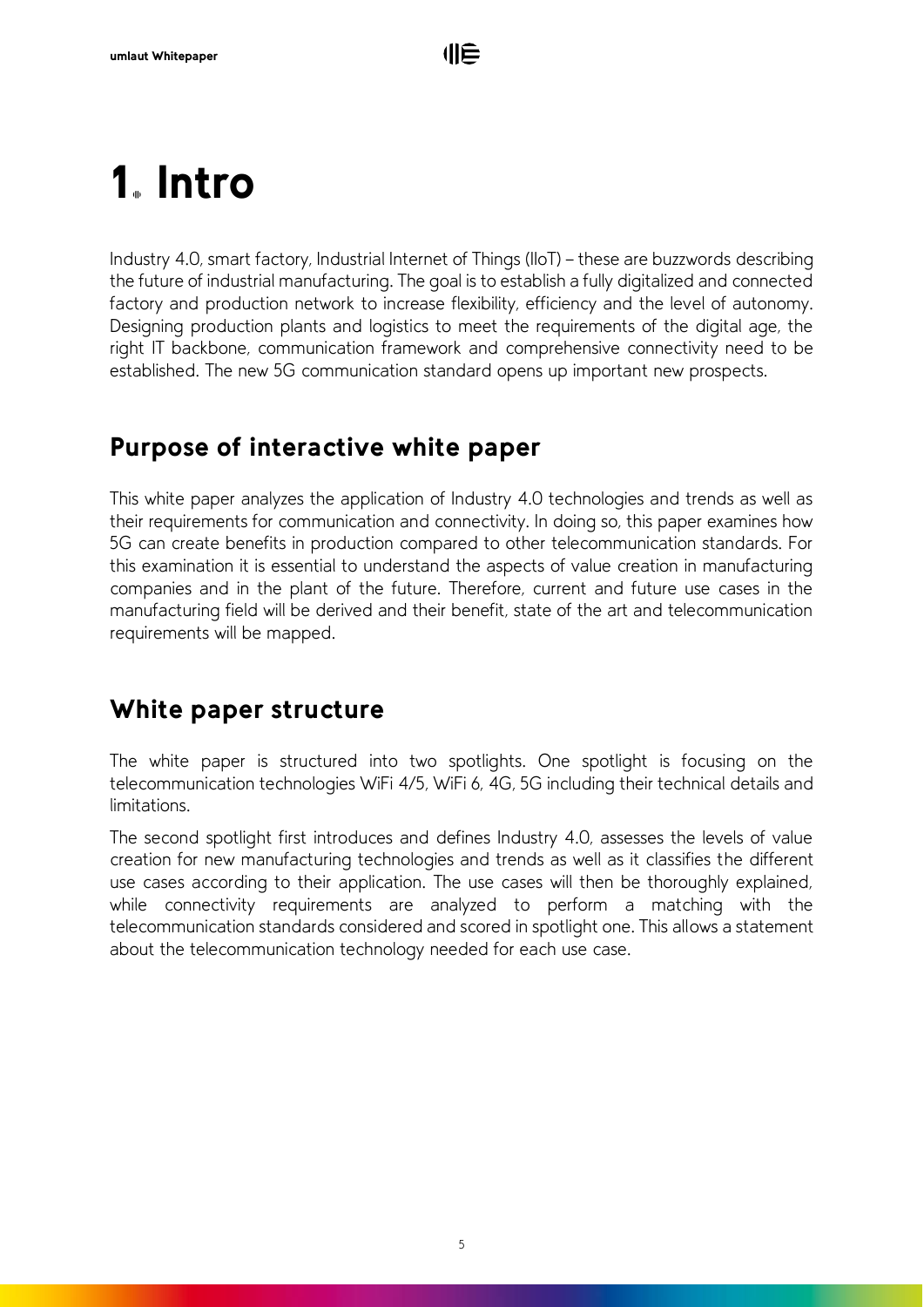# <span id="page-5-0"></span>2. Spotlight 1 – Telecommunication technologies WiFi/4G/5G

In the following chapter the telecommunication technologies WiFi, 4G and 5G are introduced and their main characteristics are explained. Further they are compared concerning their main differences, technical details and advantages. These details are then translated into a competitive rating which will serve as the basis for the use case matching.

# <span id="page-5-1"></span>Introduction of Network Standards (WiFi)

WiFi refers to the different IEEE 802.11 networking standards. It is commonly used to create wireless local area networks (WLAN) and thus, connecting devices to the internet. However, it still faces challenges, as will be outlined in the following chapter. Standardizations for WiFi 4 and WiFi 5 were finalized in October 2009 and December 2013. Since WiFi 5 only employs the 5GHz spectrum, routers combine the use of WiFi 4 and 5, in order to ensure backward compatibility and supplementary utilization of the 2,4 GHz spectrum. For that reason, WiFi 4 and 5 will be combined for comparison. WiFi 6 (or 802.11ax) was standardized in September 2019. As of now, routers are available, but preceding standards are still used predominately because deployment just started. WiFi 6 primarily improves features that were introduced in WiFi 4 and 5. According to the WiFi Alliance, key benefits are higher data rates, increased capacity, better performance in device-teeming environments and improved power efficiency. Because of its availability and simplicity to deploy, WLAN has also become the de facto standard for office connectivity.

# <span id="page-5-2"></span>Introduction of 4G / LTE-A

Long-Term-Evolution-Advanced (LTE-A) is the fourth-generation mobile communications standard. Being standardized since April 2011, it is used to create mobile networks. It builds upon LTE, which was standardized in 2008 and only requires a software update There is some debate whether the initial release of LTE is considered a 4G network, as it did not formally fulfill the requirements of the responsible certification authority, the International Telecommunication Union Radiocommunication Sector (ITU-R). The focus of improvement, compared to LTE, are higher data rates: LTE provides up to 300 Mbit/s in the downlink, but typically only realistically only reached 12,5 Mbit/s, while LTE-A provides up to 1200 Mbit/s with 100 Mbit/s being reached typically. Other areas of improvement are faster switching between power states to save energy and improved performance at the cell edge. Base stations only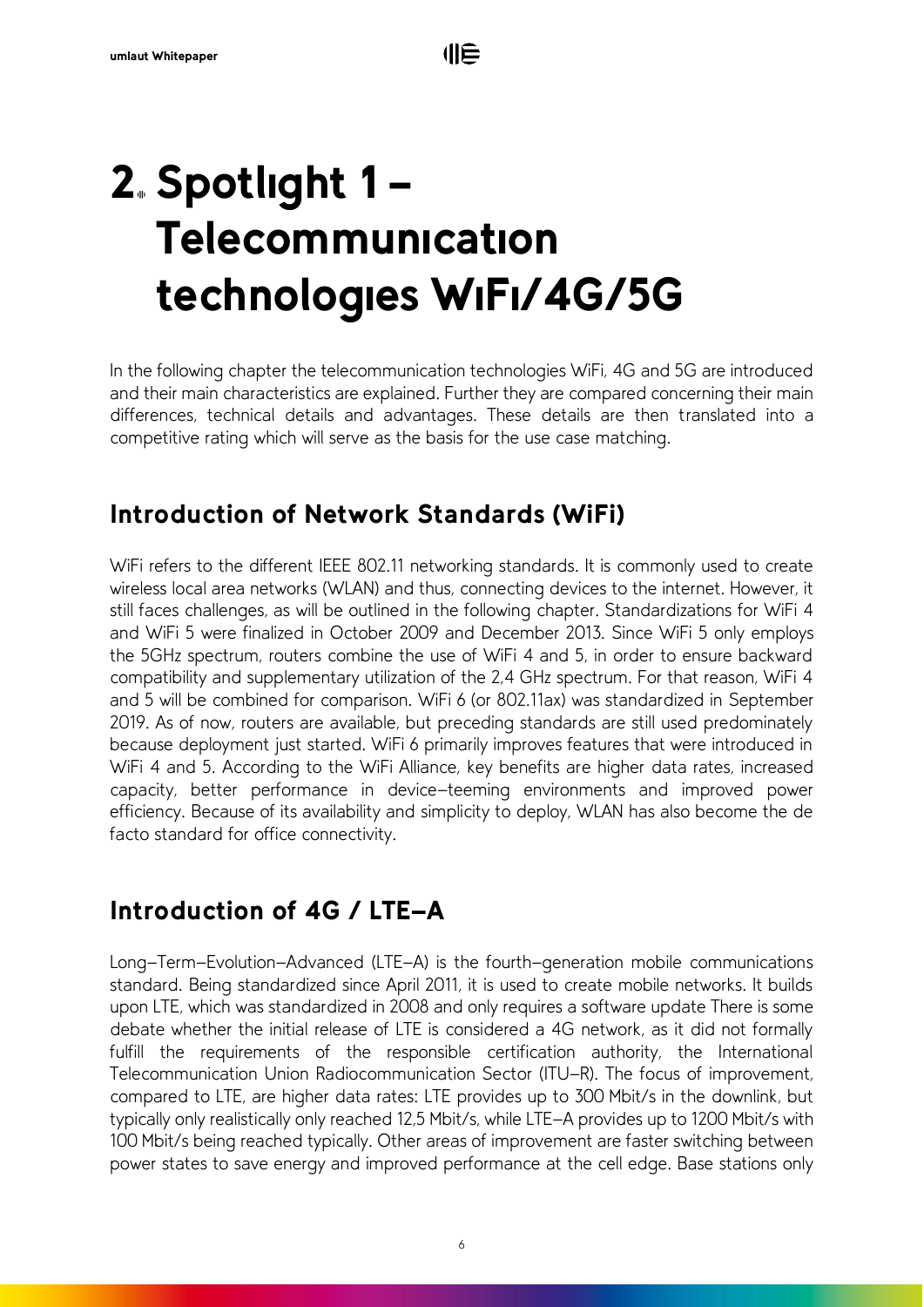川巨

require a software upgrade. In manufacturing, LTE-A is primarily used to connect networks, rather than single devices, to the internet, often only as a fail-safe solution.

# <span id="page-6-0"></span>Introduction of 5G

5G is the fifth mobile communications standard. Besides being the next generation of mobile networks, 5G was developed with the intention to make it the next standard for connectivity within the industry. To that end, ITU-R identified three usage scenarios for 5G networks, based on ongoing changes and trends, such as the need for low latency communications and greater device density:

- 1. Enhanced Mobile Broadband (eMBB) use cases focus on human-centric access to multi-media content, services and data. Therefore, higher data rates are the main requirement. Included use cases are edge- or cloud-computing as well as virtualand augmented reality.
- 2. Ultra-Reliable Low-Latency Communications (URLLC) use cases entail time- or otherwise critical data, such as control of industrial manufacturing or human-machine interaction. Thus, strict requirements regarding latency and availability must be met.
- 3. Massive Machine-Type Communications (mMTC) use cases are centered around massive numbers of devices that typically require only low data rates but high energy efficiency.

Based on those application scenarios, the requirements of the network of the future were derived. Standardization of the initial deployment, phase 1, was finished by June 2019. Phase 2, which will bring further improvements to latency and IoT support, is expected to be finished by June 2020. Deployments will widely be in the non-standalone (NSA) mode, i.e., a 5G radio access network (RAN) in combination with a 4G core network because investment costs are significantly lower. The RAN establishes the connection to the client, while the core network handles network functions such as user authentication and connection to the internet or different networks. As a result, some features of 5G will not be possible with existing infrastructure, rather, additional upgrades to base stations would be necessary.

5G is not a single technology but a close integration of multiple technologies and therefore, not all use cases may be realized by a single deployment. Instead, a network will be comprised of different deployment options, i.e., base stations with different cell sizes. Smaller cells use higher frequencies. In consequence, their range is lower, but allow higher data rates and device density. Therefore, a network will not offer the same capabilities ubiquitously. Instead, capabilities will be realized locally to meet the requirements of the usage. Thus, the full potential of 5G can only be realized by a combination of those deployment options.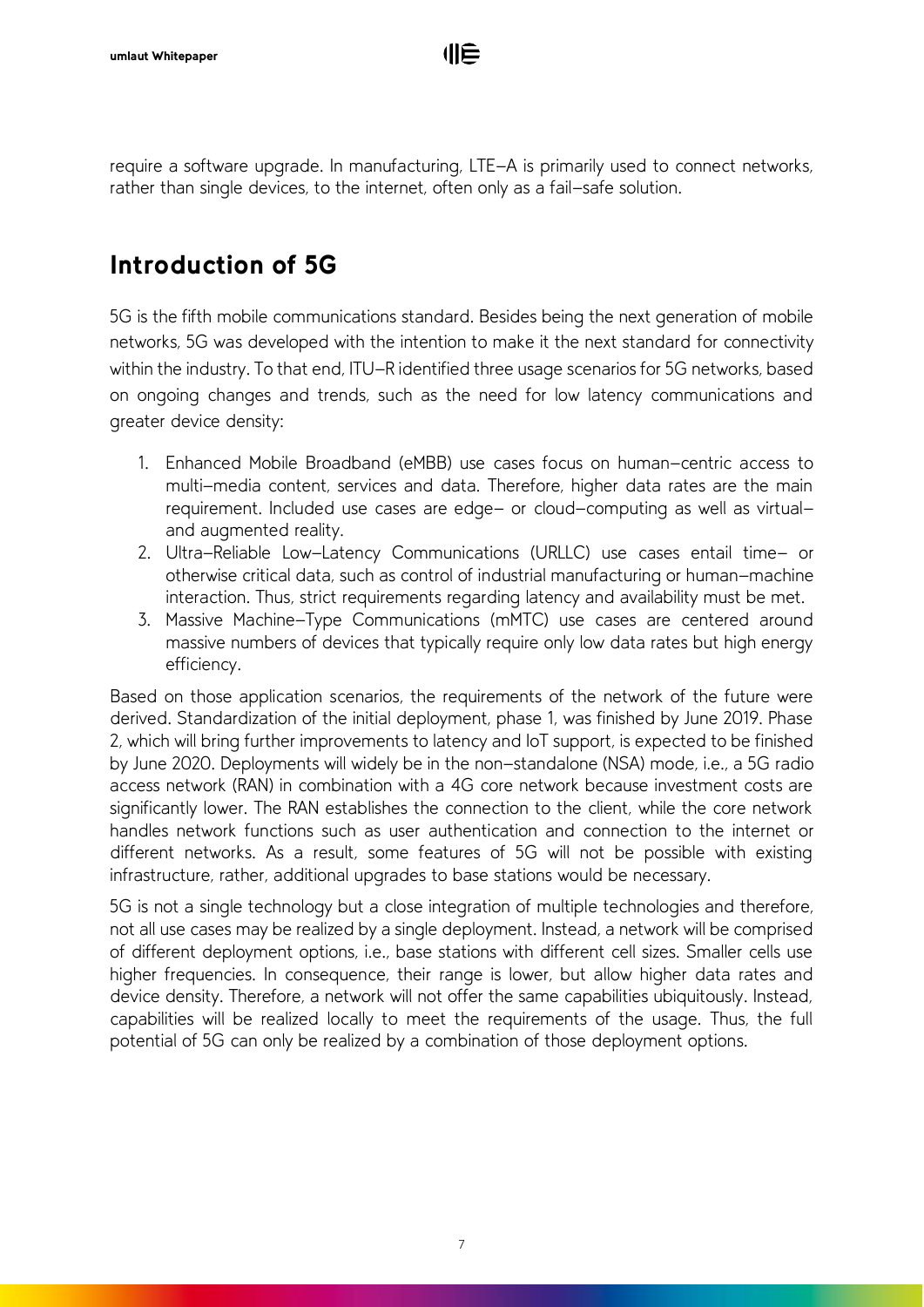# <span id="page-7-0"></span>Comparison of WiFi and cellular telecommunication technologies

5G was designed to become the new standard for industrial connectivity. Therefore, it offers different configurations fitted to the usage scenarios identified by the ITU-R. As development is ongoing and empirical values are yet to be collected, it is complex to derive the actual benefits of 5G.

To further understand the abilities of 5G, it is compared to the other network technologies named before. Differences between 5G, 4G and WiFi that ultimately result in the distinct characteristics of each network are the used frequency bands, key technologies to achieve the desired ability profile as well as the approach to cyber-security and roaming, i.e., the change of base stations. In the following, each difference will be presented in detail.

As aforementioned, 5G, 4G and WiFi employ different frequencies to transmit data. WiFi utilizes the unlicensed frequencies at 2,4 GHz and 5 GHz. These frequencies are part of the industrial-, medical- and scientific (ISM) bands, resulting in two main obstacles.

Firstly, **interference management** is challenging. As the ISM-Bands do not require any license, they are used quite heavily by a variety of network standards, e.g., Bluetooth, ZigBee and various other proprietary standards operate at 2,4 GHz. ZigBee is a so-called low-power wide-area network (LPWAN) that allows large coverage and little energy consumption, but only small data rates. Proprietary standards range from garage door openers to input devices for computers. Interference management is not only challenging because of the noise level and heavy usage, but because of the different standards operating parallelly. The 5 GHz ISM-Band is used less but suffers from bad propagation properties, especially for non-line-ofsight propagation, i.e., when obstacles are between the sender and receiver. 5G and 4G on the hand use licensed frequency bands. As a result, the noise level is lower and interference management is simple.

Secondly, there is a legal limit to the strength of emitted radiation, i.e., signal strength, and to the radiation present in the surrounding environment. The equivalent isotropically radiated power (EIRP) in the 2,4 GHz bands is limited to 100 mW, in the 5 GHz bands to 0,2 W (5,15 GHz-5,35 GHz) and 1 W (5,47 GHz-5,725 GHz). The former is only permitted for indoor use. For that reason, the signal strength of WiFi networks is limited. As a result, range and penetration are low. In 4G, the base stations send out up to two magnitudes more depending on the frequency range. Furthermore, the spectral power density, i.e., the power of radiation present in each frequency range in the surrounding environment, is limited. If the limit is reached, the device is prohibited from emitting additional radiation, i.e., transmit data. That way, increased device density leads to increased latency and decreased reliability. Therefore, even mobile devices such as smartphones can lead to disturbances. Furthermore, WiFi networks are especially susceptible to disturbances due to older standards being present, because of the backward combability in WiFi. As a result, a significant loss in efficiency can occur. In contrast, 4G and 5G networks are not backward compatible and the network manages used frequencies centrally, i.e., devices are told which frequency they should use. Therefore, mobile networks are very resilient.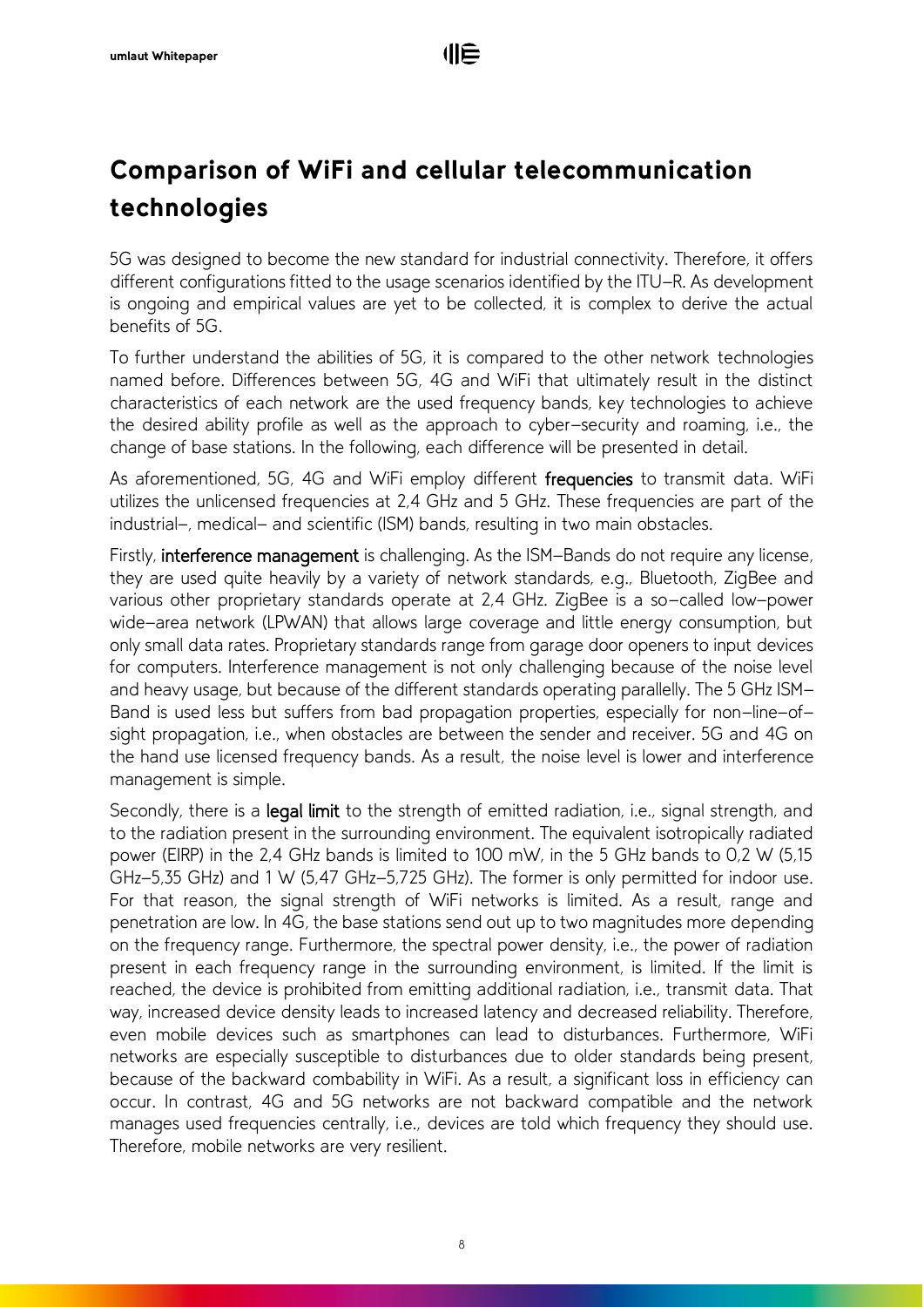To increase reliability and scalability, WiFi 6 employs technologies known from mobile networks, namely multi-user multiple-input multiple-output (MU-MIMO) and orthogonal frequency-division multiple access (OFDMA). As a result, the throughput per user is quadrupled in crowded areas, although single-user speed has only increased by 37%. Also, up to 8 devices will be able to communicate with the base station simultaneously. Depending on the base station, LTE networks allow several hundred up to a few thousand devices to communicate simultaneously. The scheduling in WiFi 6 changed. While access to older WiFi standards was contention-based, i.e., clients competed for resources, uplinks in WiFi 6 are scheduled to minimize conflicts. Because the device can sleep until the next scheduled transmission, energy efficiency is increased. However, prioritization of data is still not possible. In contrast, 4G has multiple mechanisms to manage traffic. Therefore, prioritized traffic is deterministic, i.e., it can be processed within a constant time frame. Only non-prioritized traffic can suffer from high latencies and high loss probabilities in areas of high device density. That is because there is no constant connection in 4G networks and thus, accesses are random. In 5G, prioritization will be an inherent component. Additionally, in 5G stand-alone (SA) network slices will be available and capable of reserving resources. To increase connection stability within areas with multiple WiFi networks present, WiFi 6 introduces basic service set coloring (BSS), i.e., adding a locally unique identifier to each network's transmissions. That way, devices can distinguish transmissions of their network from those of neighboring networks. As a result, the transmissions of neighboring networks can be ignored, making simultaneous transmissions in neighboring cells possible. Therefore, WiFi 6 networks are better expandable than WiFi 4/5 networks, although many devices still cause problems due to legal limits and interference. Modifications to WiFi networks are limited because of the narrow capability profile. Mobile networks, such as 4G and 5G, on the other hand, are designed to combine many different base stations into a single network. For that reason, expansion is straightforward. However, modifications to a 4G network are costly, as core functions are realized by specialized hardware. 5G introduces software-defined Networking (SDN) and network functions virtualization (NFV) to remedy that. SDN solves network tasks through software instead of specialized hardware, while NFV centralizes control over network functions, previously done by routers and switches. Therefore, modification of a 5G network is simple. For all those reasons, 5G is best suited for (time-)critical application scenarios and for application scenarios with incomplete specifications that might require adaptation later on, such as Industry 4.0 use cases. Despite that, WiFi 6 improves the capabilities of WiFi networks greatly compared to WiFi 4/5.

Another aspect is cyber-security. WiFi only requires the SSID (network name) and a password. As a result, WiFi networks are inherently vulnerable to man-in-the-middle (MITM) attacks. Unfortunately, whitelisting MAC addresses to increase security does not prevent MITM attacks, as MAC addresses can be spoofed, i.e., faked. As data security of WiFi networks cannot be ensured, drastic measures for critical data were enacted within the industry. Critical data was secured using air-gap-security, i.e., separating the secured computer or wired network by a physical or mechanical gap. To transfer data to or from these secured computers or networks, removable storage mediums, e.g., USB drives, are necessary. However, air-gap-security is not the optimal solution either, as it results in significant downsides in usability and has been compromised nonetheless, e.g., by Stuxnet. Although WiFi 6 introduces a new security protocol with WPA3 (as opposed to WPA2), MITM attacks are still possible. Furthermore, new exploits were already found. To remedy these exploits, a non-backward compatible upgrade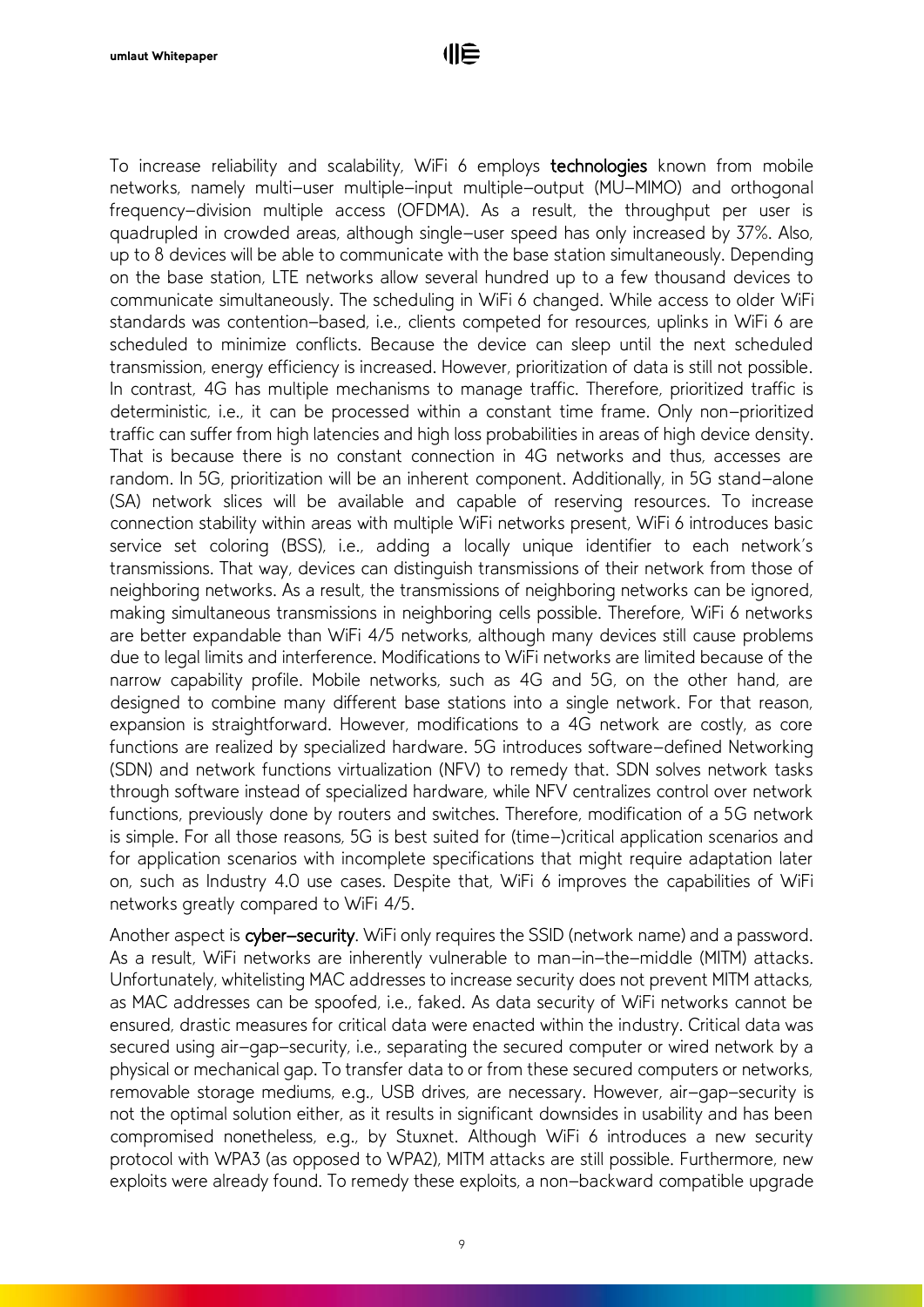

could be necessary. As a result, already rolled out hardware would become obsolete. Despite that, WPA3 is generally regarded as safer than WPA2. In contrast, 4G and 5G networks require unique sim cards to access the network, making them inherently hard to hack. While designing 5G, a key consideration was safety. To achieve improved safety, 5G employs wellproven 4G security mechanisms as well as new enhancements, e.g., mutual authentication, which prevents MITM attacks, and encryption of end-user data within the mobile network. For that reason, 5G is believed to be safer than 4G, although Software-defined Networking (SDN) and Network Functions Virtualization (NFV) might pose new risks. As outlined above, SDN and NFV result in the omission of hardware and centralization of network functions. Therefore, there are no more physical limits, i.e., hardware bottlenecks, to limit the access of hackers, as all services are centrally provided by software.

The different approach to roaming, i.e., how a client leaving a network or the coverage of a single access point (AP) is handled, has major implications for a particular set of use cases. Although WiFi has a protocol for seamless roaming, many clients do not support them. As a result, clients must connect anew once they lost connection to the access point due to being out of reach. Up to that point, the client would have suffered from sub-optimal performance, as there is no automatic handover. For use cases that require mobility, such as AGVs, those reconnects mean breaks until a connection to the new access point has been established. That way, AGV-traffic jams might occur, as every cell edge is a bottleneck. In contrast, mobile networks, such as 4G and 5G, incorporated seamless handovers a long time ago. As a result, clients are automatically connected to the optimal available access point. Therefore, 4G and 5G are better suited for those use-cases.

To derive a rating for each wireless technology, we considered the differences outlined above as well as the key performance indicators commonly stated, shown in [Table 1.](#page-10-0)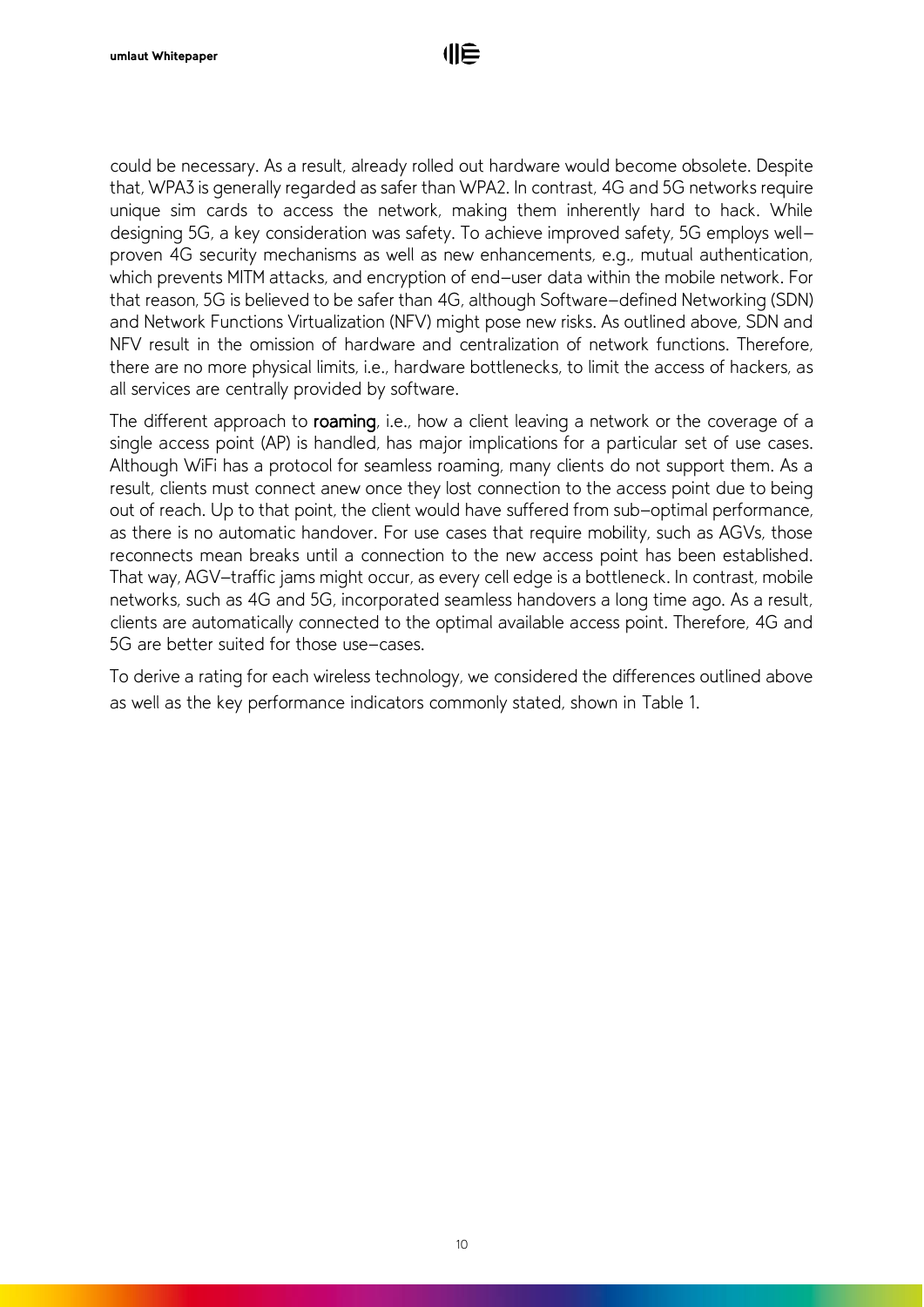## <span id="page-10-0"></span>Table 1: Performance overview

|                                                         | 4G/LTE<br>(Release 14)          | 5G/NR<br>(Release 15)                              | WiFi 4<br>(802.11n)               | WiFi 5<br>(802.11ac)              | WiFi 6<br>(802.11ax)              |
|---------------------------------------------------------|---------------------------------|----------------------------------------------------|-----------------------------------|-----------------------------------|-----------------------------------|
| Carrier frequency <sup>1</sup>                          | 700, 800,<br>1.800,<br>2.600MHz | 700MHz,<br>900MHz,<br>2100MHz,<br>3,5GHz,<br>26GHz | 2,4GHz, 5GHz                      | 5GHz                              | $2,4$ GHz, 5GHz                   |
| <b>MIMO</b>                                             | bis 8x8                         | bis 64x64                                          | bis 4x4                           | bis 8x8                           | bis 8x8                           |
| Carrier bandwidth<br>[MHz]                              | $5 - 100$ MHz                   | $5 - 400$ MHz<br>(currently)                       | 20, 40                            | 20, 40, 80,<br>160                | 20, 40, 80,<br>160                |
| Max. throughput<br>[Mbit/s]<br>- theo. Max. / typical   | 900 / 100<br>(@20MHz)           | >10.000 /<br>1.000                                 | 800 / 200                         | 3.500/700                         | 6.900 / 1.200                     |
| Maximum spectral<br>efficiency [bit/s 1/Hz]             | $>15(UL)$ , $>30$<br>(DL)       | $>15(UL)$ ,<br>>30(DL)                             | 5                                 | 14, 4                             | 20                                |
| Latency [ms],<br>minimal / typical                      | 10 / 50                         | 1 / 10                                             | 50 / 100                          | 30 / 50                           | 10/50                             |
| Access management<br>/ Load control <sup>2</sup>        | SIM/<br>Network                 | SIM/<br>Network                                    | SSID & PW<br>(pot. MAC) /<br>none | SSID & PW<br>(pot. MAC) /<br>none | SSID & PW<br>(pot. MAC) /<br>none |
| Access security                                         | High                            | High                                               | Medium                            | Medium                            | high                              |
| Communication<br>security                               | very high                       | very high                                          | high                              | High                              | high                              |
| Data security                                           | High                            | very high                                          | Medium                            | Medium                            | medium                            |
| Roaming <sup>3</sup>                                    |                                 | Automatically Automatically                        | manually                          | manually                          | manually                          |
| Handover <sup>3</sup>                                   | , immediate                     | automatically automatically<br>, immediate         | manually,<br>500 ms               | manually,<br>500 ms               | manually,<br>500 ms               |
| Cell radius outdoors<br>typical / max $[m]^4$           |                                 | 800 / 15.000 300 / 15.000                          | 50 / 100                          | 80 / 250                          | 80 / 250                          |
| Cell radius indoors<br>typical / max $[m]$ <sup>4</sup> | 30 / 200                        | 30 / 200                                           | 20 / 100                          | 20 / 100                          | 20 / 100                          |

<sup>1</sup> Perspectively all cellular frequencies will be re-framed to 4G respectively 5G. In Germany these are (at least until 2025): 700, 800, 900, 1.800, 2.100, 2.300, 2.600, 3,500 MHz and in the future 26 and 72GHz. However, so far Release 17 only considers frequencies up to 71 GHz.

<sup>2</sup> Mechanism to ensure successful transmission and processing of prioritized data.

<sup>3</sup> Roaming in WiFi networks is the connection to access points with better signal strength / quality of the same network, while in mobile networks, roaming relates to connecting to base stations of different providers when the original network is unavailable. The handover is the disconnect and following re-establishment of a connection when either base station or access point are changed, manually or automatically.

<sup>4</sup> Cell ranges are highly frequency dependent, the higher the frequency the smaller. Because of the various different frequencies available for 4G and 5G, cell radiuses vary substantially. Further to that, the transmitting power has a large influence on the cell size. The transmitting power is in licensed cellular bands up to two orders of magnitude higher than in unlicensed WiFi bands. Using WiFi outdoors is critical due to the fact that it is the WiFi router's operator's responsibility to avoid interference with other devices operating in the same band.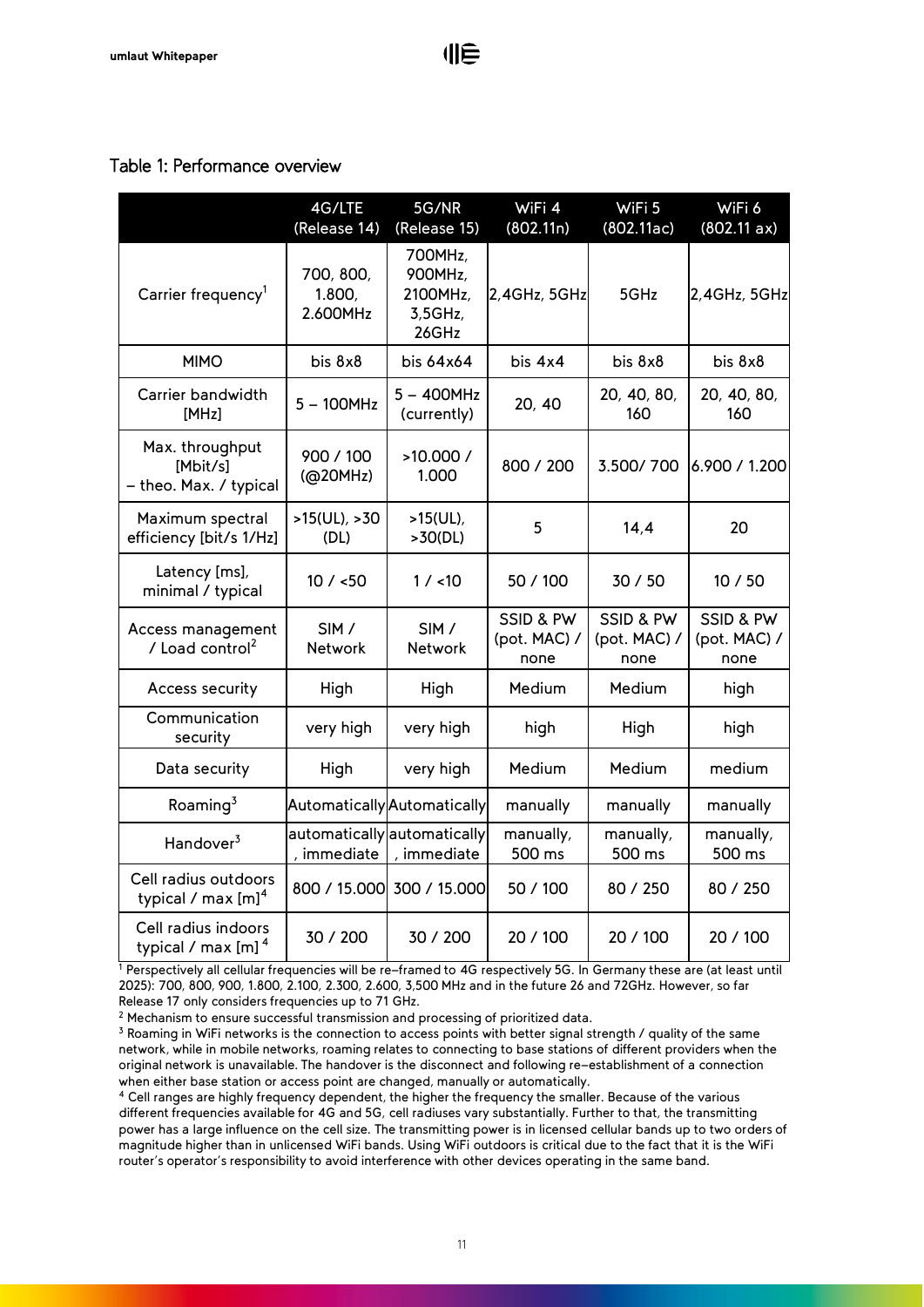# <span id="page-11-0"></span>Translation into competitive rating

Derived from the differences between WiFi and 4G / 5G outlined in the previous chapter, each wireless technology's suitability will be rated for the different usage scenarios. To classify networks, a magnitude of different key performance indicators (KPIs) are commonly used. Among the many KPIs, some differentiate networks more distinctively than others. For reasons of clarity and simplicity, we will focus on the following KPIs: Latency, defined as the time it takes a data packet to reach its destination once it is sent. Data throughput per area as the upper total traffic throughput per geographic area. Connection density corresponding to the total number of connected devices per area. Reliability, defined as the success probability of transmitting a data packet before a given deadline. For the rating, usage scenarios that put a strain on the network, e.g., by mobility or high number of connected devices, have been considered. Penetration as the network performance in areas with many obstructions, such as walls or machines. Range as the typical distance to the base station without major losses in network performance. User experience data rate corresponding to the 5% point of the cumulative distribution function of the user throughput. Thus, it represents the minimal user experienced data rate in the coverage area. Security as the safety of a network against malicious attacks, including manipulation of the signal, maliciously or unintentionally. However, those KPIs cannot be quantified or compared out of the box. Thus, only a qualitative rating of a technology's capabilities in that area is given.

|                                       | 4G                      | 5G                      | <b>WIFI</b><br>4/5 | WIFI <sub>6</sub>       |                                   |                             |
|---------------------------------------|-------------------------|-------------------------|--------------------|-------------------------|-----------------------------------|-----------------------------|
| Latency                               | 3                       | 4                       | $\overline{2}$     | $\overline{\mathbf{3}}$ | Latency                           |                             |
| Data throughput<br>per area           | $\overline{\mathbf{3}}$ | 4                       | 3                  | 4                       | Security                          | Data throughput<br>per area |
| Connection<br>density                 | 3                       | $\overline{\mathbf{4}}$ | 1                  | 3                       |                                   |                             |
| Reliability<br>(Mobility & Load)      | $\overline{\mathbf{3}}$ | 4                       | $\mathbf{2}$       | $\overline{2}$          | User<br>experience<br>(low 5%)    | Connection<br>density       |
| Penetration                           | $\overline{2}$          | 1                       | 3                  | 1                       |                                   |                             |
| Range (coverage)                      | 4                       | 3                       | $\overline{2}$     | $\overline{2}$          | Range                             | Reliability                 |
| User experience<br>data rate          | $\overline{\mathbf{3}}$ | 4                       | $\overline{2}$     | 4                       | Penetration                       |                             |
| Security (incl. Anti<br>Interference) | $\overline{\mathbf{3}}$ | 4                       | 1                  | $\overline{2}$          | WiFi $4/5$ $\Box$<br>WiFi 6<br>4G | 5G                          |

 $1 - low$   $2 - medium$   $3 - high$   $4 - very high$ 

<span id="page-11-1"></span>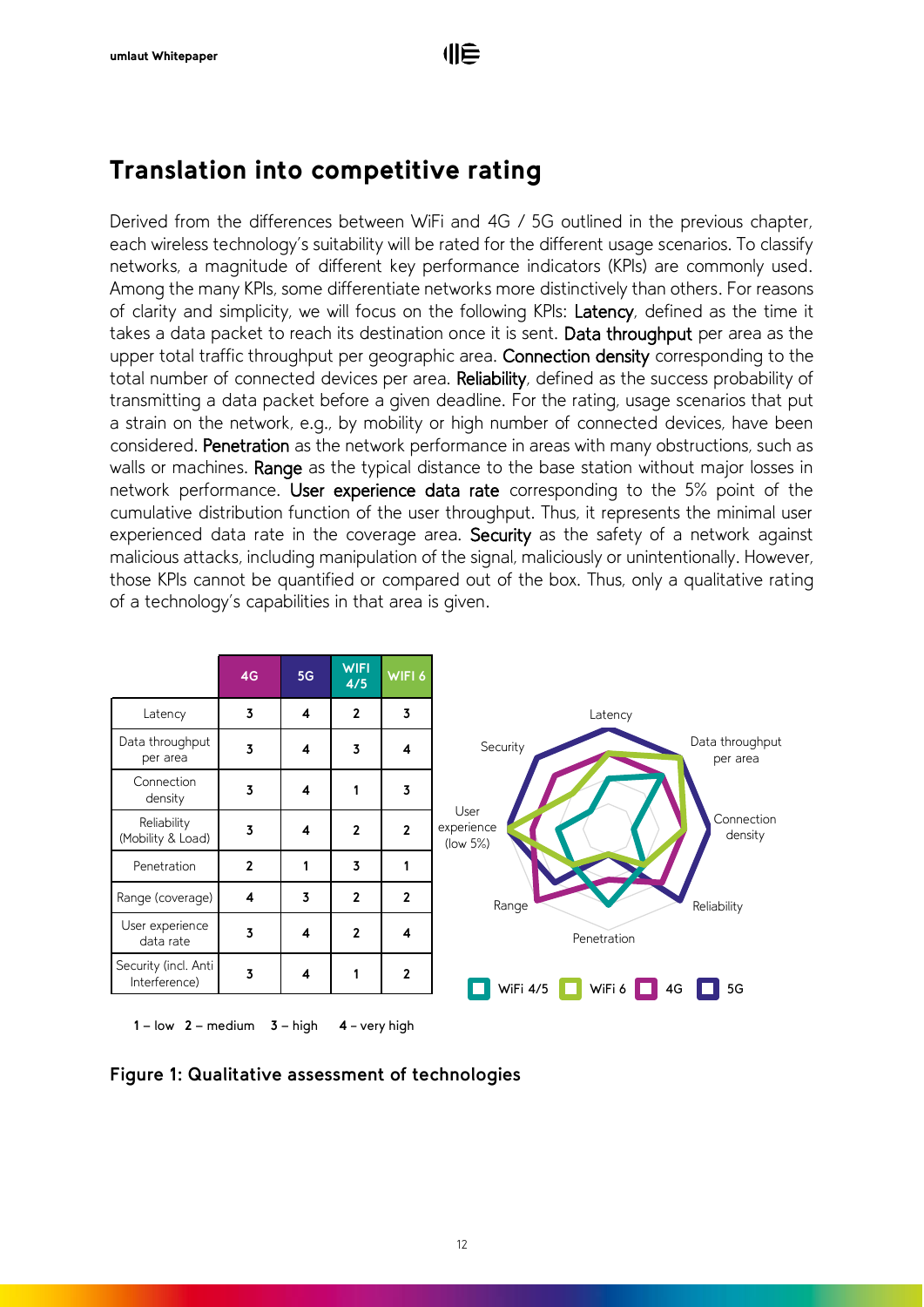# <span id="page-12-0"></span>3. Spotlight 2 – Industry 4.0 Use Cases

# <span id="page-12-1"></span>An introduction to Industry 4.0

Originating from the context of a funding project of the German government, the expression "Industry 4.0" was developed in 2011 and stands for the fourth industrial revolution. It represents the progress from widely automated production compounds, as they were introduced and propagated during the previous third industrial revolution, towards industrial networks providing integral connection of all components. While being described as the merge of the virtual and the physical world enabled by real-time data use, Industry 4.0 drives the change in the architecture of modern manufacturing systems towards highly connected cyber physical structures.

Trending innovations such as Cyber Physical Production Systems (CPPS) or Industrial Internet of Things (IIoT) demand the ability to deliver and process large amounts of data in real-time and thus create the need for a high-performance and reliable network. This raises the need for a solution providing necessary technical fundament.

# <span id="page-12-2"></span>Levels of value creation in production

Considering the most relevant factors for manufacturing companies, digitalization can mean great leverage. Therefore, a closer look at these factors is critical for ensuring economic success of manufacturing companies. While the goal is to comply with the rising challenges on the global market, Industry 4.0 technologies cover the following seven levels of value creation:

According to ISO 9000, quality is the degree to which a set of inherent characteristics meets requirements. Quality rates the output of the production process as a whole, but also of its every stage. It is affected by parameters like, temperature or accuracy and speed which are typically weighed up mutually and determine quantity. Digitalization enables operators to produce products of higher quality using several methods that improve process transparency. These methods and techniques include early detection of deviations and correction within control circuits as well as optimization and prevention using data analytics.

Taking up output volume, **process efficiency** drives the input-output ratio and production reject rates, which can be optimized by fluent, faster and real-time coordinated production flows. In order to enhance production flows accordingly, worker quidance and assistance systems, for instance machine-to-machine or machine-to-man communication and cooperation can be implemented.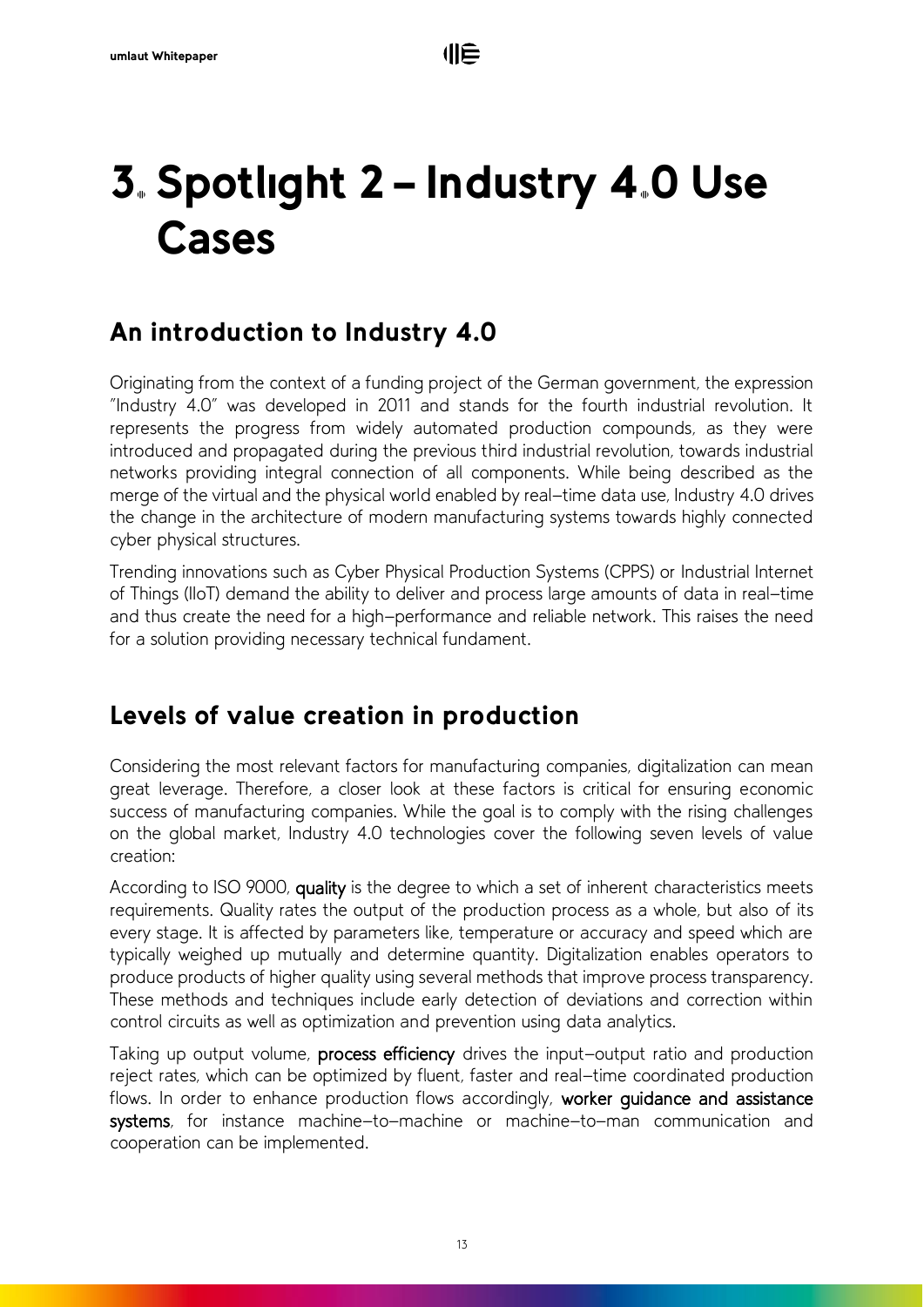

川戸





Lead time



Ressource allocation



planning & control

Quality Process efficiency

optimization



guidance & assistance

Production

## <span id="page-13-1"></span><span id="page-13-0"></span>**Figure 2: Levels of value creation**

# Industry 4.0 Use Cases

To identify the key use case cluster in this white paper key design principals of Industry 4.0 technologies and applications are considered. First, the development of I4.0 is driven by providing an interconnection between different objects and assets in the production ecosystem. This enables interaction like machine communication. In this context also setting communication standards and security regulation is a key aspect. Deriving from established interconnection the next key driver is information transparency. Through the interconnection



## <span id="page-13-2"></span>**Figure 3: Industry 4.0 drivers**

of the physical and virtual world, a new level of information is provided and the complex correlation between information can be analyzed. This also acts as a base for decision making. More information available offers the opportunity to decentralize intelligence and therefore the decision-making process. In the last step, this can be used to assist workers. Through the responsible shift of workers from executive force to decision-making force information needs to be aggregated and visualized comprehensively. Also, physical assistance is implemented in this process.

After deriving the main design levels for I4.0 applications the use cases are clustered in a two-step approach. The first level of the use case list is defined as the use case clusters. These are determined by key I4.0 technologies and trends and on

the other hand by the main activity levels of a manufacturing company. In a second step the use case clusters are further divided into subclasses. Subclasses represent the different variations of a use case cluster. These are distinguished by the level of automation,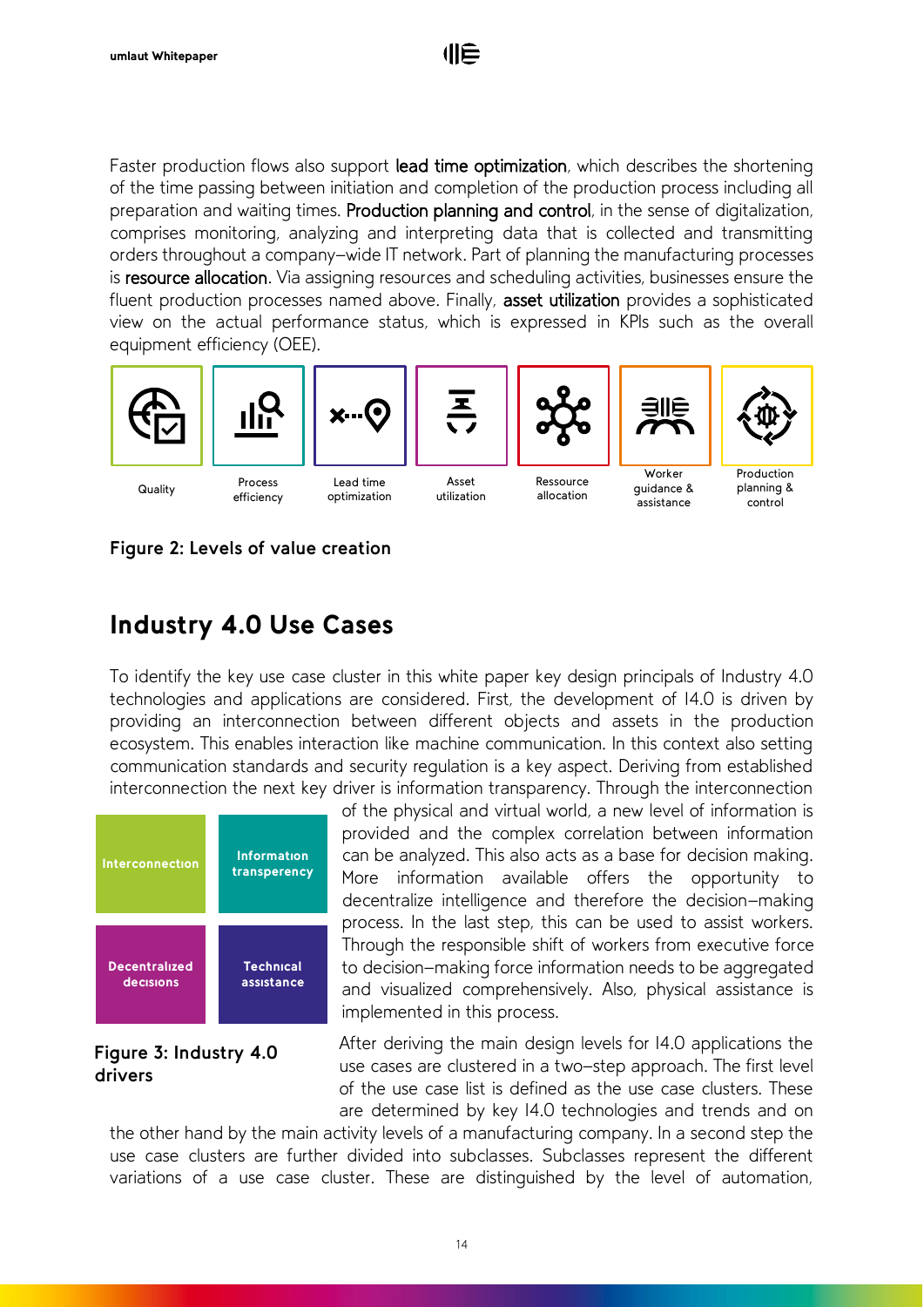connectivity requirements and amount of data present. The illustration of each cluster follows the same structure:

川戸

- Cluster description and benefits,
- Explanation of different subclasses and application examples
- State of the art concerning the application in production for each subclass as well as derived telecommunication technology requirements and a resulting recommendation according to 4G/5G/WiFi.

The telecommunication requirements are derived from a qualitative rating in the predefined categories from spotlight 1. For each use case an evaluation from 1-4 (low-very high) in the categories is provided. The evaluation is derived from the key characteristics of the use cases. It is a high-level rating. Therefore the exact hardware and software which are used as well as the local conditions of each factory are not considered. In a second step this score is compared to the capabilities of the different telecommunication technologies. Through the matching the suitability (fully functional, partly functional and inoperable) is derived.



<span id="page-14-1"></span>**Figure 4: Example presentation of use case matching and evaluation**

# <span id="page-14-0"></span>Track and Trace

The term Track and Trace (T&T) describes the localization and route monitoring of assets and products during their way through the manufacturing facility and beyond. Tracking is the ability to determine the current status of an asset while tracing is the ability to determine the past states of an asset. Track and Trace systems can be used throughout the intralogistics and supply chain to provide visibility of the products, to minimize search times, optimize routes and regulate inventory. They can be used to track assets indoors, outdoors or based on realtime data. The solutions offer the possibility to gain various insights into the production process and gather information about the location, events, status, and condition of assets and products.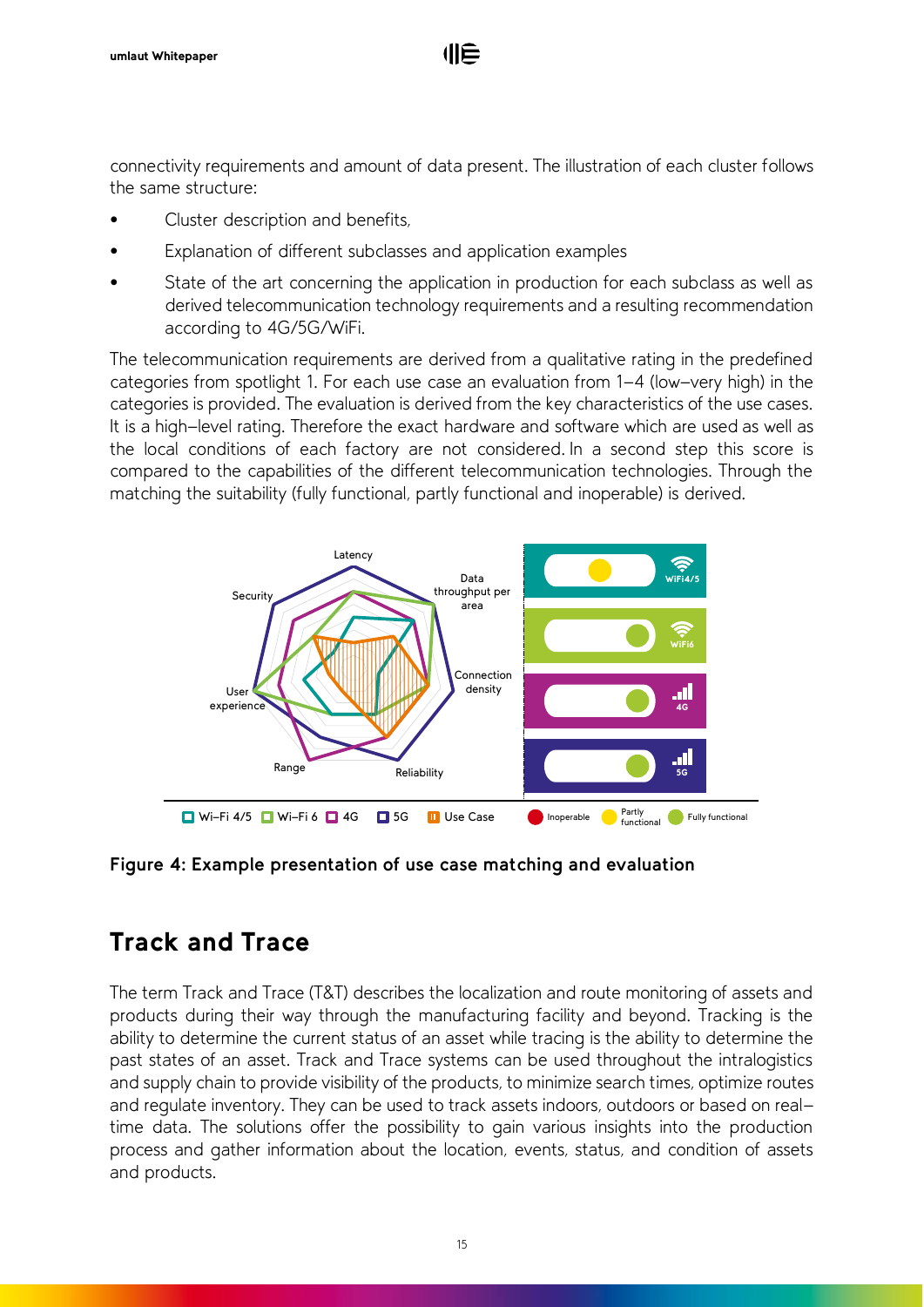## Benefits and reasons for the application

How fast a manufacturer gains insight and takes action on process and lead time challenges can mean the difference in winning new customers and expanding into new markets. Track and Trace systems provide the data, insights and intelligence which manufacturers need to become more competitive. The manufacturing process can gain benefits through T&T in multiple ways. Through tracking of assets in the manufacturing site, the handover between different production steps can be improved, which leads to a superior machine and tool utilization. Furthermore, by making quality and traceability data available at all production locations quality standards can be obtained. Having an accurate history of each product available also reduces the expenses, impact, and risk of a product recall.

# Indoor Track and Trace

The characteristic of indoor Track and Trace is the localization of monitored assets by scanning the tag on the object at a certain position in the production. This predefined position can be assigned to a certain process step, machine, production area or warehouse. The technical solution to this use case consists of a tag and a scanner station or reading unit. Objects are tagged with barcodes or RFID tags to provide them with identification. Indoor Track and Trace enables the identification of assets by marking them with a uniquely assigned tag. Through the scanning at defined process stations the current position, dwell time and routes in the process chain can be tracked. Therefore, the solution increases process transparency leading to the detection of speed losses, bottlenecks and search times.

## Application examples

An application example for Indoor Track and Trace is the position tracking of materials in the production hall and warehouse. Also, the position and usage tracking of hand tools at different working stations and areas is possible.

## State of the art (production technology)

Indoor tracking with barcodes and RFID tags is the most implemented identification method. The tag design is determined by the code position on the object and readability. The tracking with barcodes or RFID tags is based on visual contact with the reading unit. The position of the reading units is identified with a specific position and can either be directly connected with a computer or via a wireless internet connection.

## Resulting telecommunication requirements

The communication requirements for this use case subclass focus on the data transmission at defined workspaces, since the barcode and RFID scanners are located at these positions. The connection for information exchange is provided by a desktop computer with an internet connection and connection to other systems like an ERP system. For the requirement categories connection density can be rated high since multiple assets are tracked and scan stations are used. Also, high reliability is needed to ensure no asset data and status is lost.

Due to the fixed position of the scanner units these use cases are feasible with a WiFi connection, which is also in line with the current state of the art and provides a cost-efficient solution. Comparing WIFI 4 and 6 WIFI 4 is partly functional for the use case since it limits the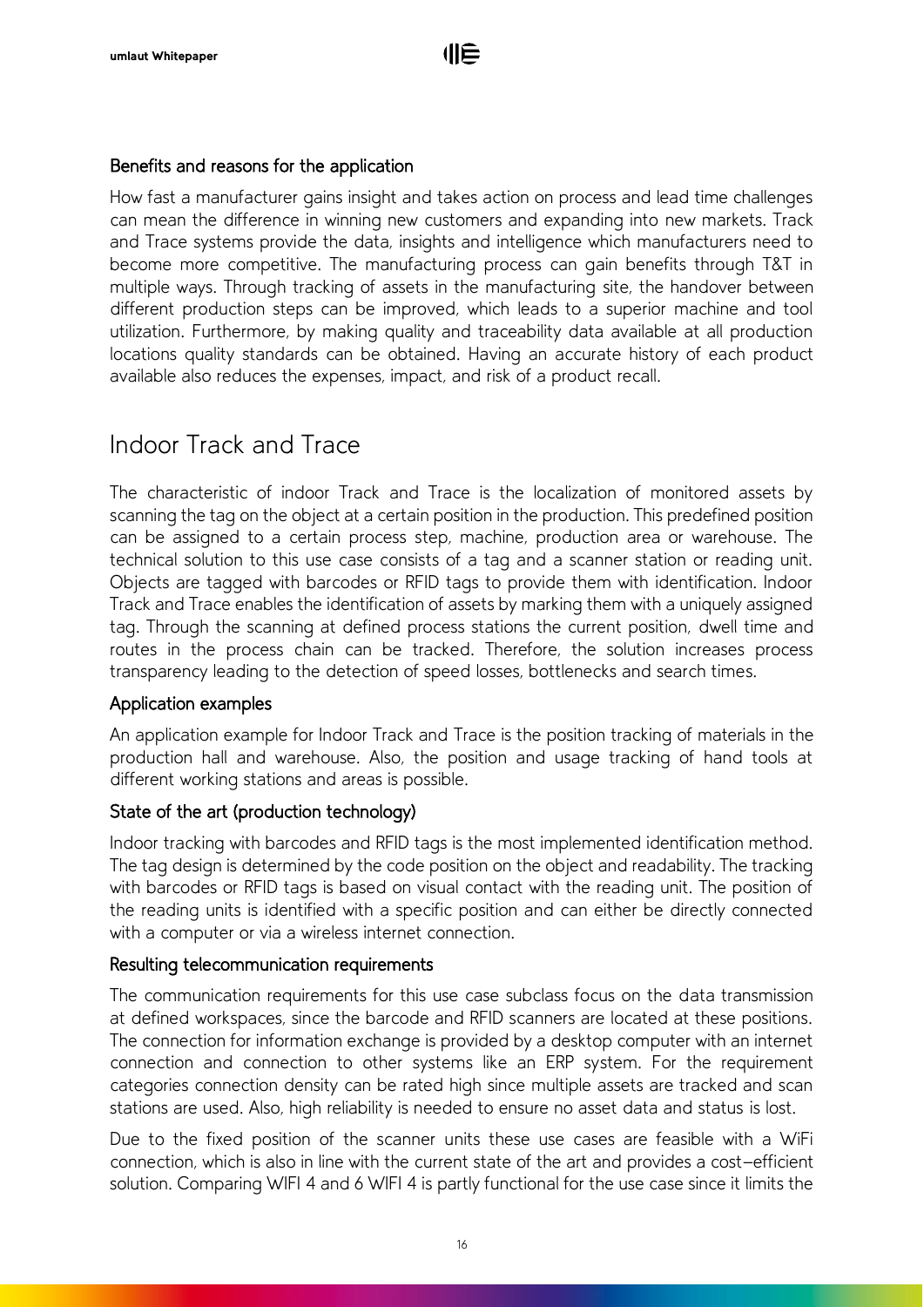asset number connected with the network. 4G and 5G do not limit the asset number but are not the cost-efficient solution for this use case subclass.

Ⅲ户



<span id="page-16-0"></span>**Figure 5: Indoor Track and Trace**

# Outdoor Track and Trace

Outdoor Track and Trace includes all tracking activities placed outside a production hall or warehouse. Often manufacturers have multiple production sites where different steps in the production process chain are executed. It can be used to track the positions of trucks of the transportation fleet. Outdoor tracking with a continuous signal is enabled by mobile tracking based on positioning via GPS or cellular connection.

The load tracking of trucks allows production planning depending on the arrival time. Further it optimizes the handover between sites and can also be applied to control the external supply chain.

# Application Examples

One application example is the just-in-time supply chain. The current position and arrival time will be constantly updated to the recipient. This allows improved production planning and resource allocation.

# State of the art (production technology)

Outdoor tracking between different facilities is mainly used for the transport of valuable goods as well as for time-critical transports.

The tracking solution is only feasible with a GPS signal or localization based on the mobile phone position. Other solutions are limited to signaling inside production halls. The application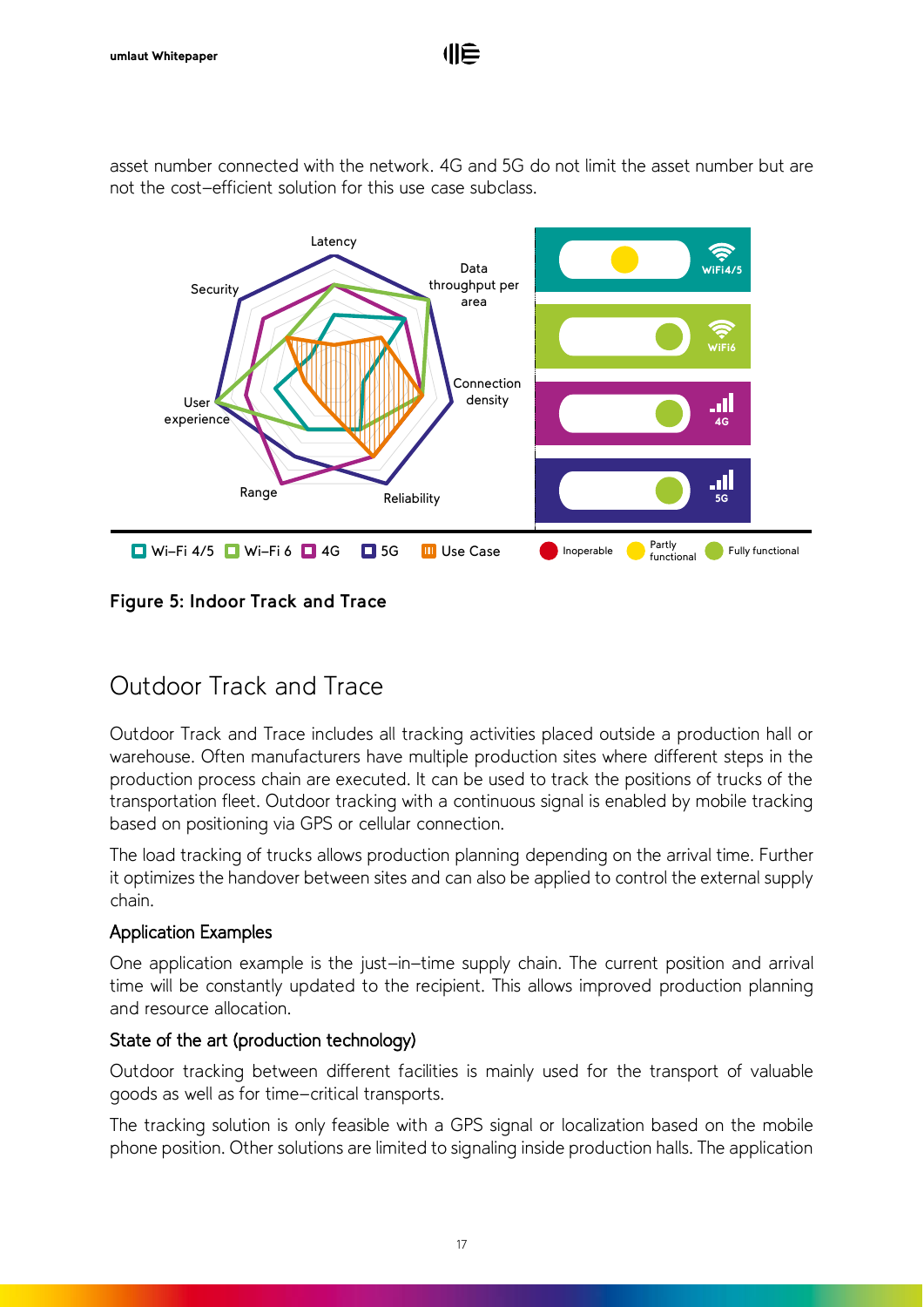of cellular tracking is also more appropriate for outdoor tracking since inaccuracies up to 45m are possible.

川戸

#### Resulting telecommunication requirements

For outdoor tracking of transports between different production locations as presented in this application example the telecommunication requirements in the defined categories are low to medium. However outdoor T&T needs high connection security since its often applied to track the transport of valuable goods. Outdoor tracking with WIFI is not possible, therefore only 4G and 5G can be considered for the scoring. 4G would be the recommended technologies among the considered technologies. It provides sufficient coverage and localization with an accuracy of 45 m.

5G would not be cost-efficient for the use case presented here for outdoor T&T. However outdoor tracking with 5G could be considered for extensive logistics areas like freight depots, container terminals and ports. In these areas an application of a 5G campus network, with a localization function yet to be developed, could be conceivable.



<span id="page-17-0"></span>**Figure 6: Outdoor Track and Trace**

# Real-time Location Systems

In contrast Real-time location systems (RTLS) rely on real-time data about assets tracked in the production facility. RTLS consist of tags placed on the monitored assets and antennas providing the areas with even signal coverage to enable wireless communication. The exchange of information and data between transmitting and reading units is not only possible in spatial proximity or in the case of targeted encounters between transmitters and receivers like in the subclass "Indoor T&T". The communication can be based on different tag variations. These not only enable map-based location tracking of assets but offer the possibility to track further information. This includes the asset status (e.g. battery status), condition (e.g.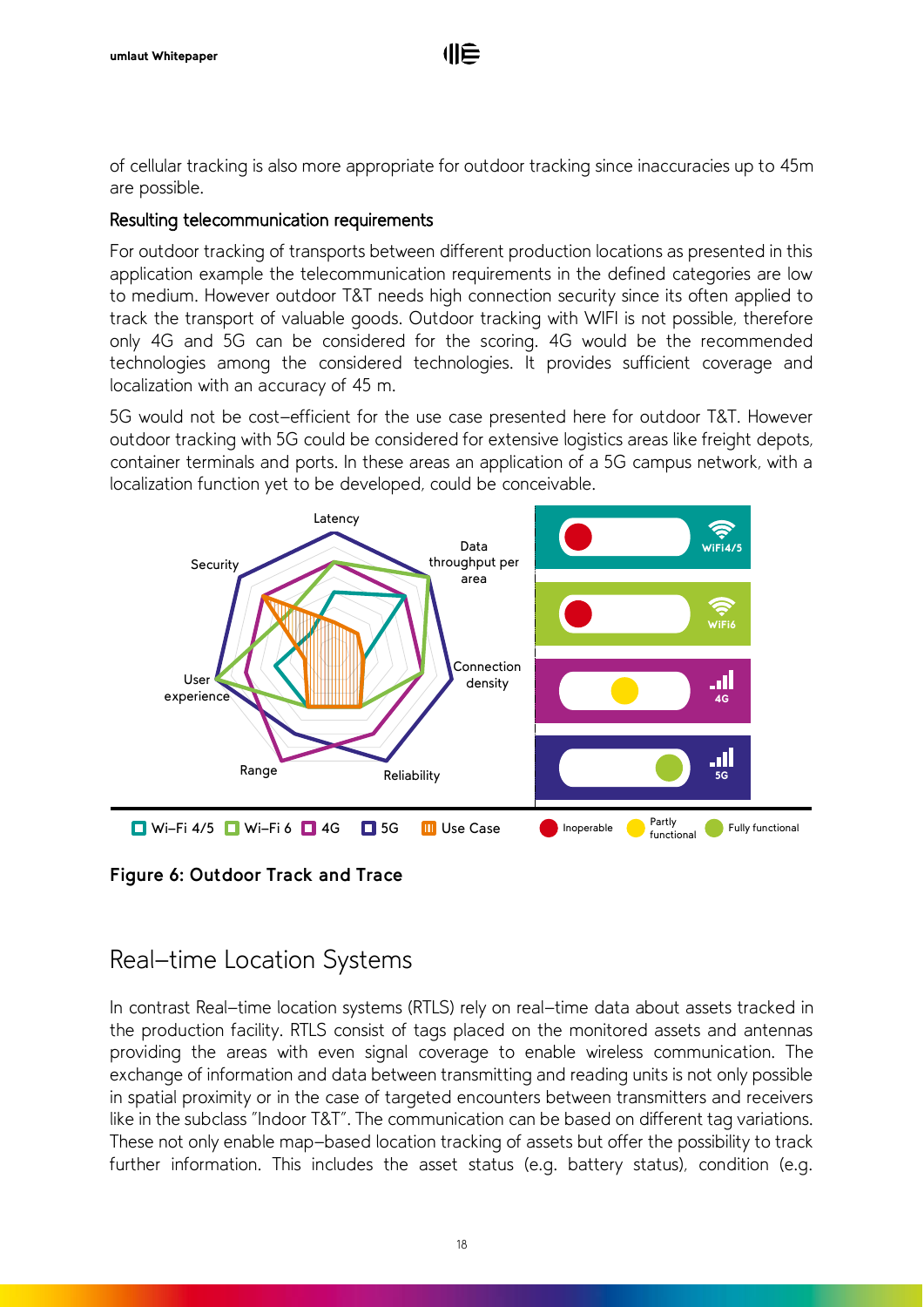

progress, scrap), history and detailed product information (e.g. order number, final product properties, and characteristics). Also, the tracing data saved on the advanced tags can be edited and further information added by the worker.

The solution allows a holistic real-time visualization of material and process flow throughout the production facility. This provides the basis for process optimization and intelligent justin-sequence production leading to reduced costs and lead times.

#### Application Examples

The RTLS can be used to track the processing status of a product route through the manufacturing processes. Also, real-time AGV tracking with information about loaded orders, materials or tools and real-time arrival notification for the worker is possible.

## State of the art (production technology)

RTLSs are applied in a highly automized manufacturing surroundings, for standardized processes and in areas with decentralized process control.

For the data transmitting different communication standards are available on the Track and Trace market and are implemented in production halls. The most popular solutions for wireless communication between tags and antennas are Bluetooth, Ultra-wideband (UWB) or ZigBee. Telecommunication technology based on the current 4G standard is not common. Further the localization within a 4G network is not precise enough to track assets inside a production site.

#### Resulting telecommunication requirements

In order to implement real-time tracking of different assets like orders, material, AGVs or tools special requirements have to be considered. Firstly, production halls have special requirements according to the signal quality and even illumination is needed to ensure realtime tracking. Signal disturbance can be caused by metal objects like shelves and machines. Secondly, location tracking based on different zones requires accurate geofencing for clear differentiation of process steps.

The requirements for data throughput and connection density are driven by the number of assets to be tracked, the higher the number of assets tracked the higher the requirements. Since it's a real-time application the latency requirements are high, but latency also needs to be considered with regard to information and data recipient. The latency requirement for a worker is lower than for the handover of information between machines, because of different reaction times. Furthermore, the integration of larger numbers of assets tracked and the handover between process steps results in a high security requirement.

State of the art for data transfer and communication in RTLS systems are standards like Bluetooth, UWB or ZigBee. These technologies provide high accuracy in localizing the objects and can be expanded modular to provide even signal coverage. Looking at cellular communication, location tracking with 4G is not feasible for this use case subclass since the localization is too imprecise.

However, 5G could be the enabling force for cellular RTLSs. Its technology aims to provide new localization possibilities which enable a tracking function with a cellular network. Also, 5G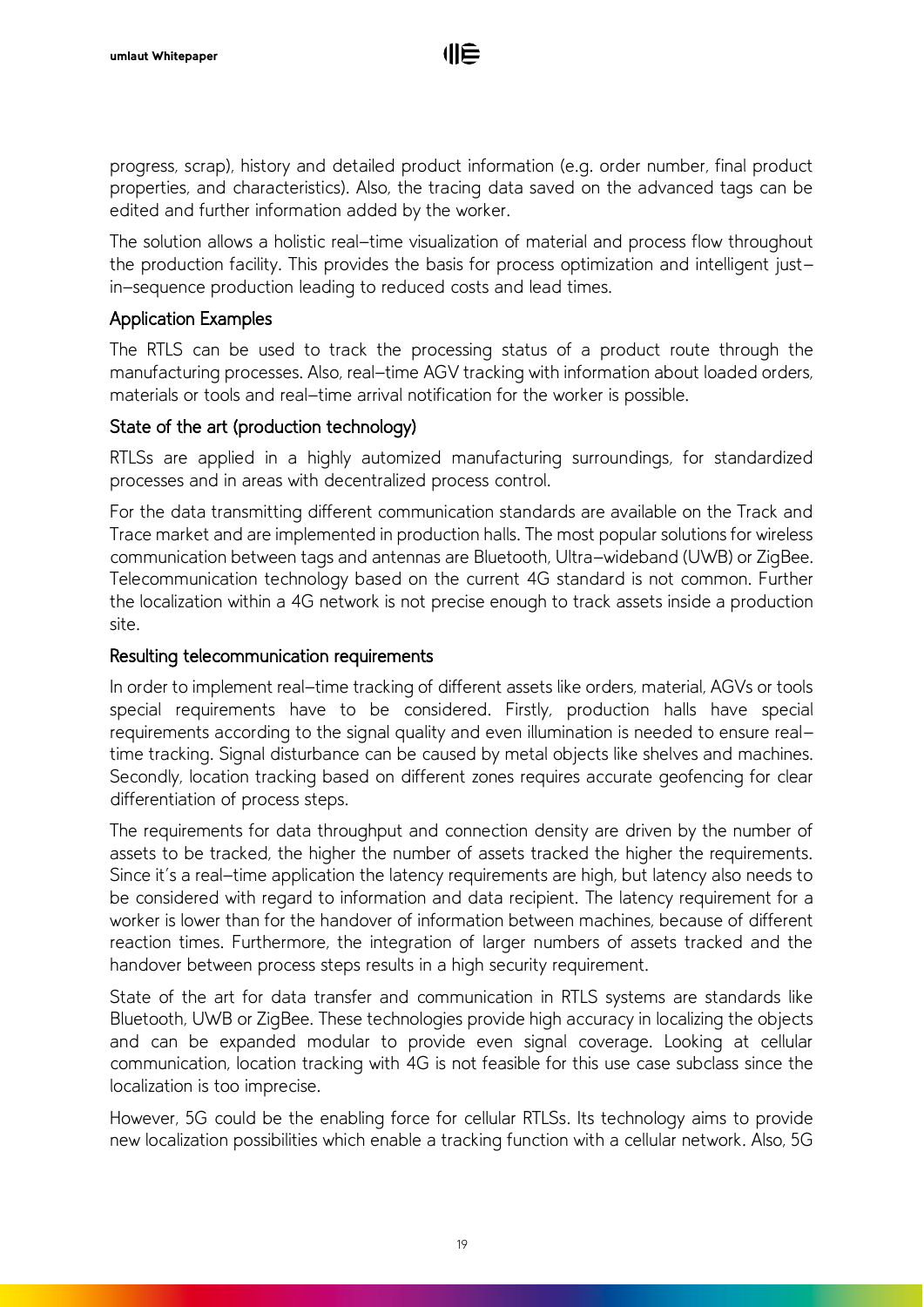technologies can build a reliable and secure network allowing high connection and data density to provide a holistic T&T solution.

川戸



<span id="page-19-1"></span><span id="page-19-0"></span>**Figure 7: Real-time Location Systems**

# Autonomous Transport

Automated guided vehicles (AGVs) in production environments are moving robots, that are used to regulate material flow through the factory or warehouse. The navigation of the vehicles can be based on predefined paths, through autonomous routing or intelligent fleet management. Equipment and navigation of these vehicles are based on different designs according to the application. Vehicles can be equipped with various kinds of sensors to navigate through the facility and provide further route coverage information, arrival notifications, carried orders or information about tracked environments.

## Benefits and reasons for the application

Often AGVs are implemented in case of a repetitive movement of materials and heavy goods over a certain distance. This offers relief and assistance to workers in the facility. A similar criterion is a transportation in hazardous areas where safe human transport is not possible. Also, AGVs are in use when on-time delivery is critical and process tracking of the material is important. The implementation of AGVs, the automation of intra-logistics, can benefit the overall efficiency by reducing waiting times and idle periods, as well as regulating the material and process flow throughout the production line.

# Defined Path Transportation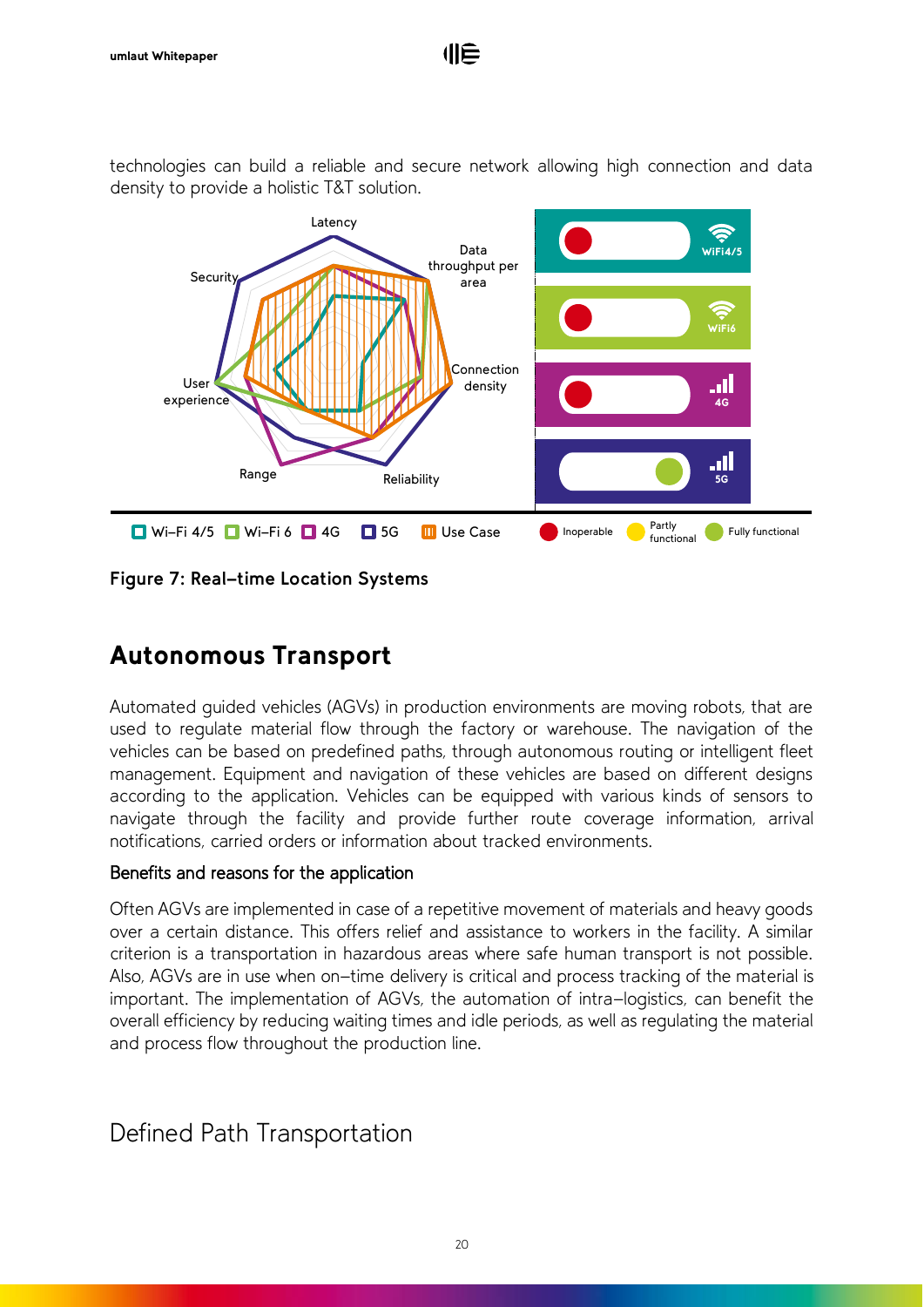A fixed or designed path is an actual physical guide path for the vehicle. They can move by following a path defined by inductive wires that are buried or embedded into the ground. Other options are surface mounted magnetic or optical strips for vehicle guidance. These paths are defined during the layout planning of the production hall. Predefined transport paths offer restricted but secure transport. Set within separate areas, paths ensure independent transport without interfering with other assets and workers in the facility. The goal is to implement a lean and efficient intra-logistics to realize cost and time savings.

## Application Examples

A possible application for defined path transportation is the transport of heavy and bulky goods to discharge workers and improve occupational safety. Another example is speed line transportations, where smaller goods and batches are transported with increased speed.

## State of the art (production technology)

Defined path AGVs based on magnetic tapes, wires or laser orientation are in common use in different industries and realizing transport in hazardous areas to improve efficiency and worker safety. The market also offers a variety of different AGVs carrying different technical features to lift, grab, hold and load goods. Defined paths AGVs provide a cost-efficient solution for intralogistics. Also, WiFi mesh solutions allowing communication of these vehicles are available on the market.

## Resulting telecommunication requirements

Since the AGVs move along a defined path, the communication requirements are lower than those of other use cases in this cluster. Communication is based on the position and status of the AGV. An exchange between the vehicles is not necessary. Workers receiving deliveries from the AGV have access to a computer in order to confirm tasks which can then be sent to the AGV without critical requirements. Also, paths for AGVs are defined at the planning stage of a site so signal coverage can be considered. The communication and data transfer is feasible with all the presented technologies, but the application is most cost-efficient and practicable with a WiFi 4 communication.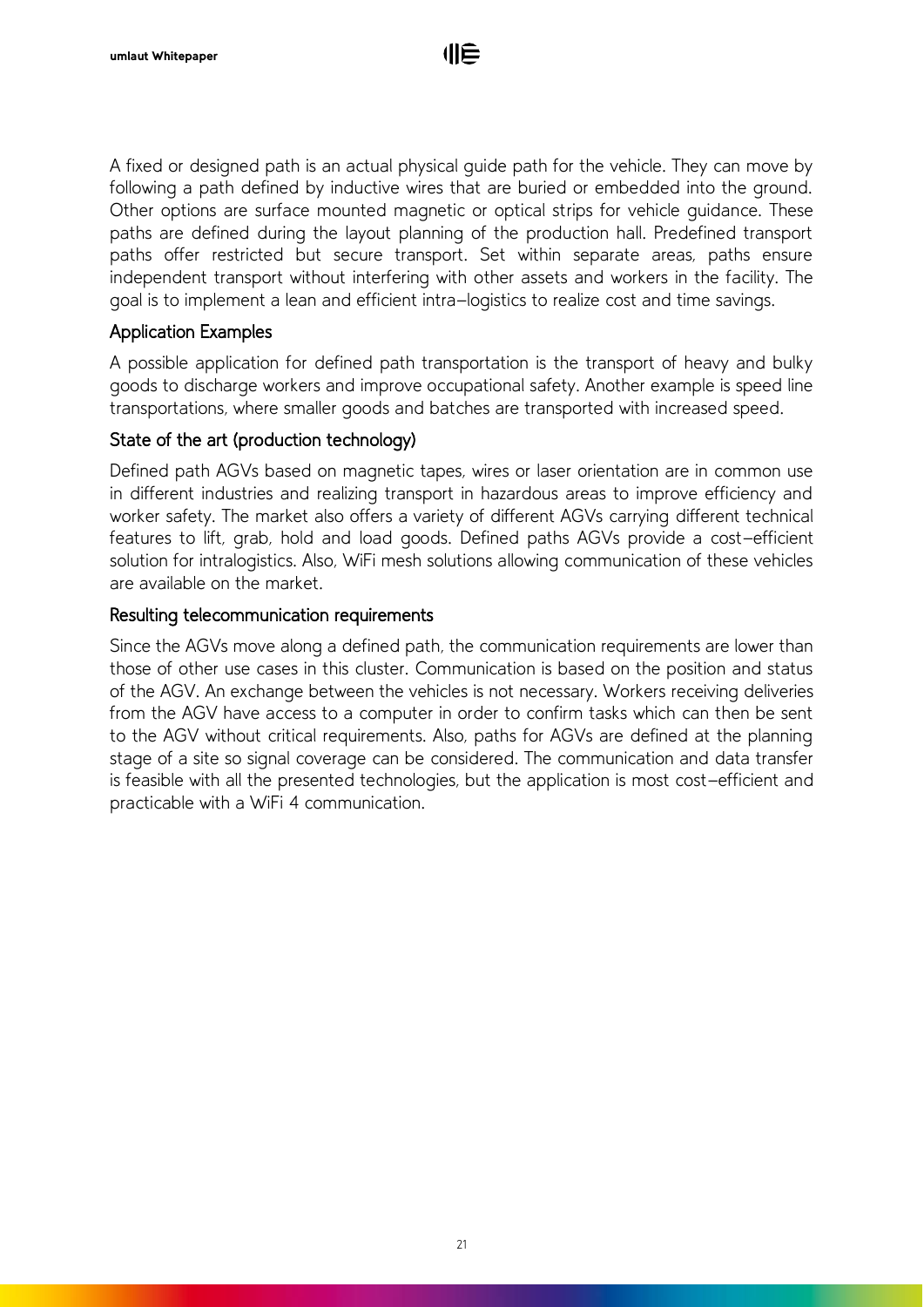

Ⅲ户

<span id="page-21-0"></span>**Figure 8: Defined path transportation**

# Autonomous independent routing

In this subclass, AGV transport is carried out on varying routes within defined areas. AGVs are equipped with additional sensors and technology facilitating navigation on production sites or in warehouses and reacting to obstacles and crossing workers. Autonomous routed vehicles have functions of environment awareness, real-time decision-making as well as behavior control and execution. It is one of the key equipment of flexible modern production lines, assembly lines and warehouse automation systems. AGVs can take on multiple tasks in one transport and routes can be adjusted according to the altering needs in production. The implementation of these AGVs can be retrofitted without defining restricted areas. The AGVs have advanced equipment and are therefore more expensive but can be applied in a set system, providing automated material flow and worker support.

# Application Examples

Mostly autonomous AGVs are used to transport smaller goods which can be navigated through the plant faster and more reliable than through manual transport by the workers. Destinations of transports can be adjusted to deliver goods to workers. Furthermore, goods can be transported from the warehouse to the ordering worker on demand.

# State of the art (production technology)

Regarding the state of the art of independent routing inside production sites and warehouses, different technologies for the AGV navigation and sensors for surrounding recognition are implemented. A geo-guided AGV recognizes its environment to establish its location. Without any infrastructure, the AGV equipped with geoguidance technology detects and identifies columns, racks, and walls on the shop floor. Using these fixed references, it can position itself, in real-time and determine its route. Vision-guided AGVs can be installed with no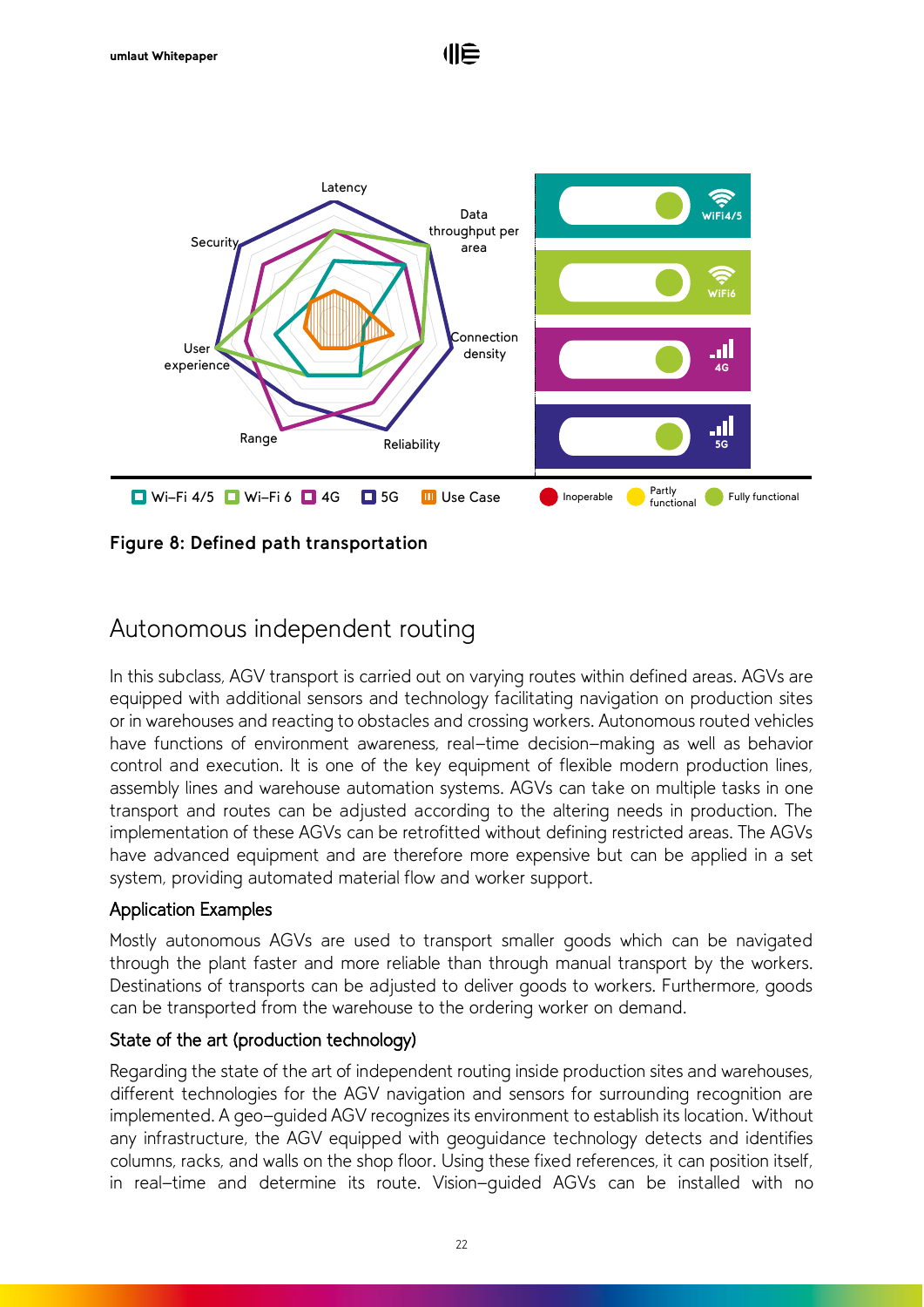

modifications to the environment or infrastructure. They operate by using cameras to record features along the route. The vision-guided AGV uses 360-degree images and builds a 3D map to follow a trained route without human assistance and additional special features, landmarks or positioning systems.

Navigation without retrofitting of the workspace is called Natural Features or Natural Targeting Navigation. One method uses one or more range-finding sensors, such as a laser rangefinder, as well as gyroscopes or inertial measurement units to understand its whereabouts and dynamically plans the shortest permitted path to its goal. The advantage of such systems is that they are highly flexible for on-demand delivery to any location. AGVs can handle failure without bringing down the entire manufacturing operation since they can plan paths around failed devices. To enable these functions the AGVs need a real-time connection to send their location, receive new tasks and plan their routes accordingly.

#### Resulting telecommunication requirements

The communication requirements for AGVs with an independent routing function are higher compared to defined path solutions. Providing independent routing, they need a continuous connection to the control system to receive their task and send the current status. In order to enable a dependable system and ensure continuous material flow, requirements for reliability and security are higher. Furthermore, the AGVs need to react to changes faster, which results in higher dependency on the latency. Due to the mobility of the AGVs a reliable cell handover is required. For WiFi 4 a fast cell handover is not feasible. This function is improved with WiFi 6, but still handover speed depends on the number of devices connected to a cell. To enable seamless cell handover 4G would provide the needed reliability and connection density among the options considered. However, similar to RTLSs there are wireless cost-efficient communication technologies like Bluetooth or UWB available.

A use case implementation with 5G is also conceivable, since 5G will provide new localization functionalities as well as providing higher reliability and security. Further a higher number of AGVs can be connected and the integration of different use cases with one communication technology can be considered here.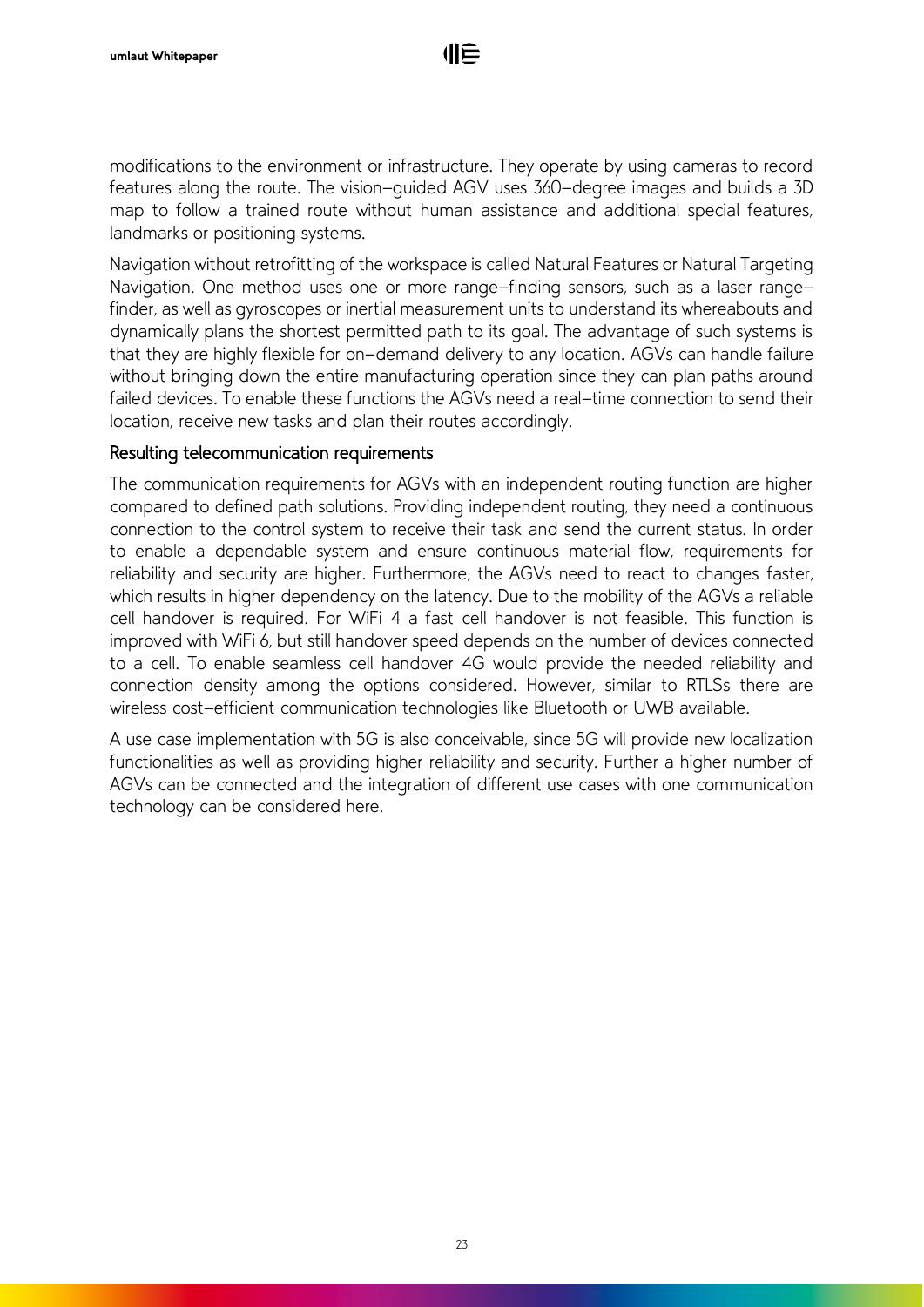

川戸

<span id="page-23-0"></span>**Figure 9: Autonomous independent routing**

# Intelligent (central) guided routing

Other transport solutions follow the trend shifting towards a centralized intelligence which the AGVs access and act upon. The route planning of the AGVs is organized for the whole transportation fleet in mutual dependence. Therefore, the AGVs need to communicate and cooperate with each other, so that material transportation and loads are optimized. The basis is distributed data management and handling between the whole fleet. This central data is used to perform intelligent road mapping, plan the shortest path based on the AGV position and status, as well as realize the smartest dispatch possible. Permanent communication regarding routes, orders and current position is necessary.

Further functions added to AGVs also enable observation of production grounds and find missing items with camera-based object recognition.

The intelligent routed AGVs provide continuously improving autonomous transport that enables just-in-sequence deliveries with a smaller fleet compared to the other.

## Application Examples

Using intelligent guided AGV fleets, various goods from materials to hand tools can be transported through the production hall and warehouse. Orders placed by workers can be delivered to their destination on the shortest way. Also, efficiency and reliability can be ensured.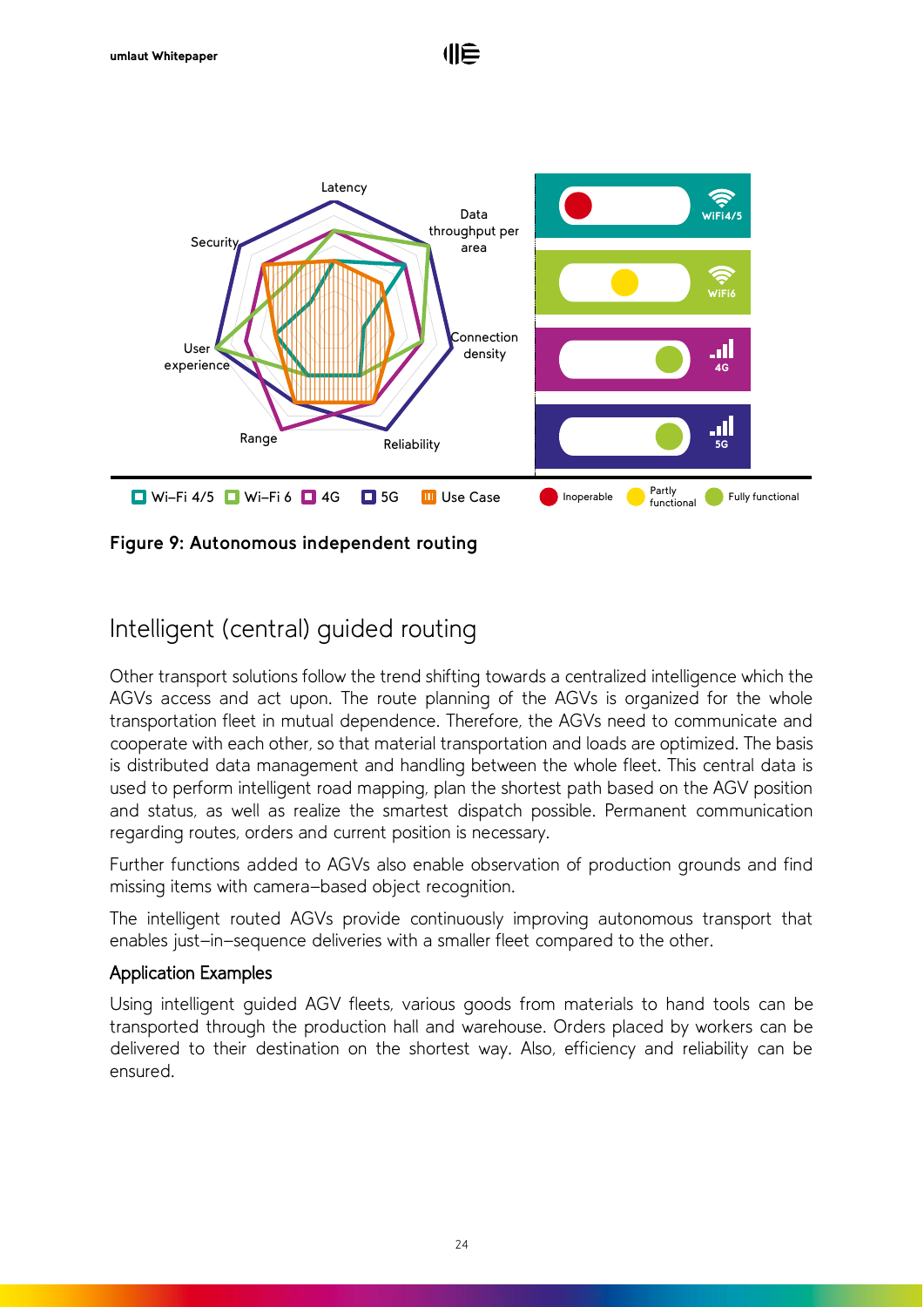# State of the art (production technology)

Because of the enormous complexity and required IT infrastructure a decentralized intelligent fleet is challenging to implement into a production environment. The needed IT infrastructure is partly still in development for broad application.

Through the decentralized routing intelligence, the AGVs are more compact, mobile and cheaper because of the minimization of needed on-board computing power. Further the system allows updates on the go.

As constant connection and collaboration of the AGVs are required, connectivity requirements are very high. The central intelligence is based on continuous data streams and data analytics. Different mathematical models, which are adopted from optimization algorithms, are implemented to serve as the basis for route calculation.

## Resulting telecommunication requirements

Resulting from dependent task assignments, dispatching, and coordinating the AGV fleet requires a permanent connection and communication. Vehicles need the ability to react rapidly, therefore latency requirement is high. Also, the amount of data exchanged between clients is higher compared to the other AGV options presented. This also results in higher data throughput as well as a higher requirement for the user experience data rate. As the intelligent AGV fleet is designed to optimize efficiency and material flow in the manufacturing process, it needs to be highly reliable. Following the requirements and the mobility assumption as stated in the use case subclass before implantation with WiFi 4 and 6 is not feasible. To ensure a permanent and reliable connection between the vehicles 4G can be recommended.

As this use case subclass further follows the trends of I4.0 for interconnection, transparency and decentralized decision-making value could be added through 5G on different levels. With 5G more assets could be tracked and more data could be recorded. A 5G network could also enable updates on the go for AGVs and provide them with continuously improved models for the routing calculation. Further, as AGVs regulate the process flow 5G provides higher security levels. Another aspect of the value creation of deploying 5G could be the integration of other use cases, for example, an RTLS into one network without having multiple technologies present in the production site.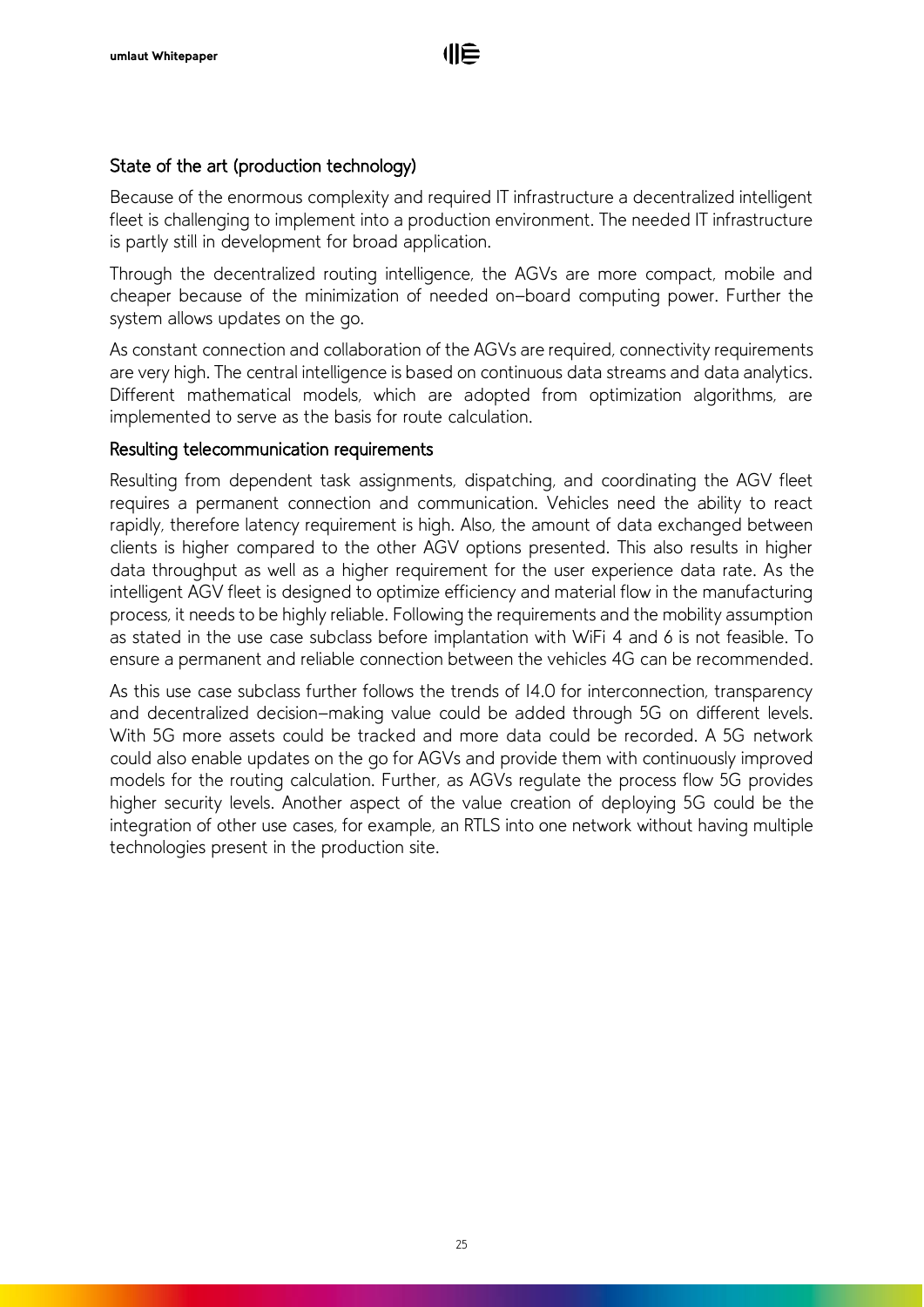

川戸

<span id="page-25-1"></span>**Figure 10: Intelligent (central) guided routing**

# <span id="page-25-0"></span>Augmented and Virtual Reality

As manufacturing becoming increasingly flexible and is challenging continuous improvements, innovative technologies can support the creation of information transparency for workers and support them to adjust to new workflows and tasks. The human workforce is integrated into the manufacturing system which must be flexible and adaptive. Augmented and virtual realities (AR, VR) can be adopted for workforce training, with the result of better interaction between humans and machines. The main idea of VR is to create a digital world in which the user can be immersed and interact. A VR system places the user in a synthetic, virtual environment with a coherent set of rules and interactions with this environment and other participants in this environment. In AR, the user can see the real world as well as digital objects superimposed over it. An AR system inserts a virtual layer over the user's perception of the real objects. AR combines both real and virtual objects in such a way that they function in relation to each other, with synchronicity and the proper depth of perception in three dimensions. These functions offer various application scenarios to give support to the worker and enable a new form of human-machine-interface (HMI).

The use cases displayed in this cluster focus on hardware like wearables or mobile phones that stream content from a central platform, to analyze the communication requirements for the hardware. Further, these kinds of VR or AR devices would also have fewer demands concerning memory capacity as well as they will be adaptable to different applications in the production site.

## Benefits and reasons for the application

Assisting the worker in different phases of the production process and in the warehouse can lead to improvements in the reconfiguration speed of a production line. The reconfiguration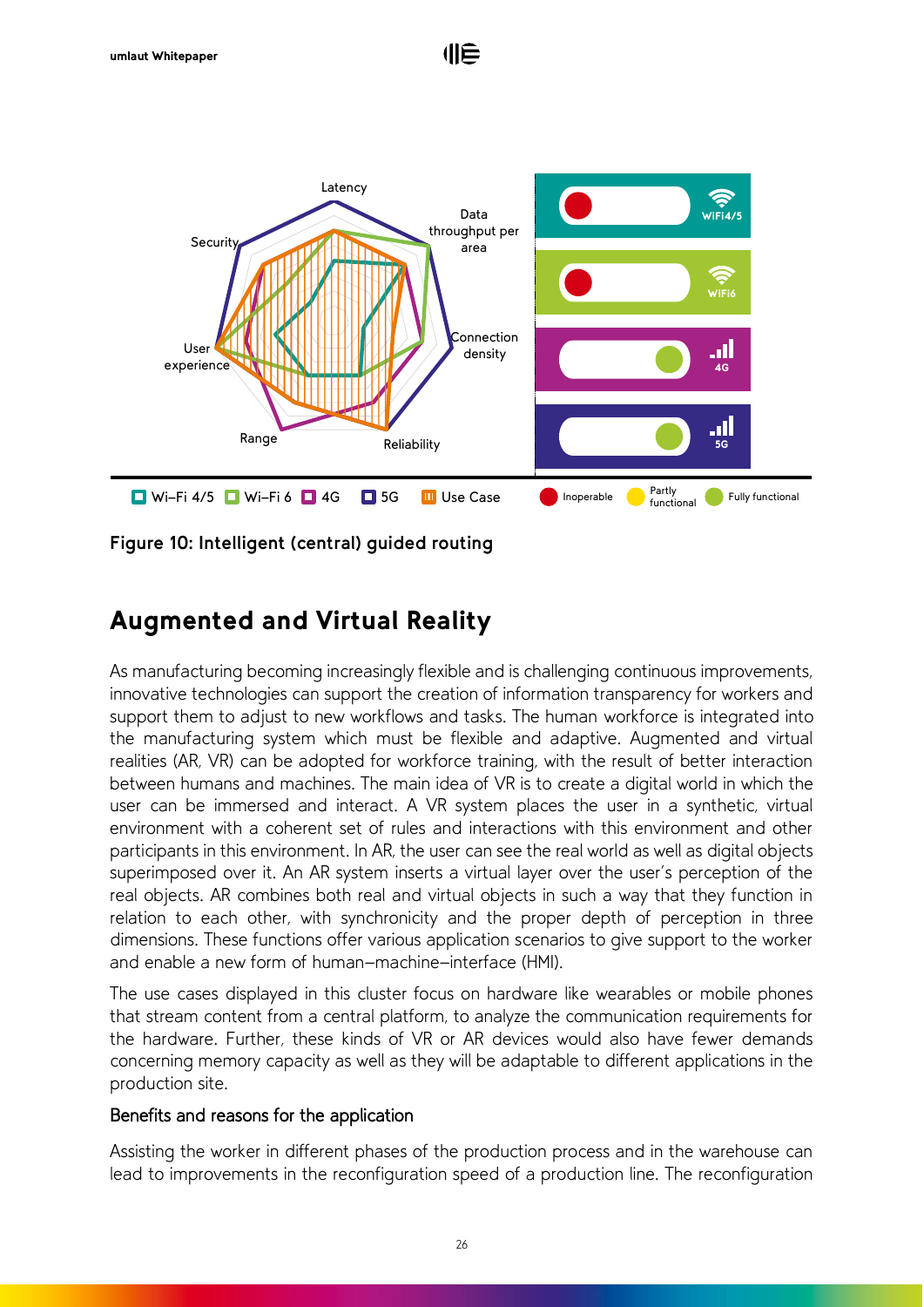

of production lines could be sped up and improve overall equipment efficiency. Overall support for shop-floor operators is possible with crucial live information e.g. arrival times of material or the display of alarms at machines. Virtual training for assembling parts could be implemented to reduce the failure rate and scrap. Warehouse management can be improved and actions like advanced diagnostics and maintenance can be integrated to minimize the risk of machine failure.

# VR as support for engineering and product development

In production, VR is mostly used in production hall design as well as supporting product development and engineering processes. VR content is displayed via a VR headset. Played video content is specially designed and rendered for VR applications.

Through the visualization of product and construction data, development can be made more accessible. Engineers have the possibility to engage virtually with products or experience work surroundings in the planning phase. These showcases are also often used in marketing. Through VR different visualizing data like CAD files can be streamed and made perceptible. Therefore, the planning process can be supported and enables early detection of planning errors.

## Application Examples

An application example for VR in manufacturing is shop floor planning. A manufacturer plans a new assembly line, which includes workstations for human workers and process steps which will be performed by robots. To simulate the workflows, check collaboration and security between robots and humans, data about machines and future workplaces can be experienced in the production hall.

## State of the art (production technology)

Currently, VR is focused on development actions as stated above. VR elements are technologically mature and the market offers different products. To further engage VR in a manufacturing process heterogeneous VR element technologies have to be connected efficiently, and research for further application in manufacturing has to be carried out. The development of standards and the extension of existing standards for dynamic integration are needed. Also, techniques that enable handling the whole factory at an instance, analyze it rapidly, and provide fast feedback to the shop floor are very important.

## Resulting telecommunication requirements

The content presented in a VR environment can be saved on the VR device directly or streamed from a central platform. If videos will be streamed to the end device special requirements apply. In VR environments, stringent latency requirements are of most importance for providing a pleasant immersive VR experience. The human eye needs to perceive accurate and smooth movements with low motion-to-photon (MTP) latency, which is the lapse between a movement (e.g. head rotation) and a pixel frame shown to the eyes. High MTP values send conflicting signals to the vestibulo-ocular reflex (VOR), a dissonance that might lead to motion sickness. There is broad consensus in setting the upper bound for MTP to less than 15-20 ms. To achieve this latency requirements streamed content is often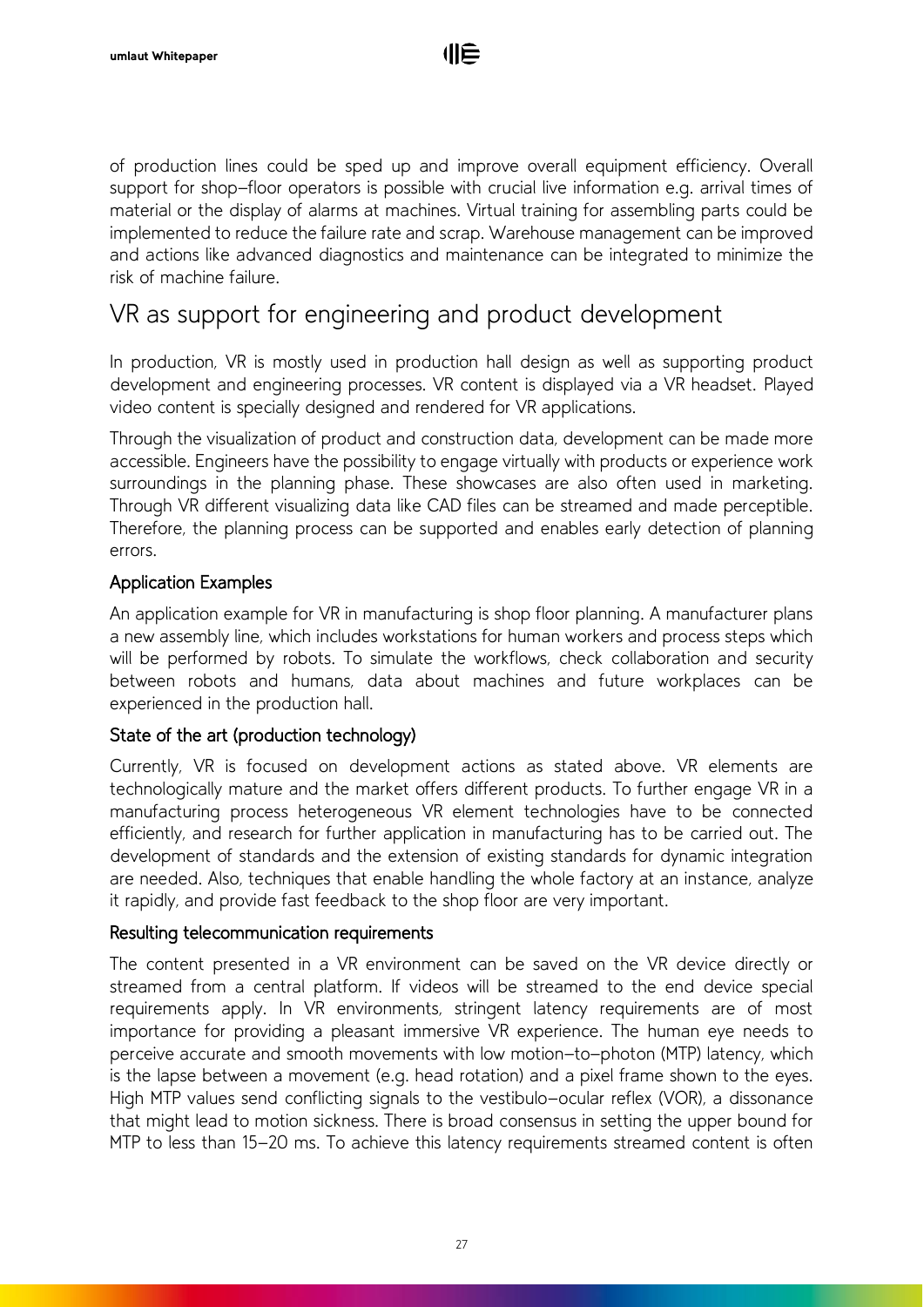buffered on the device. Crucial for the provision of video data in this regard is the data downlink. This results in very high requirements for the user experience data rate.

川戸

Comparing these findings with the considered telecommunication technologies a VR implementation on the factory level is feasible with WiFi, if the application is set in a static surrounding. This means, if the user streams content in one set position. If the user is moving through the production hall to experience the VR content, cell handover could be difficult to implement, and inconsistent transmission could result. Since the requirements for latency are very high a use case realization with 4G could be limited due to available properties. These obstacles are not present with a 5G communication and also a seamless handover will be possible.



<span id="page-27-0"></span>**Figure 11: VR as support for engineering and product development**

# AR for worker guidance

The key feature for AR in manufacturing is the support of workers with manuals and additional information about processes and machines. The information can be provided by using wearables (e.g. smart glasses) or content can be accessed via a mobile device like a smartphone or tablet. This offers portable access to all relevant documentation (e.g. manuals, videos, photos) and an overview of required tools and materials is provided. It can also provide workflow guidance with the help of 3D animations. In advanced systems editing of existing documentation during the task by taking notes or pictures etc. is enabled.

Through AR support of workers, the demanded quality is assured, learning processes and training is improved as well as non-value adding process time can be minimized.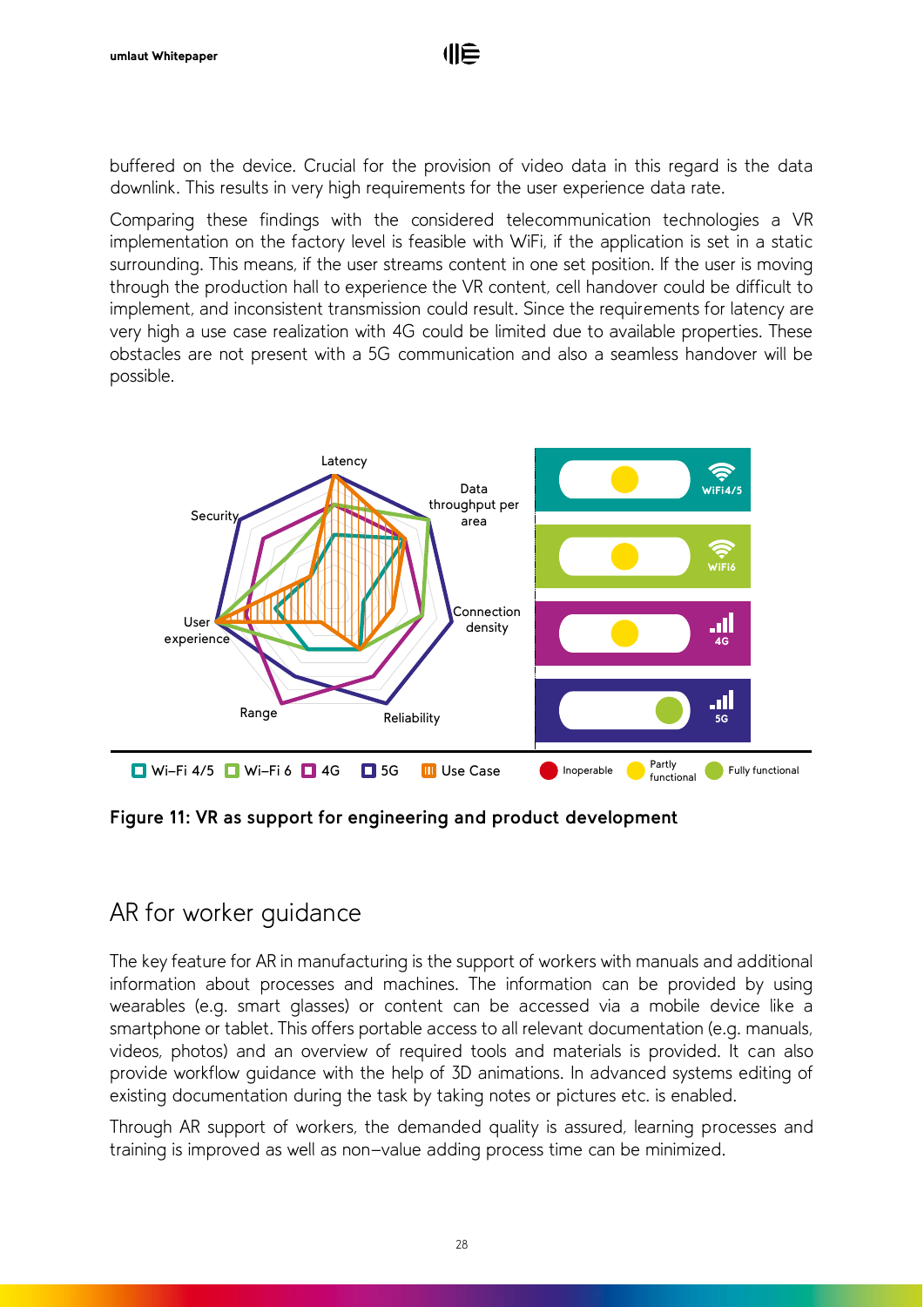川巨

Another possible application area could be maintenance support. The access to live telemetry data of specific machine parts while being present at the regarded machine. Also, crossreferencing of prior maintenance cases to reuse solutions established in similar cases could make the maintenance process more effective and quality-driven. This also demands to record statistical machine data for future planning of similar tasks.

## Application Examples

An application example is worker guidance in an assembly line. The worker is equipped with safety glasses that provide AR features. Thus, he can access an assembly manual according to his position in the assembly line and access specific information about parts he has to process.

Another application example could be a navigation feature in AR glasses supporting the worker navigating his way through the production hall or warehouse.

Another possible application area could be maintenance support. The access to live telemetry data of specific machine parts while being present at the regarded machine. The worker can scan a QR-Code on the machine with his phone and see the parameters and characteristics of different parts of the machine. Also, cross-referencing of prior maintenance cases to reuse solutions established in similar cases could make the maintenance process more effective and quality-driven. This also demands to record statistical machine data for future planning of similar tasks.

Quality insurance for final product approval for cars could be conceivable. At the final approval cars could be checked by AR supported workers who final check e.g. the cap dimensions of the parts.

## State of the art (production technology)

The application of wearables for staff in production is an important trend in Industry 4.0 technologies. The usage of mobile devices to display information is common. Since the hardware is constantly developing and standards are defined by research, hardware with a suitable performance for the industry application is developed. For a broad industrial application, it is desired that workers will be equipped with an AR compatible device that provides support and information in regard to daily changing tasks. Therefore, the content and relating instructions need to be streamed to the devices and be continuously updated.

## Resulting telecommunication requirements

For the worker guidance with AR, virtual content is layered over the real-world perception. Therefore, the data amount streamed to the AR devices is smaller than for VR applications. Latency and user experience data rate requirements are still very high. Further for the application in manufacturing surroundings, the number of devices connected to the system is high, which results in a high connection density demand. Compared to VR, worker guidance with AR not only needs to provide a downlink, but further needs to enable a fast uplink to react to the worker's action. For example, in quality control with AR the worker needs sufficient feedback from the system about parameters, values and status of the part and the defined quality limits. Therefore, the user must be equipped with a channel towards the server hierarchy to signal its position and what view it is observing in the virtual environment. He also must be equipped with a channel in the other direction to receive the data pertaining to this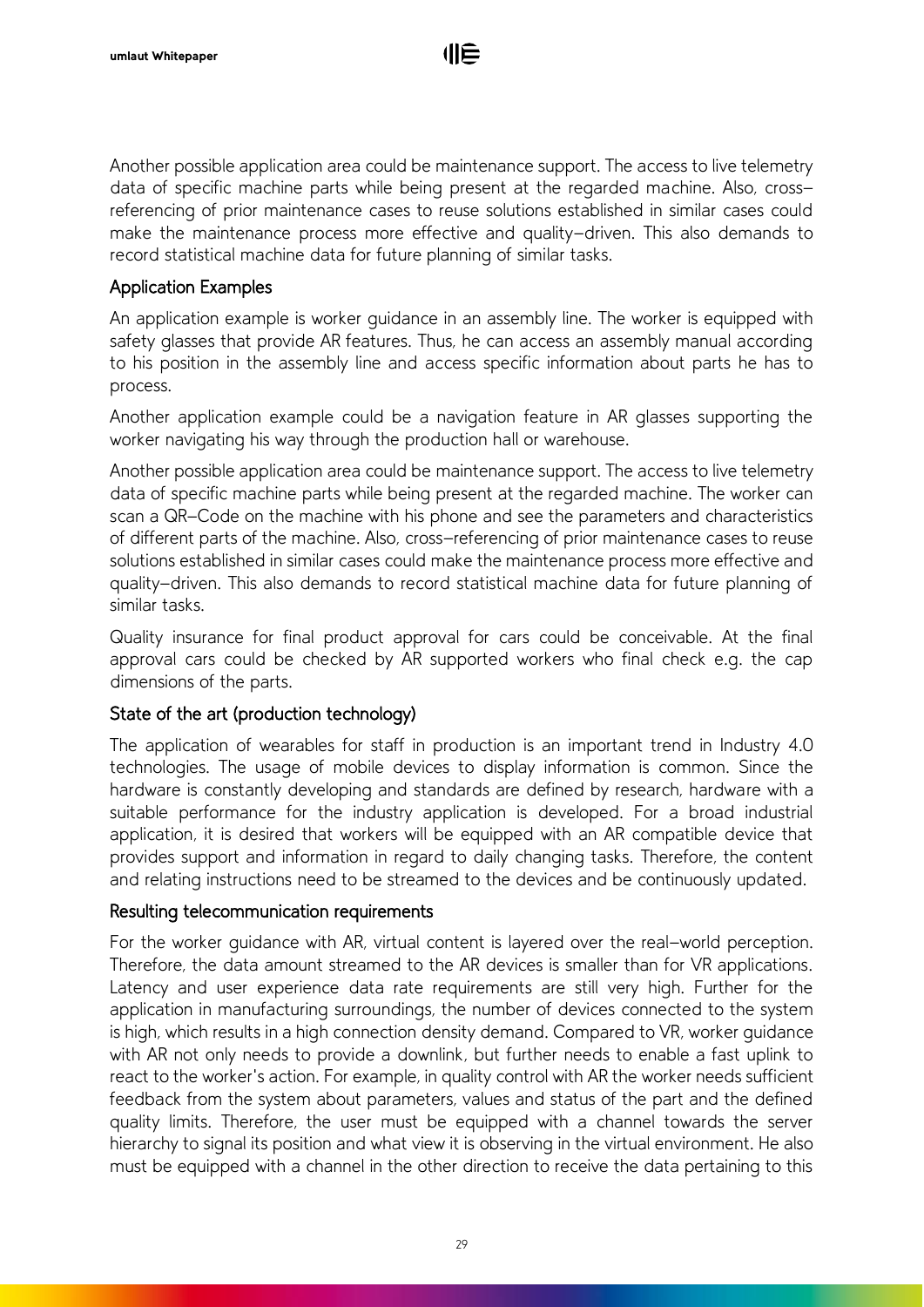virtual environment. For application examples of AR for navigation also a seamless handover and reliable connection are needed. Hence as a result the presented AR use cases are partly functional with WiFi and 4G, depending on the mobility demand of the specific application and the latency required. An integration with 5G is fully functional and provides advanced security to ensure data safety for generated expertise and knowledge.

Ⅲ户



<span id="page-29-1"></span>**Figure 12: AR for worker guidance**

# <span id="page-29-0"></span>Data Analytics

Recent improvements in data storage and processing technologies have led many decisionmakers to change their decision-making styles, relying less on intuition and more on data. This trend is especially notable for the manufacturing industry. Through the digitalization of factories, the amount of available data increases exponentially. The development of IIoT enables the continuous gathering of sensor, process and product data. This data needs to be stored in a relational database or a data lake. It can be used for statistical data analytics. To find unknown correlations and generating deep insights intelligent data analytics is performed. Because of increasing processing power and the development in the field of artificial intelligence more complex data analytics processes can be realized. These data analytics applications exceed the analytic ability of a human being considerably. The goal is to create a fully transparent manufacturing process which is the foundation for predictive analytics. The usage of data analytics tools is the basis for use cases in the UC classes process control, dashboarding & monitoring and automation.

## Benefits and reasons for the application

The knowledge gained through data analytics represents a significant competitive advantage for companies. Using data analytics in production can lead to reducing operational costs,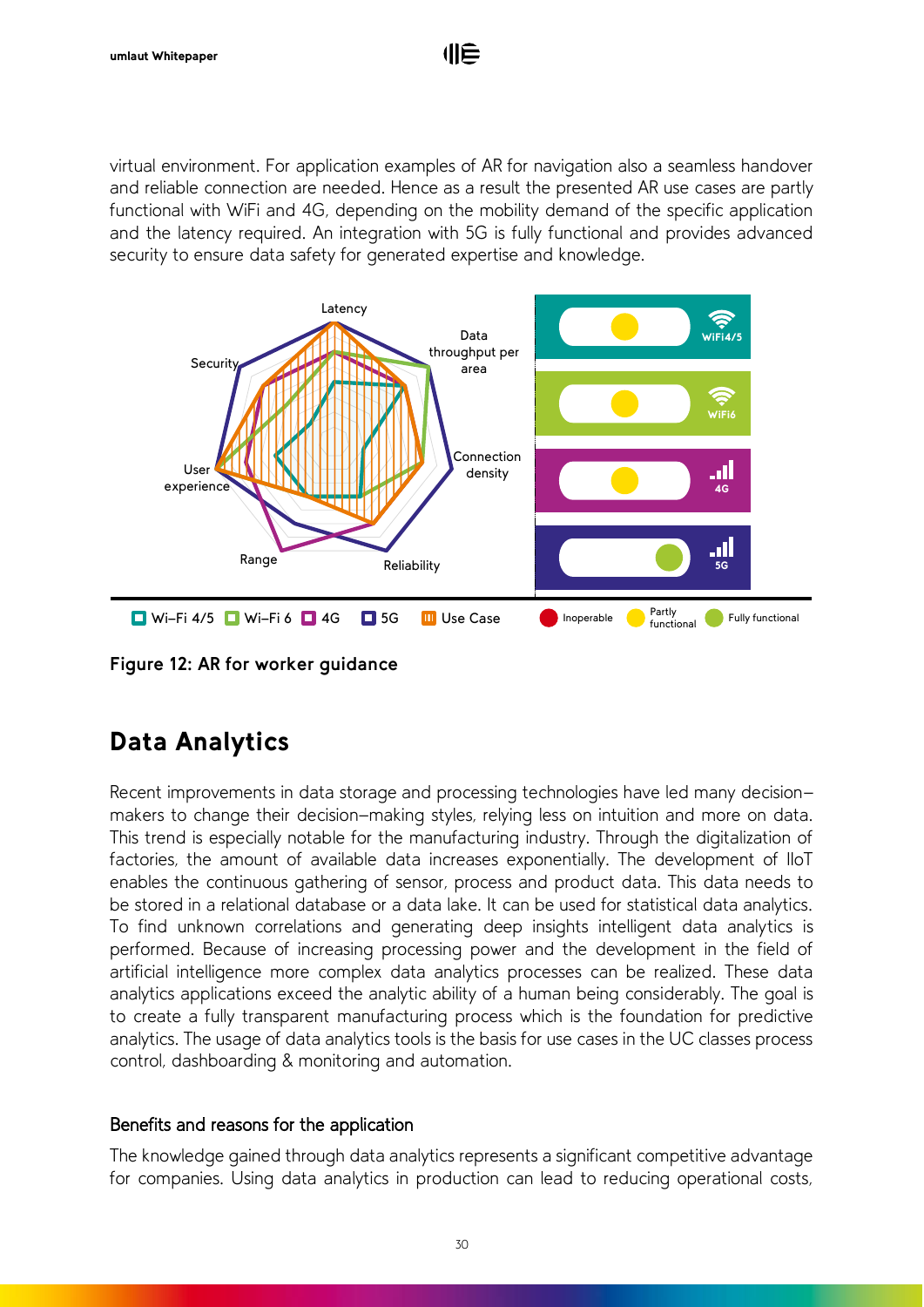improving the efficiency and dynamics of processes as well as the quality of the product. The more data is collected in all areas of the company the higher the benefit of using data analytics.

# Data storage / Data Lake

In order to be able to use advanced analytics in production, all generated data has to be stored. In the field of industry 4.0, the collected data is characterized by high volume, velocity, and variety. This kind of data is called Big Data. In the past, data has been stored in relational databases with a certain syntax. These databases are limited in speed and flexibility. Therefore, they do not meet the requirements for dealing with Big Data. To offset these limitations data lakes are implemented. In data lakes, any kind of raw data can be saved and used flexibly for data analytics. The data is stored in a cloud and can be accessed from everywhere. Therefore, one data lake can be used for more than one production site.

# Application Examples

As an example, the results of AI-based optical quality control can be correlated with sensors and process data to understand the impact of certain parameters on the final product. By using a data lake, these totally different types of data (e.g. image data, KPIs and process parameters) can be stored in the same data storage and processed much quicker than in a relational database.

# State of the art (production technology)

Data lakes are increasingly common in manufacturing enterprises. The demand for analysis of enormous data amounts occurring in Industry 4.0 manufacturing sites makes data lakes an attractive solution for pattern recognition and process optimization. Nonetheless, as the usage of data lakes is spreading out the requirements concerning data transparency, quality and compliance rise. The demand for analysis of enormous data amounts occurring in Industry 4.0 manufacturing sites makes data lakes an attractive solution for pattern recognition and process optimization. Since there are no uniform connectivity demands, specifications need to be formulated according to the highest standards considered

# Resulting telecommunication requirements

In an ideal environment, all company data is collected in a data lake. Cybersecurity standards of a data lake are extremely strict. Therefore, the requirements for the security of the telecommunication technology are very high. The collected data can be used for various process-critical data analytics, resulting in a very high need for the network. Today data lakes are realized by using WiFi. For all other criteria, this is sufficient. But as the result of data leaks is increasingly expensive for companies, only the implementation of a campus network covers reliability and security fully. Therefore, it can be viewed as an enabler to the full potential of this use case.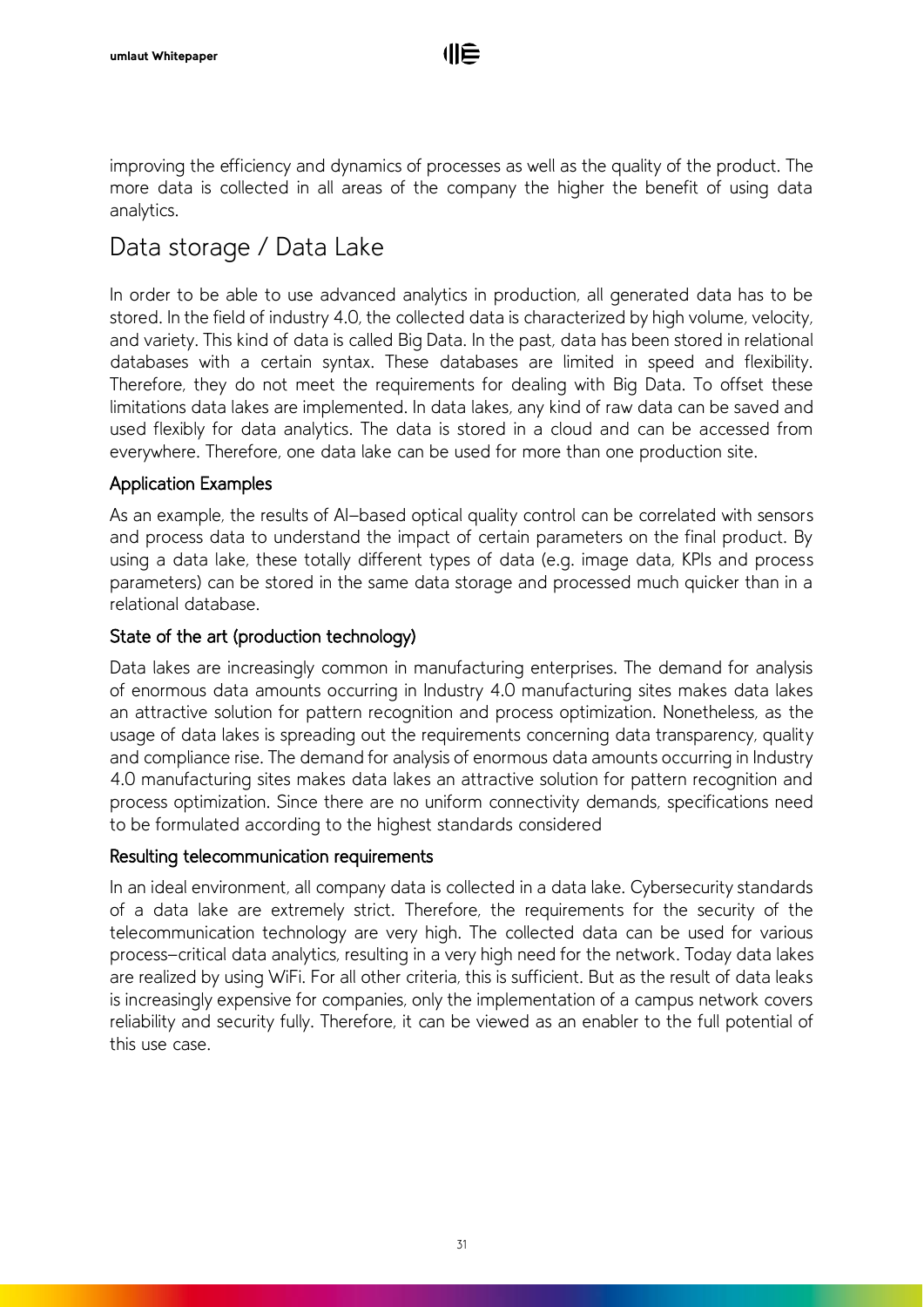

Ⅲ户

<span id="page-31-0"></span>**Figure 13: Data Storage / Data Lake**

# Statistic data analytics (descriptive analytics)

Statistic data analytics adapts performance characteristics like the process capability index, which is a statistical measurement of the process capability: the ability of a process to produce output within specification limits. Framework conditions, parameter limits and alternative courses of action are defined. Typically, data is being sent to a centralized database (relational database) or a cloud (e.g. data lake) and processed by a central algorithm. The processing of the data often involves manual process steps and the interference of a responsible human being. Therefore, descriptive analytics is not time-critical and is usually performed periodically. Descriptive analytics creates knowledge out of raw data leading to improved process transparency and lays the foundation for improvement measures for action.

## Application Examples

As an example, quality data can be used to calculate the mean and standard deviation. The data is processed by statistical analytics software. This can be used to calculate different key performance indicators (e.g. OEE) and improve the process based on the results manually. Statistic data analytics is performed disconnected from the production hall and the results are used time-delayed.

# State of the art (production technology)

Statistic data analytics has been used for the last decades. Through the creation of massive amounts of data (Big Data) in production, statistic data analytics is as effective as it has ever been. The challenge is being able to filter and process all existing data. A relational database is sufficient for statistical data analytics, but a data lake can also be used. More allocated data sets higher demands for the provided connectivity.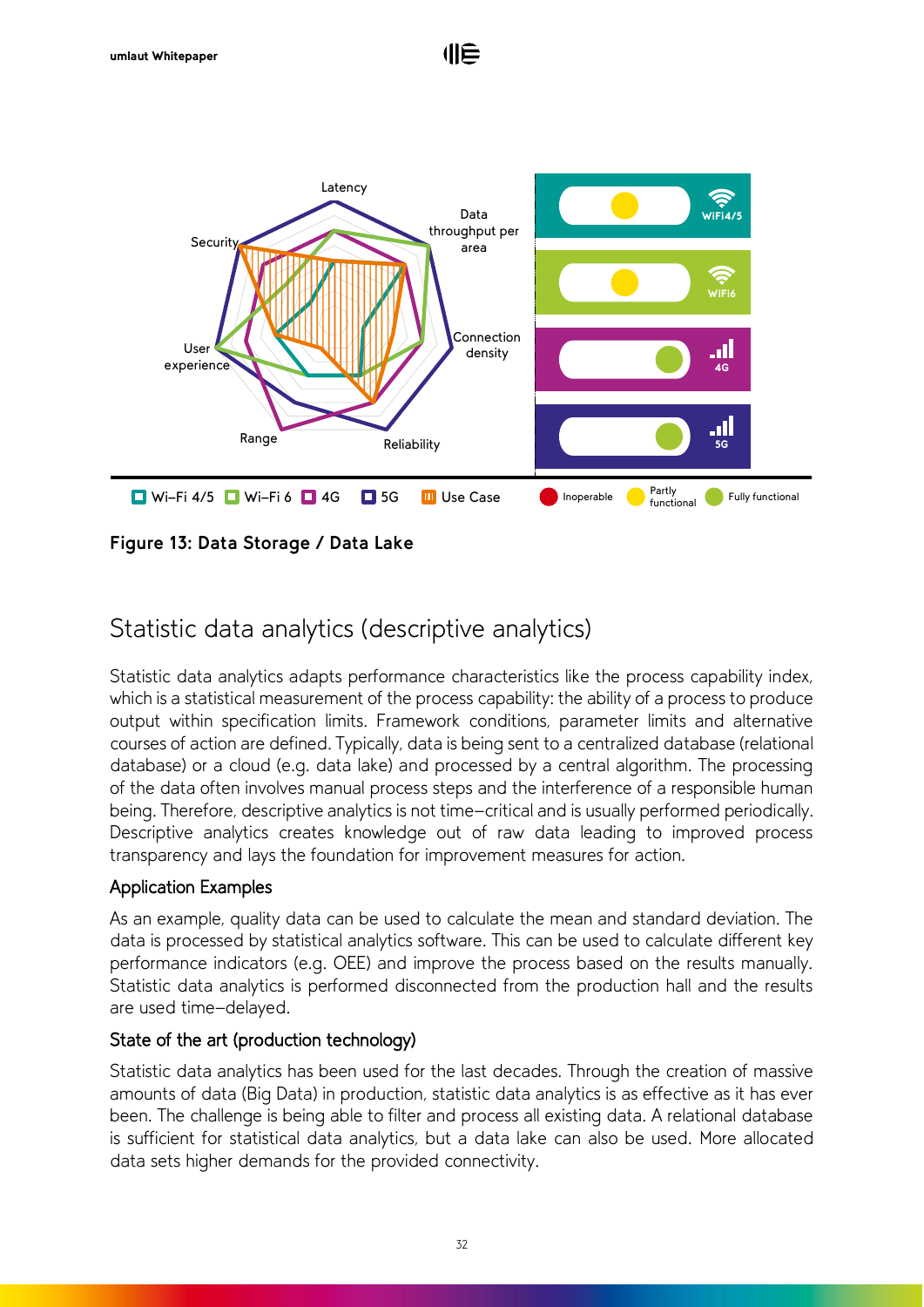## Resulting telecommunication requirements

Statistic analytics is based on historical data and used for non-real-time decisions. Therefore, it is not time-critical to transmit the data. The amount of data of each machine, that is used in statistic analytics, is low. This leads to a low need in latency, range and connection density. The security requirement is high, because of the transfer of process data. Therefore, WiFi 4 can be used for statistical data analytics. The more data is collected and used the more sensible it is to switch to 4G or 5G. They provide higher security standards, lower latency and higher data rates.

川户



<span id="page-32-0"></span>**Figure 14: Statistic data analytics (descriptive analytics)**

# Intelligent real-time data analytics

New technologies provide more data. To use the full potential of big data, this data needs to be processed in real-time. Smart algorithms use machine learning to generate deep insights and find unknown correlations beyond the human analytics capacity to improve the process design and explore external influences not directly linked to the processes and machines. The more data is created and the longer these algorithms are in use, the better the results will be.

## Application Examples

By implementing intelligent real-time data analytics of a production process, unknown correlations can be discovered. When using data analytics to improve the quality of a product, all parameters of the production process are analyzed. The result of the analysis shows, that a parameter needs to be adapted, which has not been associated with the production process of the product before.

## State of the art (production technology)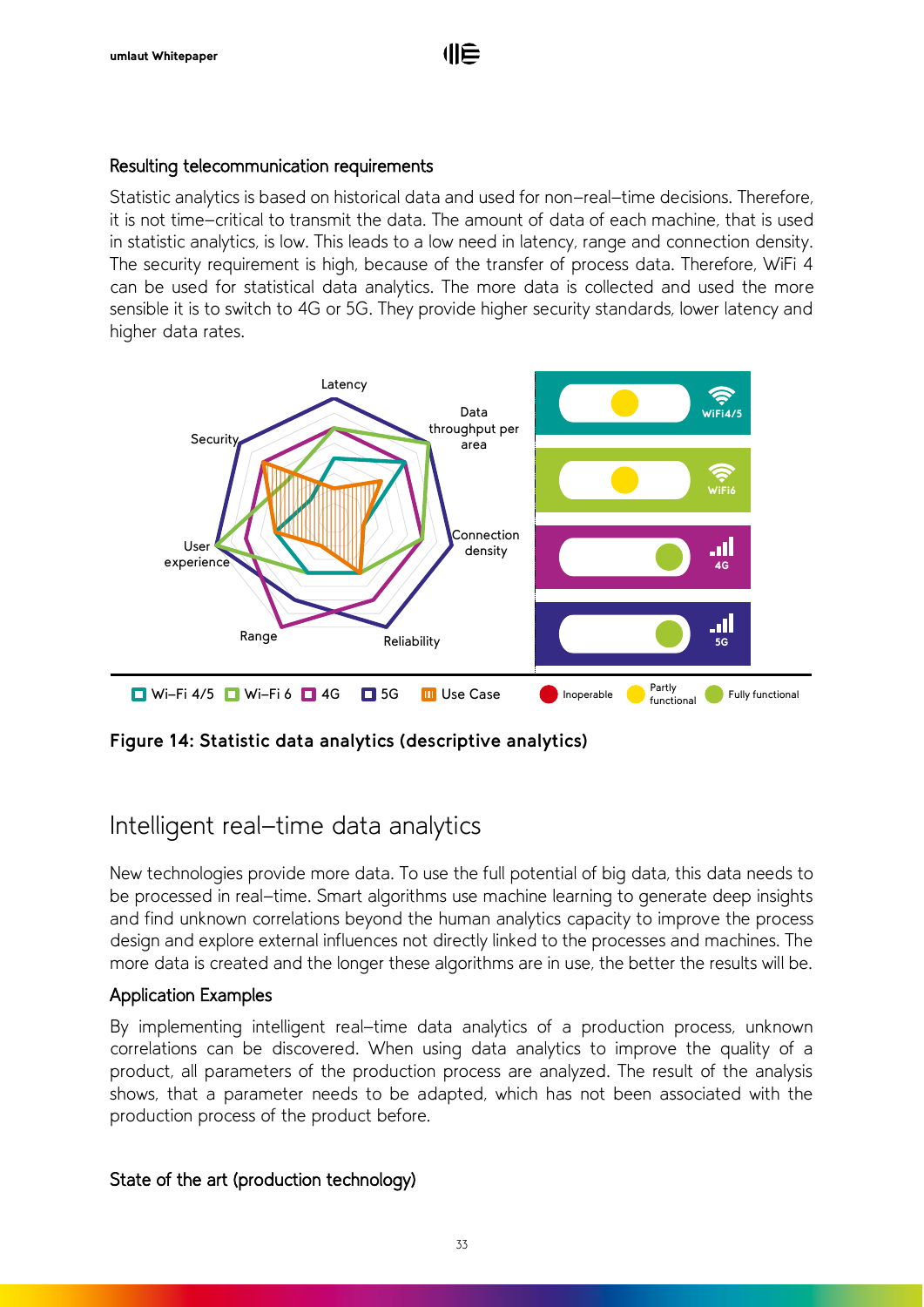The intelligent data analytics software which allows complex data analytics is expensive as well as implementing the needed IT-infrastructure. The results of the algorithms are only as good as the collected data. The amount of data that is collected differs immensely in various factories. It depends on the digital maturity of the machines. The degree of connectivity of older machines can be improved by retro-fitting, which describes adding new features, sensors or control panels.

川戸

#### Resulting telecommunication requirements

This use case poses high requirements for fitting telecommunication technology. The realtime analysis of complex machine, process and company data (Big Data) requires low latency, a high connection density and data throughput per area. Unique and complex AI-algorithms help to get deep insights. Used in the right way, this leads to a competitive advantage over other competitors. This is the reason why security standards have to be high. Up to a certain degree, WiFi 4 and 6, as well as 4G, can meet the demands. But in a fully digitalized and connected factory only 5G can elevate intelligent data analytics to reach its full potential. It allows a very high data throughput per area, ultra-low latency and provides very high security.



<span id="page-33-0"></span>**Figure 15: Intelligent real-time data analytics**

# Predictive Analytics

The enhancement of intelligence analytics is predictive analytics, which not only provides insights on current and past data but allows statements about future developments. In digitalized manufacturing, maintenance must take a key role to reduce the risk and minimize the consequences of unplanned stops and disruptions. Predictive analytics can help to predict deviations in data, to trigger preventive actions to avoid failures or to reduce their consequences resulting in increased machine uptime and higher productivity. In order to do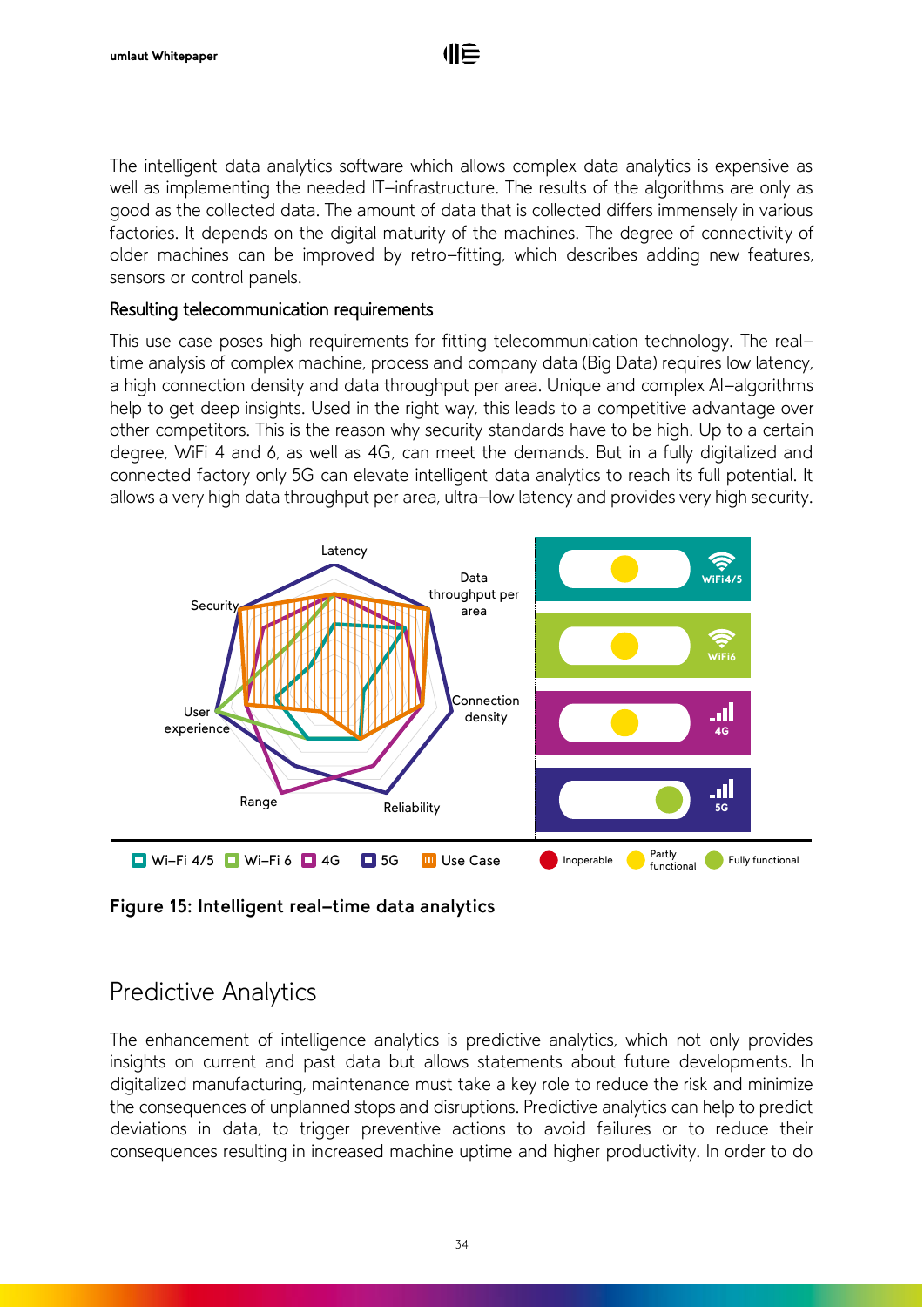so, data is collected in real-time and compared to historical data. This is an infinite process ensuring, that parts are only changed when it is needed and before a machine breaks down.

Ⅲ户

## Application Examples

Long-time milling machine data is used to predict the need for a tool change. This ensures that quality requirements are reached, and scrap is minimized. Furthermore, downtimes and maintenance costs are reduced. In this example data shows that a tool change is needed in a certain time frame. The right tool can be ordered beforehand. The service worker who changes the tool can be scheduled for the right time and change the tool in a designated time slot. Therefore, the only downtime occurring is the time it takes to change the tool.

## State of the art (production technology)

This technology is increasingly used. The issue with predictive maintenance is, that the prediction is only as good as the collected data. Predictive models based on machine learning have to be efficiently programmed, continuously updated and provided with data.

## Resulting telecommunication requirements

The telecommunication requirements are identical to the requirements for intelligent data analytics. The required data throughput per area and security are very high. The effectiveness of the predictive analytics algorithm depends on the amount of collected data. In the vision of the factory 4.0 all machines are fully connected. Nowadays, in order to retro-fit machines all sensors need to be connected to a PLC. By using 5G technology, all sensors could be connected wirelessly to an IoT-Platform. This allows an easier retrofit. For example, a moving part could be equipped with an acceleration sensor without worrying about the cable. Therefore, 5G helps in enabling a more efficient and effective way of performing predictive analytics.



<span id="page-34-0"></span>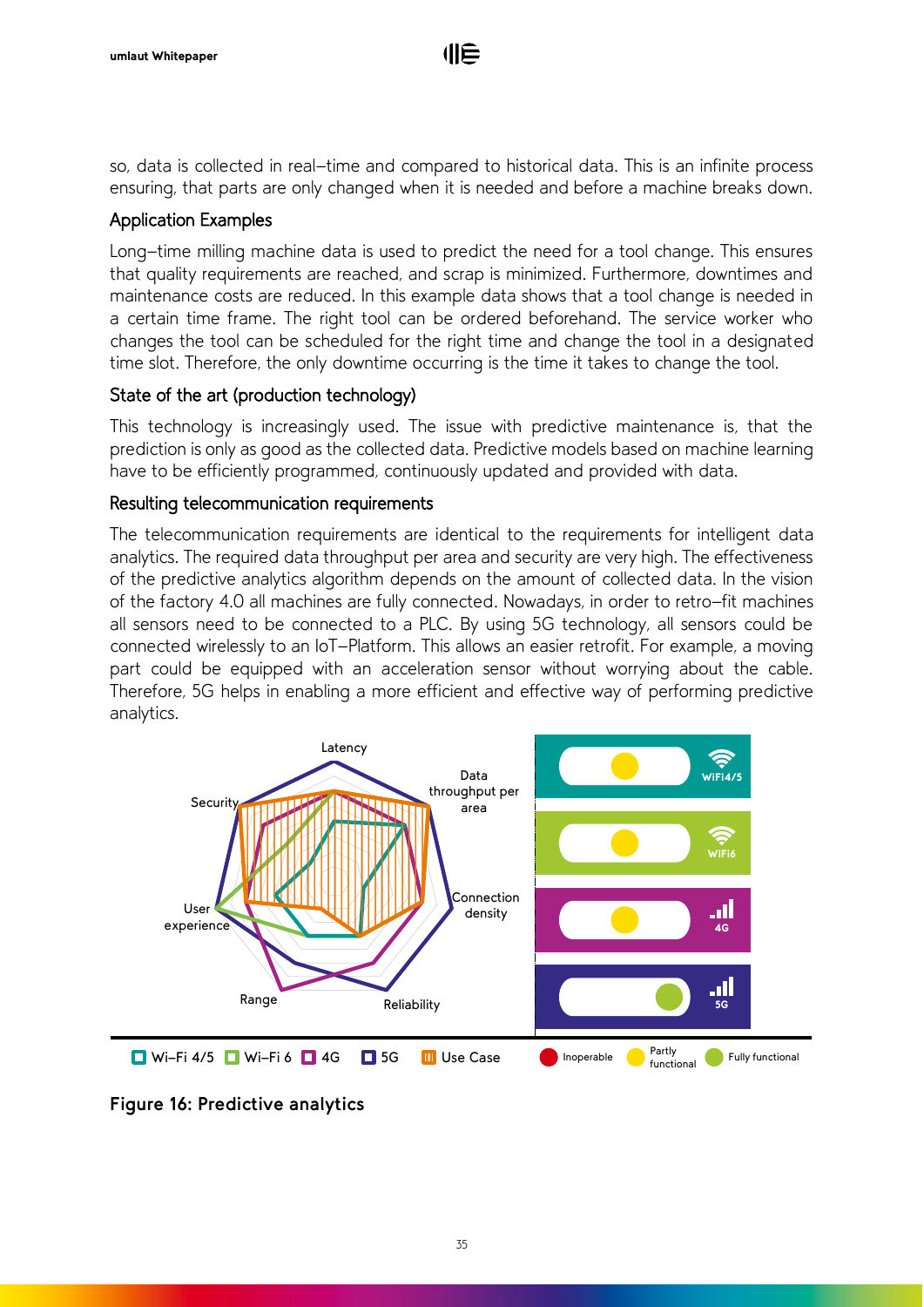# <span id="page-35-0"></span>Dashboarding and Monitoring

The use case cluster "Dashboarding and Monitoring" describes use cases that allow the visualization and contextualization of process and product data. A dashboard can be described as a single-screen display that visualizes production data. Dashboards are used to monitor and evaluate the performance of a machine, a production line, an entire factory or the entire enterprise. The digitalization of process data and central storage based in a relational database or a data lake is the prerequisite for dashboarding and monitoring in a complex and agile manufacturing environment. Underlying is a network of sensors that generates all process data. Process and machine data can either be visualized based on a digital shadow or the generated data can be mapped against a predefined desired state to assess performance manually.

## Benefits and reasons for the application

The visualization of production data across all hierarchy levels gives the shop floor worker and the management a detailed overview of the process performance. Dashboarding is the first step in creating full transparency and generating almost real-time information out of raw data. It allows the responsible persons to monitor the processes and react to anomalies manually. Dashboarding and Monitoring can be viewed as the start of the implementation of an efficient and adaptive manufacturing system using Industry 4.0 principles.

# Machine monitoring

Machine monitoring represents the simplest use case in the use case cluster dashboarding & monitoring. In order to monitor a machine, process and condition, data is collected. Therefore, a digital copy of the current state is created. If the digital copy represents the current state of a machine fully, it is called the digital shadow. It is the basis for all data visualization and analytics. A connected sensor network providing all key parameters and values of the machine or asset is a necessity. By using a Manufacturing Execution System (MES) or IoT-platform, this data can be accessed remotely. Key performance indicators (KPIs) are defined and visualized on a dashboard to monitor the data using a mobile device or stationary screen. This increases process transparency and the data can be used for manual process interventions to ensure performance and efficiency.

## Application Examples

Machine data from a milling machine is collected and sent to an IoT-Platform. In the programming environment of the IoT-Platform, a dashboard is created. This dashboard visualizing machine data can be displayed on the smartphone of the production manager. The manager can act manually if the displayed data shows abnormalities. Generating this data and visualizing it is typically the first step in a digitalized production.

## State of the art (production technology)

Monitoring machines is common in today's manufacturing environment. Usually, the created data is created using sensors collected centrally at the machine. Then the data is transmitted to the MES or IoT-Platform via cable or WiFi. The collected data is processed and visualized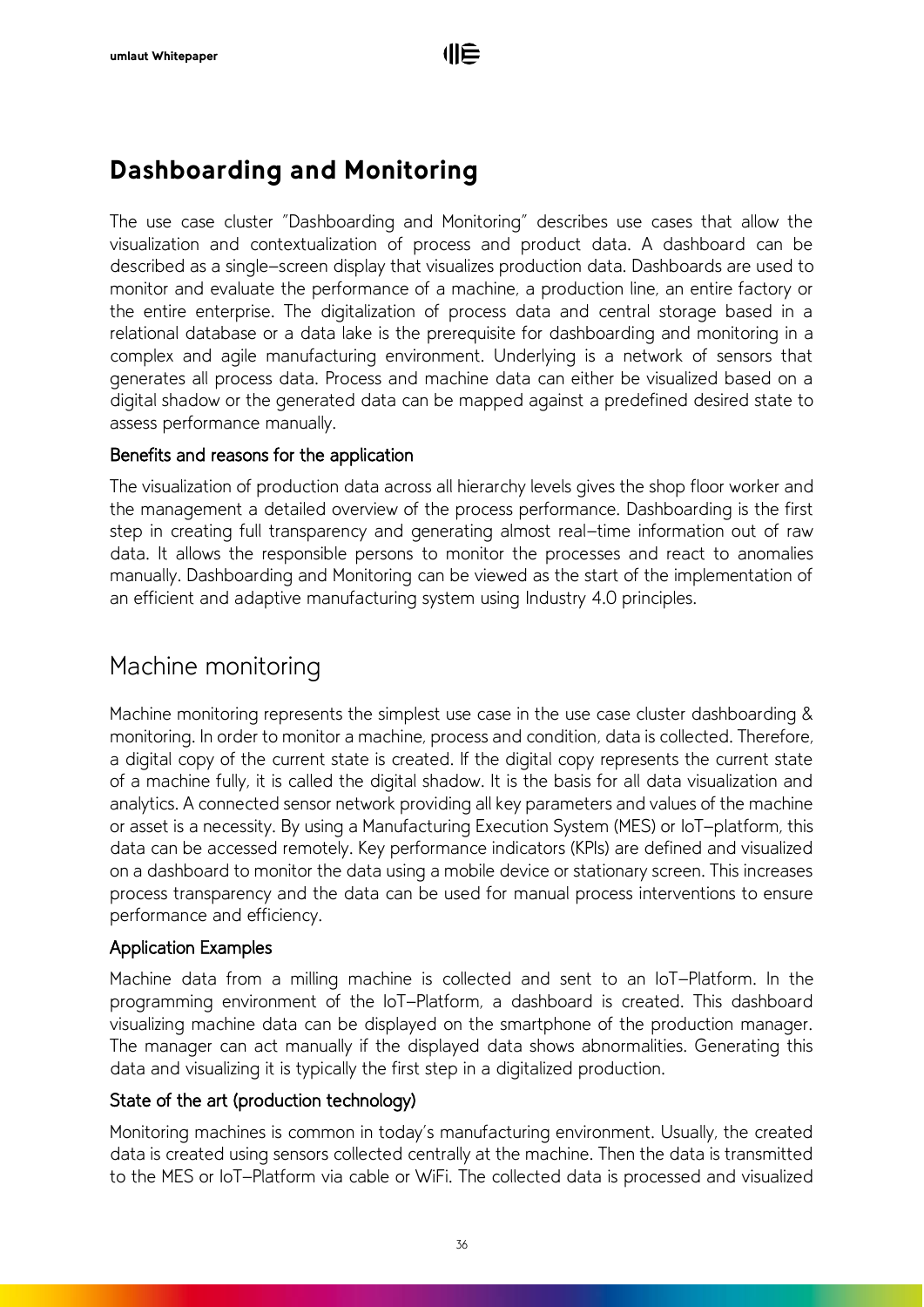in a dashboard. The dashboards can be displayed directly at the machine or accessed on different mobile devices.

川戸

#### Resulting telecommunication requirements

Machine monitoring is one of the first use cases implemented on the way to a fully connected factory. Therefore, the telecommunication requirements which have to be met to implement machine monitoring are low. The most important category is the user experience data rate because of a fluent display of data. WiFi 4 covers this use case completely. WiFi 6, 4G and 5G could be used as well, but the application does not add any value in this use case and is more costly.



<span id="page-36-0"></span>**Figure 17: Machine monitoring**

# Mapping of target and actual state

The use case of comparing the target with the actual state builds on the monitoring use case. The monitored process and machine data are collected and immediately compared to predefined targets. These targets are stored centrally, e.g. in an Enterprise Resource Planning System (ERP). If anomalies are detected, an automatic notification is sent to the responsible person. Anomalies are for example quality issues, process stops or shortages of material. The immediate comparison between actual and target state requires real-time data and remote data access. This leads to quicker response times and allows the comparison between the current and desired state of process efficiency. Therefore, cost and time management are improved and process quality ensured.

## Application Examples

Building on the example of the milling machine in the monitoring use case, the collected milling machine data is automatically compared to other data sources from the cloud in real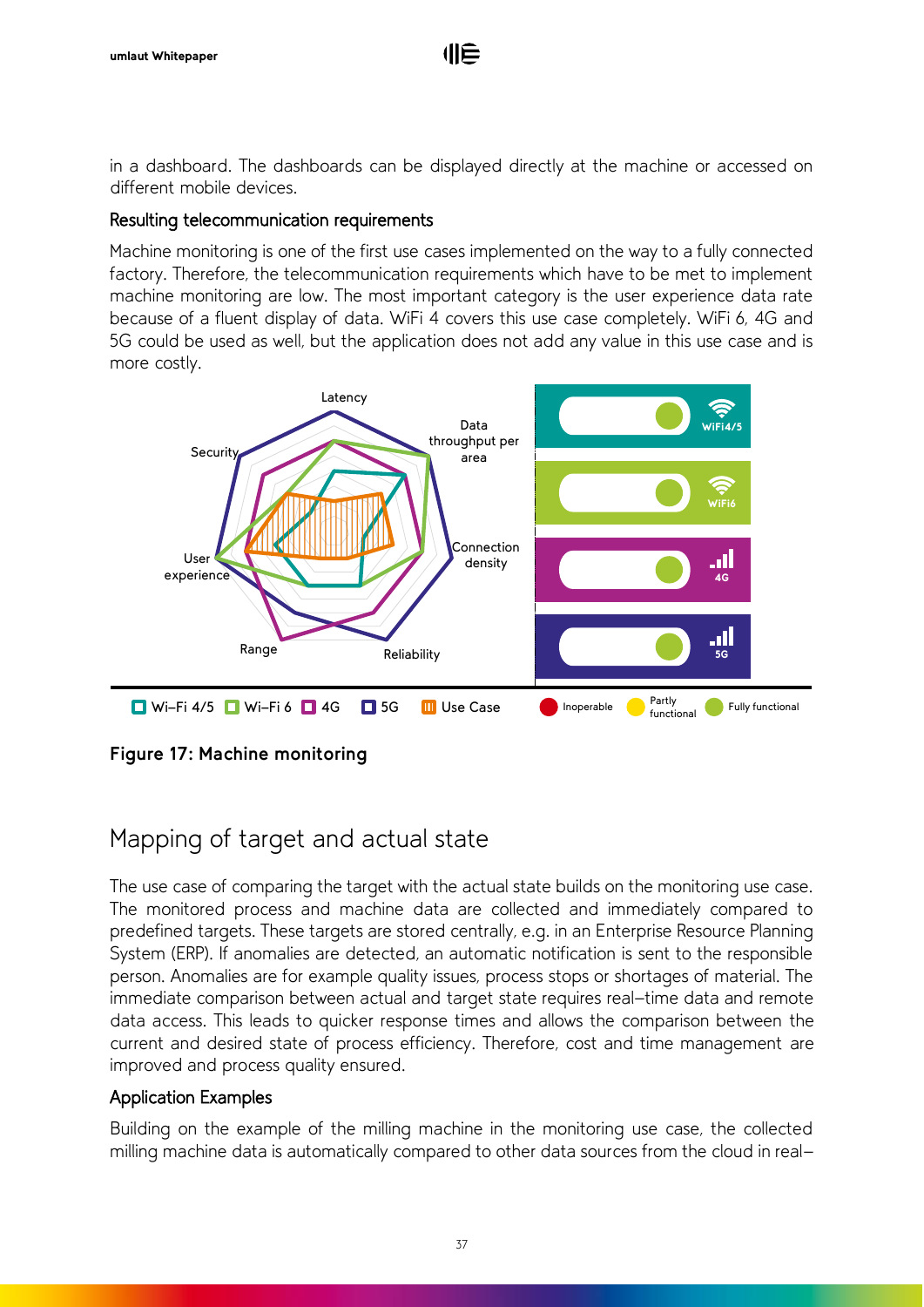time to evaluate the current machine status. The findings can lead to adaptions of the following process steps. They will be carried out by the responsible worker.

川户

## State of the art (production technology)

The mapping of the actual and target state is performed regularly in manufacturing companies for manual process control. It is often limited by the connectivity of heterogeneous systems, the lack of processing power and data creation. Therefore, data is often compared periodically and not in real-time.

## Resulting telecommunication requirements

The mapping should be executed in near real-time. It needs to be reliable and secure because confidential company data is compared to the actual state of the machine. This requires high security, high reliability and low latency. The basic requirements are met by WiFi. But if more machines are connected and the more diverse data with high velocity needs to be processed and compared in a secure way, a campus network using 4G or 5G enables reaching the full potential of the use case.



<span id="page-37-1"></span>**Figure 18: Mapping of target and actual state**

# <span id="page-37-0"></span>Automated Process Control

Based on process monitoring and increasing digitalization a further development is implementing self-regulating process control. This use case cluster is defined by not only mapping the actual and target state of data but also implementing a control loop. These control loops enable machines or manufacturing systems to act independently. When abnormalities in control loops are discovered, counter-measurements can be taken automatically. Machine-to-machine and machine-to-cloud communication are necessary.

## Benefits and reasons for the application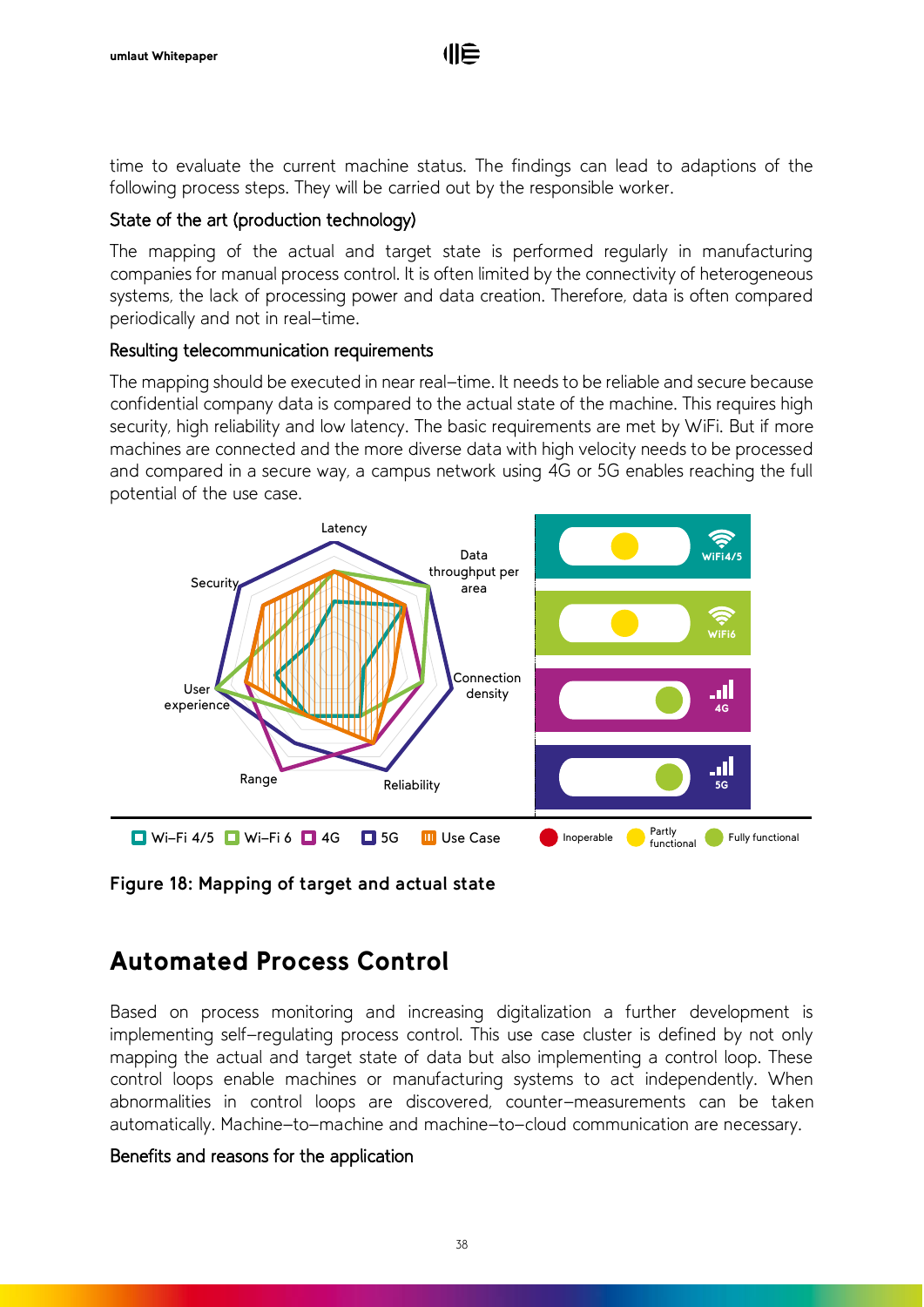$$
\text{d}\text{H}
$$

Automated process control is the consequent further development of process monitoring. By "closing the loop" and using the collected data to improve the process and machines, further process optimization is possible. Machine-to-machine communication also improves quality control, reduces lead-times and makes the processes more efficient and sustainable. It also improves quality control and energy consumption.

# Closed control loops for machines

In a digitalized production, all kind of machine and product data is collected during the manufacturing process. This data is stored and processed in a cloud. The results are used to optimize machine usage, parameters, and output. This optimization is called a "closed loop". The optimization is performed autonomously without a human being (e.g. an operator) interfering. The goal of implementing closed control loops for single machines is to improve the stability and lead time of the machine as well as the quality of the process step. The reaction time is reduced immensely by eliminating worker involvement. Each machine earns the ability to react to errors or anomalies immediately. Data-based parameter optimization can be viewed as more efficient and effective than manual optimization.

## Application Examples

All sensors and the control of a milling machine are connected to an IoT-Platform. Through applying machine learning algorithms and models, the process can be optimized. The result is then looped back to the machine controls. With adapted parameters the milling process becomes more efficient. This loop is repeated continuously.

## State of the art (production technology)

Closed control loops for machines go beyond process control as it has been the norm in manufacturing for decades. The status quo of connecting machines is the usage of hard wires and WiFi. This limits the flexibility, the minimum latency and the maximum amount of data that can be transferred. An IoT-Platform with the right algorithms needs to be established. Once the IT-infrastructure is installed, closed control loops can be implemented in production which is technologically possible nowadays.

## Resulting telecommunication requirements

The usage of an automated control loop of a machine poses very high requirements for the category's latency, reliability and security. If the connection is interrupted, the production process is affected. In the worst-case scenario, the entire production process is stopped. Due to these requirements, WiFi 4 & 6 as well as 4G would limit the effectiveness of a real-time control loop for a machine. A 5G network meets all the requirements.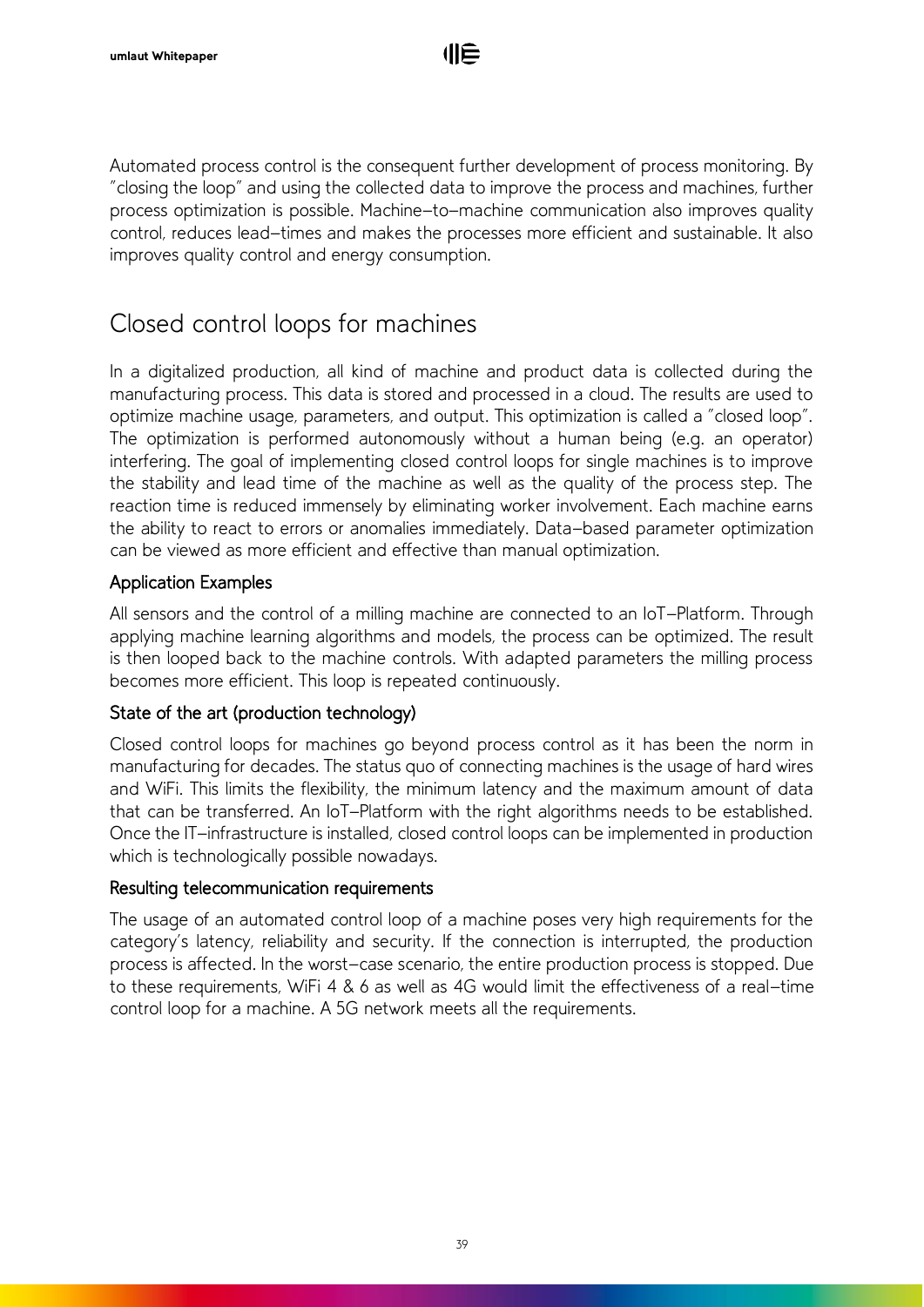

川戸

<span id="page-39-0"></span>**Figure 19: Closed control loops for machines**

# Closed control loops for process line

In this use case, more than one machine communicates to a centralized platform e.g. an IoT-Platform. The collected data is not only monitored but also used to control the process. This bidirectional communication is fully automated. In order to control the process, all machines in the production line have to be interconnected. It is necessary that the implications of changes at the beginning of the process are known for the following steps. Therefore, mathematical models and algorithms describing the process and implications have to be implemented. By combining the digital shadow with those models and algorithms, a digital twin of the process is developed. The continuous comparison of the actual and target state combined with optimization models leads to autonomous improvement of process flows. Ultimately a full interconnection of machines and closed control loops over the production process would result in the spectrum of automated process control as well as automated utilization and performance adjustments.

## Application Examples

Interconnected machines in one production line enable optimized and dynamic route planning in case of machine failure as described in the following scenario:

The production line has three production steps and two machines for each step. When Machine 1 in step one has an error, there is an automatic feedback to the other machines and the production capacity and speed can be changed and counter-measurements (e.g. producing other parts in steps two and three) can be taken.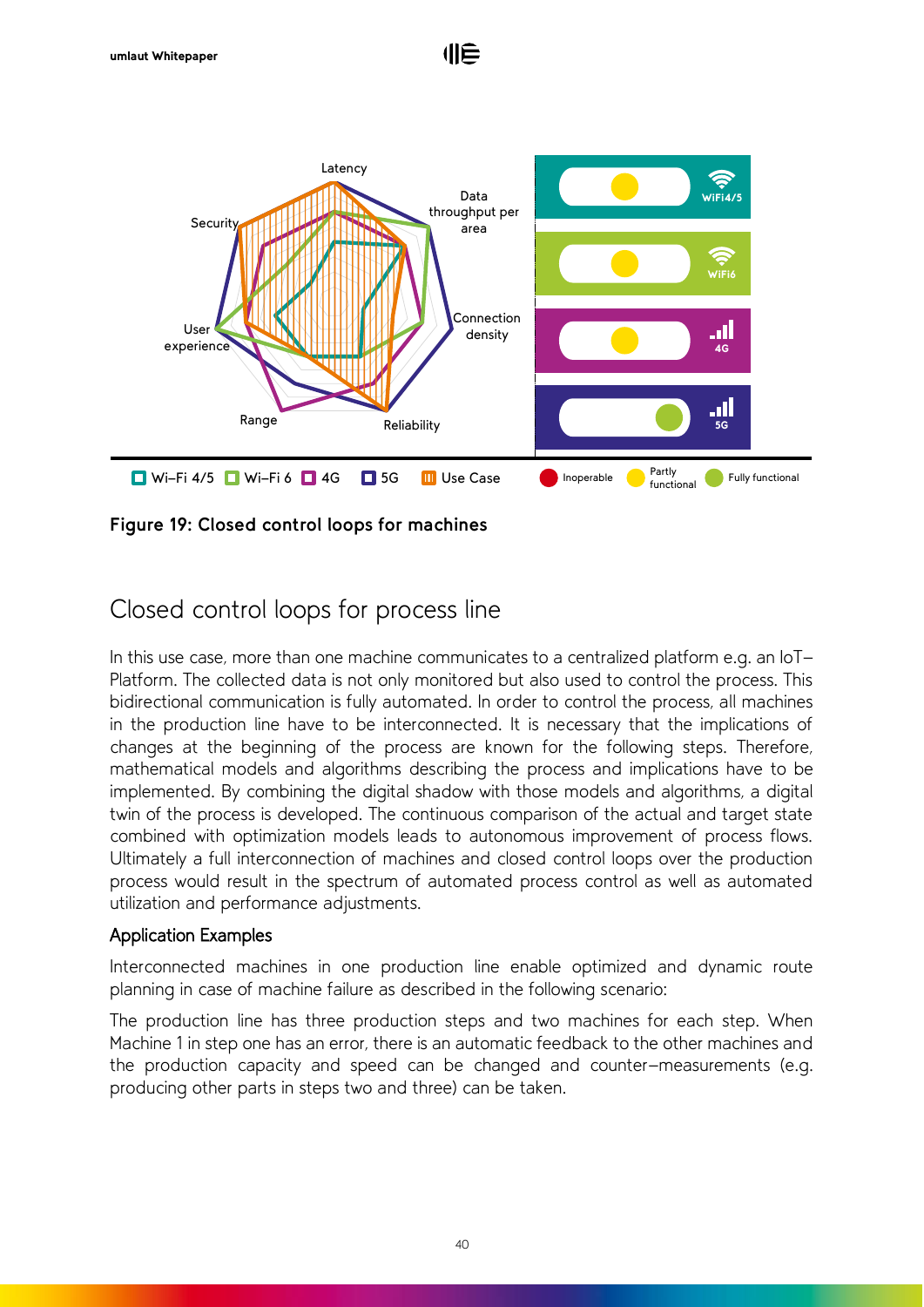# State of the art (production technology)

Fully autonomous production lines are the holistic vision of Industry 4.0, which is admired to reach in the future of manufacturing. In order to reach this state in a factory, many steps have to be taken beforehand. By creating a digital twin of the entire factory, the amount of data being transferred and processed will increase exponentially compared to the status quo. Today's networking technology is not capable of fulfilling all requirements of ultra-low latency, high-reliability and speed.

Ⅲ户

## Resulting telecommunication requirements

If the vision of a fully connected factory becomes reality, a 4G network, which can be used for implementing a control loop for a machine, is insufficient. It does not offer the needed connection density, latency and stability. Additionally, WiFi 4 and 6 are not secure enough. Only a 5G network enables a closed control loop for the entire production process. Machine control and communication between all assets is highly challenging for telecommunication technologies. 5G serves as an enabler for realizing a completely smart factory.



<span id="page-40-1"></span>**Figure 20: Closed control loops for process line**

# <span id="page-40-0"></span>Process automation – robotics

The degree of automation and therefore the usage of robots is increasing continuously in the manufacturing industry. In the past, robots were deployed on the shop floor to automate either simple and labor-intensive tasks or lifting dangerous as well as heavy objects. However recently, the tasks of robots have become more challenging. They are being used in highprecision, high-speed applications and becoming one of the major manufacturing pillars. Yet, robots are rather inflexible as they are oftentimes fixed and dedicated to performing one task. While Industry 4.0 and CPPS are aiming to increase not only the degree of automation and enhance flexibility, but also process transparency, the field of robotics needs to adapt to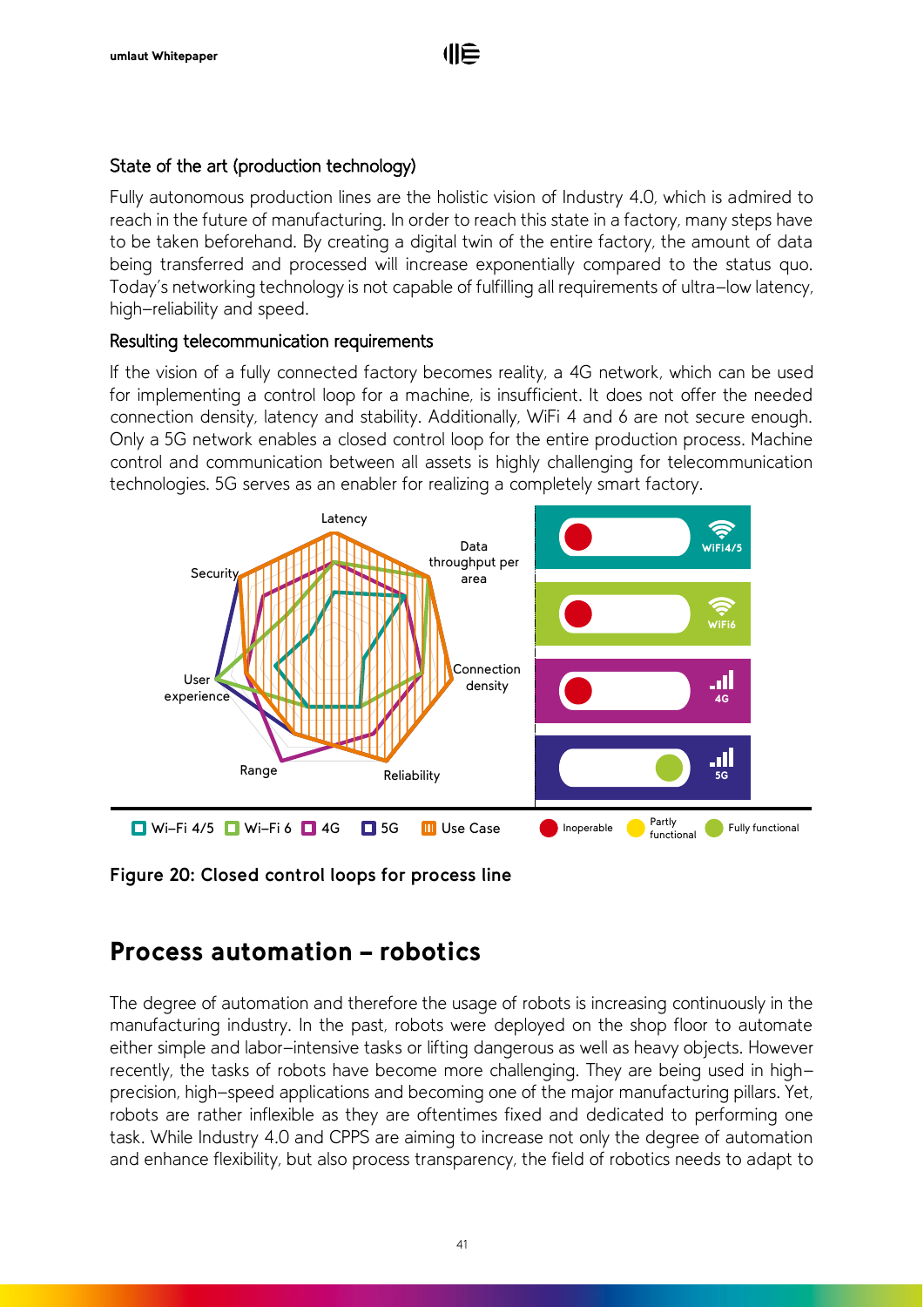the new challenges in production. For example, the rise of mobile and collaborative robots ("Cobots") are being enormously deployed to increase the automation degree.

川巨

## Benefits and reasons for application

Process automation and the usage of robots has multiple benefits. Generally, a robot is used to automate a process if it is cheaper, faster, more efficient, more precise or if the process is too monotonous or dangerous. The results are reducing production costs and process time and increasing manufacturing or production quality. Regarding Industry 4.0 and creating full process transparency more data is produced by robots than in a comparable manual process.

# Robotic application with predefined motion control

The standard robotic application possesses predefined motion control. The motion of the robot is programmed in so-called motion scripts before the usage (offline). The robot arms etc. move in predefined repetitive motions. Those motion programs can be stored locally on the robot's CPU or remotely to enable agility of the motion scripts. Those robots can be working for years without changing the script or the operation place. They are a cost-efficient and reliable way to automate certain manufacturing steps. Robots can replace manpower and minimize the dependency on human beings in the process.

## Application Examples

An assembly robot in a car production line is a typical robot with predefined motion control. Standard tasks of these robots are pick and place movements. Only one type of car can be produced on these lines also because of the lack of flexibility of the robot. Changing the process and therefore the field of application of the robot is complex and expensive.

## State of the art (production technology)

These kinds of robots are the status quo in many factories. They are the standard way to automize a process. They have been the norm for many years and still will have an important role in the future. One of the biggest disadvantages of these robots is the lack of collaboration. Robots with predefined motion control cannot work in the same manufacturing cell as a human being. Safety measures have to be taken into consideration. Often robotic cells are a fenced-off area in a production hall.

## Resulting telecommunication requirements

Once these robots are implemented, there is no need for a time-critical, highly stable connection. The data transfer is only one way: from the robot to an IoT-Platform or MES. This data can then be used for various analytics. Robots are, as previously mentioned, implemented in critical processes. The transferred data could hold confidential process information. Therefore, the security of the telecommunication technology is rather important. This use case is covered by all considered telecommunication technologies.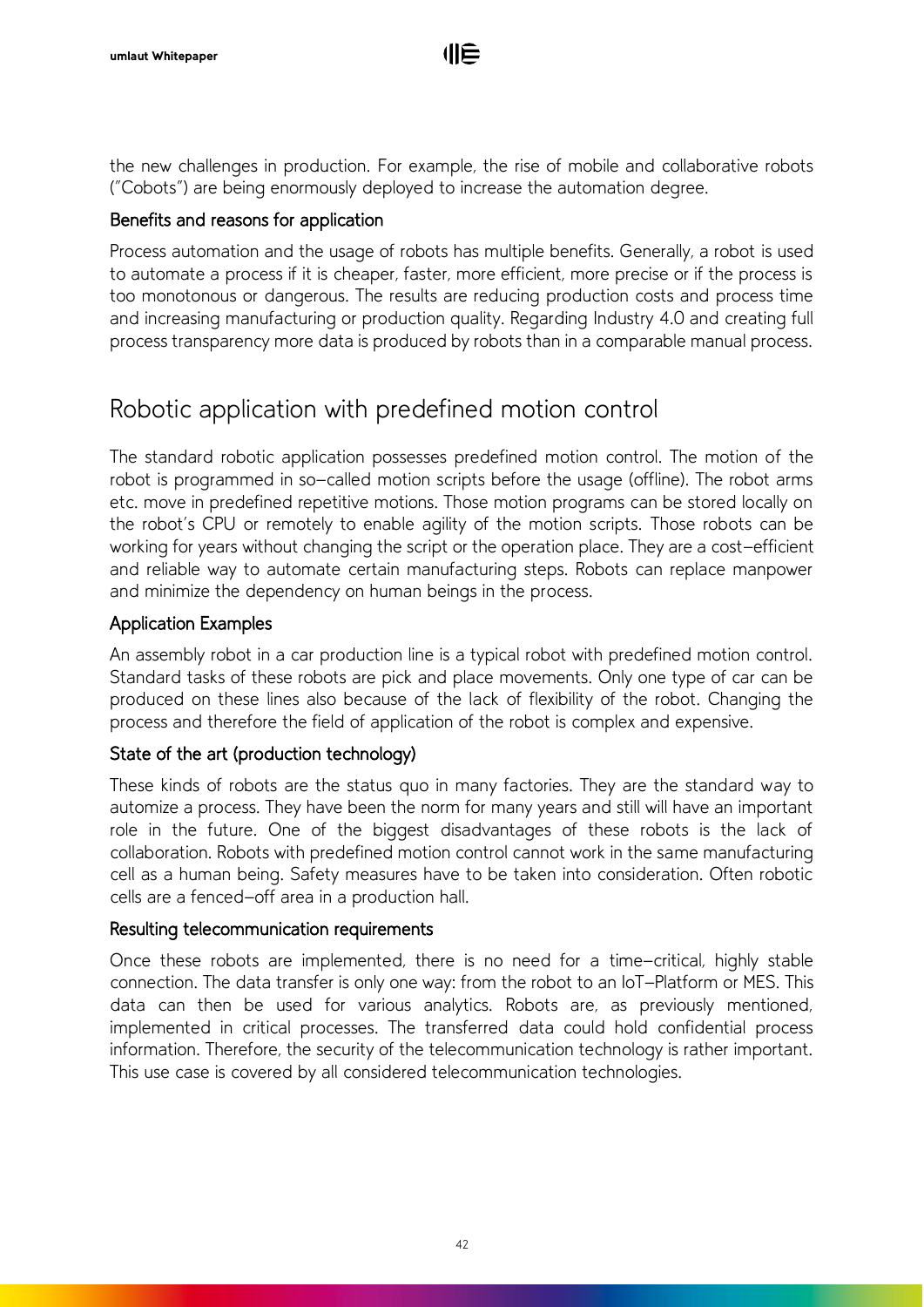



<span id="page-42-0"></span>**Figure 21: Robotic application predefined motion control**

# Robotic application with reactive motion control

Robots with reactive motion control are based on the standard robots with predefined motion control. Additionally, they can react directly to errors or abnormalities in the process and adjust motions or tasks in real-time. Sensors integration might be needed. This can be helpful if the robot is used as a mobile robot. The reactive motion control also supports the usage of robots in a collaborative manner. They can work without additional safety measures like a fence because they are able to alter their motion reacting to their dynamic surroundings. It is also possible to have these robots interacting with other robots or human beings. Also, their operation location can be adjusted to current needs and flexible human support is possible.

## Application Examples

A mobile cobot can be used in many ways. For example, for half of the day, the robot can support a worker with a simple pick and place use case. Then it can change its gripper/endeffector and be used to operate on its own during night shifts. In order to do that, it positions itself autonomously in the environment and fulfills the task in a smart way without the need for manual calibration or teaching.

## State of the art (production technology)

This use case is rather new and not common yet. But with the increasing automation and digitalization of factories, robots will take over more complex and diverse tasks. Mobile applications will become the norm. The goal will be to construct the robots as lean and as flexible as possible. Therefore, the processing unit will be centralized, and the robot control will be streamed.

A consistent connection with other robots in line and a data hub is needed to ensure harmonized work as well as a proper IT-infrastructure needs to be implemented. Cloud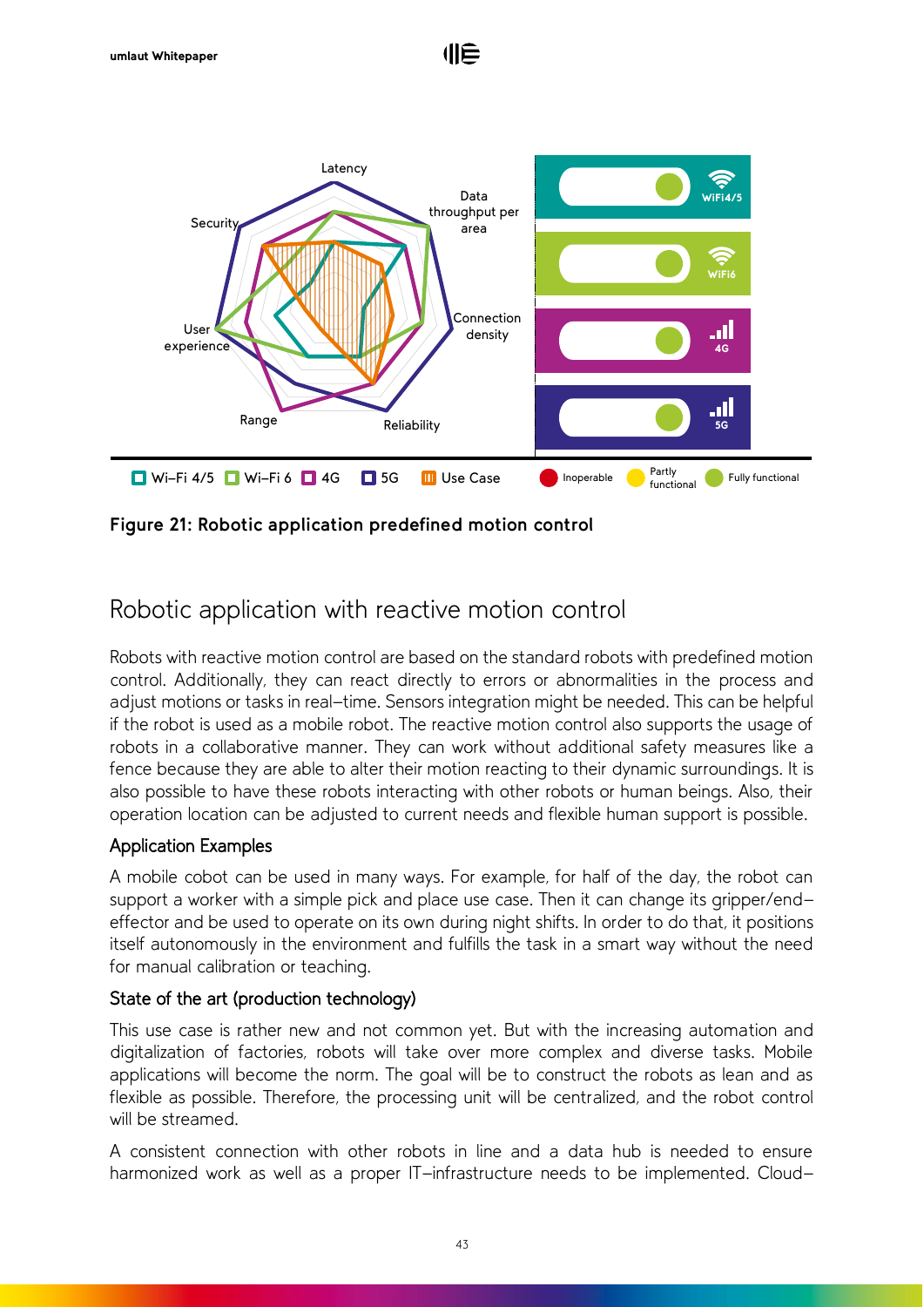computing, machine learning algorithms and adaptive control are the key enabler for this use case.

川戸

#### Resulting telecommunication requirements

The collected data of a robot needs to be sent to a cloud, be filtered and used by machine learning models to update robot control and sent back to the robot in real-time. Entire fleets can be managed and automatically optimized centrally. Therefore, this use case depends on an ultra-reliable low-latency network with a high data throughput per area. If the network fails to meet the requirements, then the entire robot fleets and factories will not be able to function properly. Very high security standards are required because any malicious external interference with cloud-based robot control can possibly shut down the entire production site. Only a 5G campus network meets the requirements of this use case. It is an enabler for the vision of fully digitalized and self-regulating robot applications in a smart factory.



<span id="page-43-0"></span>**Figure 22: Robotic application with reactive motion control**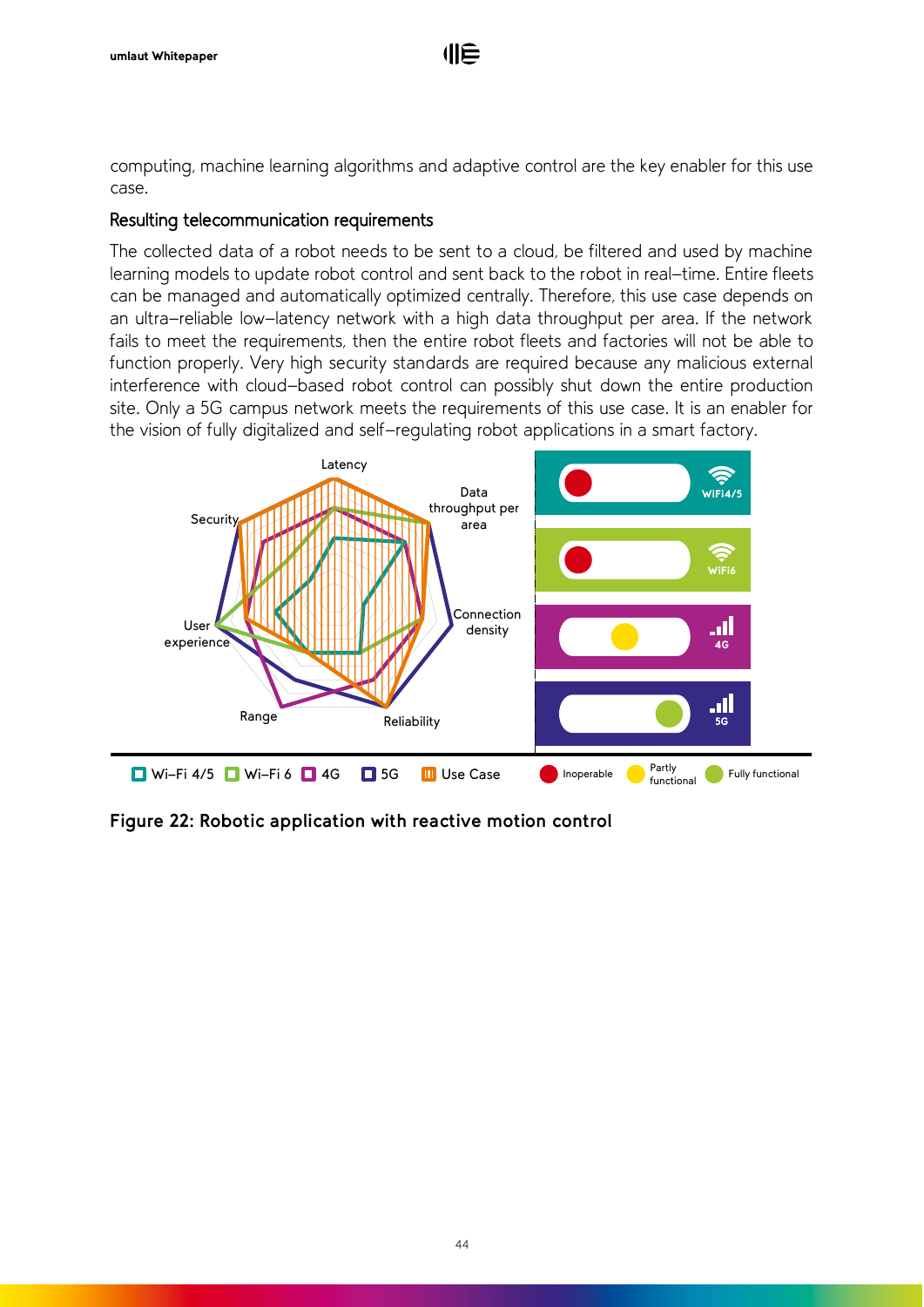# <span id="page-44-0"></span>4.Summary

In this white paper network technologies are compared and matched with relevant use cases in the field of Industry 4.0. The comparison shows that all technologies are capable of realizing high data rates. However, WiFi 4/5 proves unsuited for demanding environments and critical use cases. WiFi 6 seeks to remedy this, and is, to some extent, successful. In contrast, the inherent prioritization of data and licensed spectrum results in advantages for 4G and 5G. 5G expands the capabilities of 4G by adding safety-related features and incorporating technologies to make network deployment simple and flexible. Thereby, 5G not only incorporates the distinguishing feature, that leads to the success of WiFi, but expands on it. In view of not yet fully specified use cases of Industry 4.0, that capability poses a unique feature that holds great potential. However, the 5G hardware development and standardization are a work in progress.

Based on the trends in the manufacturing environment, seven use case classes: Track & Trace, AGVs, Augmented and Virtual Reality, Dashboarding & Monitoring, Data Analytics, Automated Process Control, Process Automation – Robotics are derived. In these seven classes 18 use case subclasses are defined. Each use case is explained, an application example is given and the state of the art in the manufacturing environment is highlighted. It is considered how the technical framework conditions and the value-added as well as the usability of the use cases influence the connectivity requirements. These connectivity requirements are then evaluated based on the defined assessment criteria. In addition, it is explained why and how the individual ratings are derived and by which use case parameters they are influenced.

In the next step, the network requirements are matched with the rating of the considered telecommunication technologies. This allows a determination of the interoperability of the communication technology with the requirements of the use cases. Furthermore, an indicator is given, if the use case is fully enabled by a communication technology, only partly functional or inoperable. The result shows that three use cases can be fully implemented by using WiFi 4/5. Six use cases are not operable with a WiFi 4/5 connection. The other ones are limited. Implementing WiFi 6 does not change the tendency. WiFi is especially limited in mobility (cell handover) and security. Compared to WiFi, security and mobility increases by using a cellular 4G network. More use cases are partly and fully functional using a 4G connectivity. Half of the defined use cases can be performed by 4G. However, it must be noted that for some use cases a 4G application does not correspond to the state of the art, as the market offers various alternative wireless communication solutions. 4G has its limitations in real-time operations with very high demands on ultra-low latency, connection density and reliability. 5G enables the vision of a fully connected and autonomous factory because it is more secure, reliable and faster compared to the other technologies.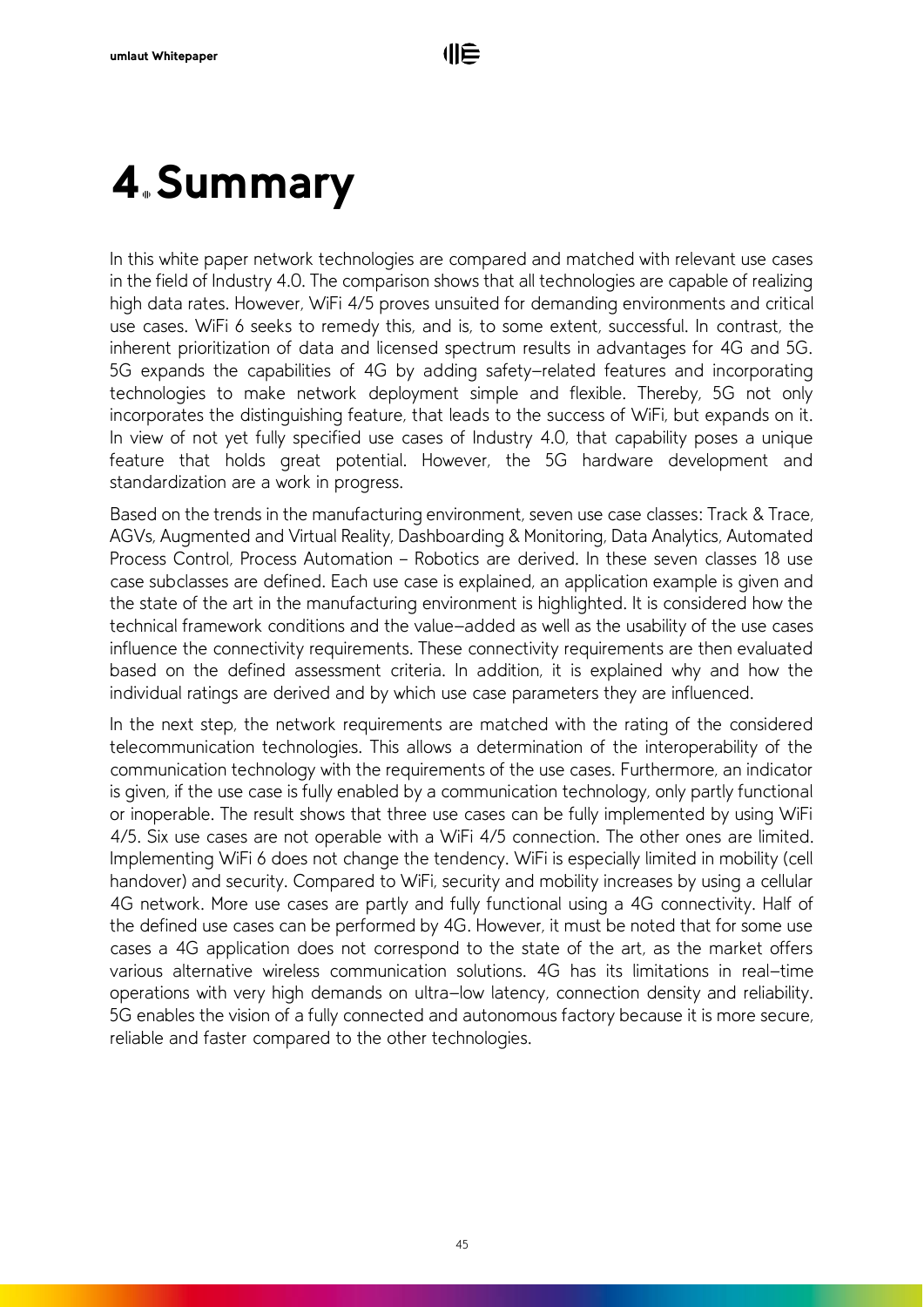|                                        |                                         | <b>WiFi 4/5</b>   | WiFi 6                  | 4G        | 5G         |
|----------------------------------------|-----------------------------------------|-------------------|-------------------------|-----------|------------|
|                                        | Indoor T&T                              |                   |                         | $\Box$    |            |
| Track & Trace                          | Outdoor T&T                             |                   |                         | CL.       |            |
|                                        | <b>RLTS</b>                             |                   |                         |           |            |
|                                        | Defined path transport                  |                   |                         |           |            |
| <b>Automated Transport</b><br>$- AGVs$ | Autonomous transport                    |                   |                         |           |            |
|                                        | Intelligent routing                     |                   |                         | Œ         |            |
| Augmented/Virtual                      | Virtual Reality                         |                   |                         | Œ         |            |
| Reality                                | Augmented Reality                       | Œ                 |                         | $\bigcap$ |            |
| Data Analytics                         | Data storage / Data Lake                |                   |                         |           |            |
|                                        | Statistic data analytics                |                   |                         |           |            |
|                                        | Intelligent real-time analytics         |                   |                         |           |            |
|                                        | Predictive analytics                    |                   |                         | C         |            |
| Dashboarding &                         | Machine monitoring                      |                   |                         |           |            |
| Monitoring                             | Mapping of target/actual state          |                   |                         |           |            |
| <b>Automated Process</b>               | Closed control loops for each machine   | Œ                 |                         | C         |            |
| Control                                | Closed control loops for process line   | 88                |                         |           |            |
| Process Automation -                   | Robotics with predefined motion control |                   |                         |           |            |
| <b>Robotics</b>                        | Robitics with reactive motion control   |                   |                         | Œ         |            |
|                                        | <b>O</b><br>Inoperable                  | Partly functional | <b>Fully functional</b> |           | 5G enabled |

Ⅲ户

## <span id="page-45-0"></span>**Figure 23: Matching of use cases with network technologies**

The matching of use cases and telecommunication technologies occurs while viewing all use cases separately. In a smart factory many of the defined use cases are realized in a parallel manner. All of them need a certain bandwidth. This leads to WiFi 4/5, WiFi 6 and 4G reaching their limitations concerning the provided connectivity. In production not only manufacturing process bottlenecks but also data transfer bottlenecks will occur. In the future vision of a smart factory 5G could solve these bottlenecks. Therefore, the business case for implementing or upgrading to a different network technology, depends strongly on the digitalization strategy of the production site and the enterprise. Further the holistic digitalization strategy has to be considered for the use case and technology selection. Investing in a more expensive communication like 5G can lead to higher benefits. However, the trade-off between benefit and investment is only created by the integration of multiple use cases, making the implementation scalable.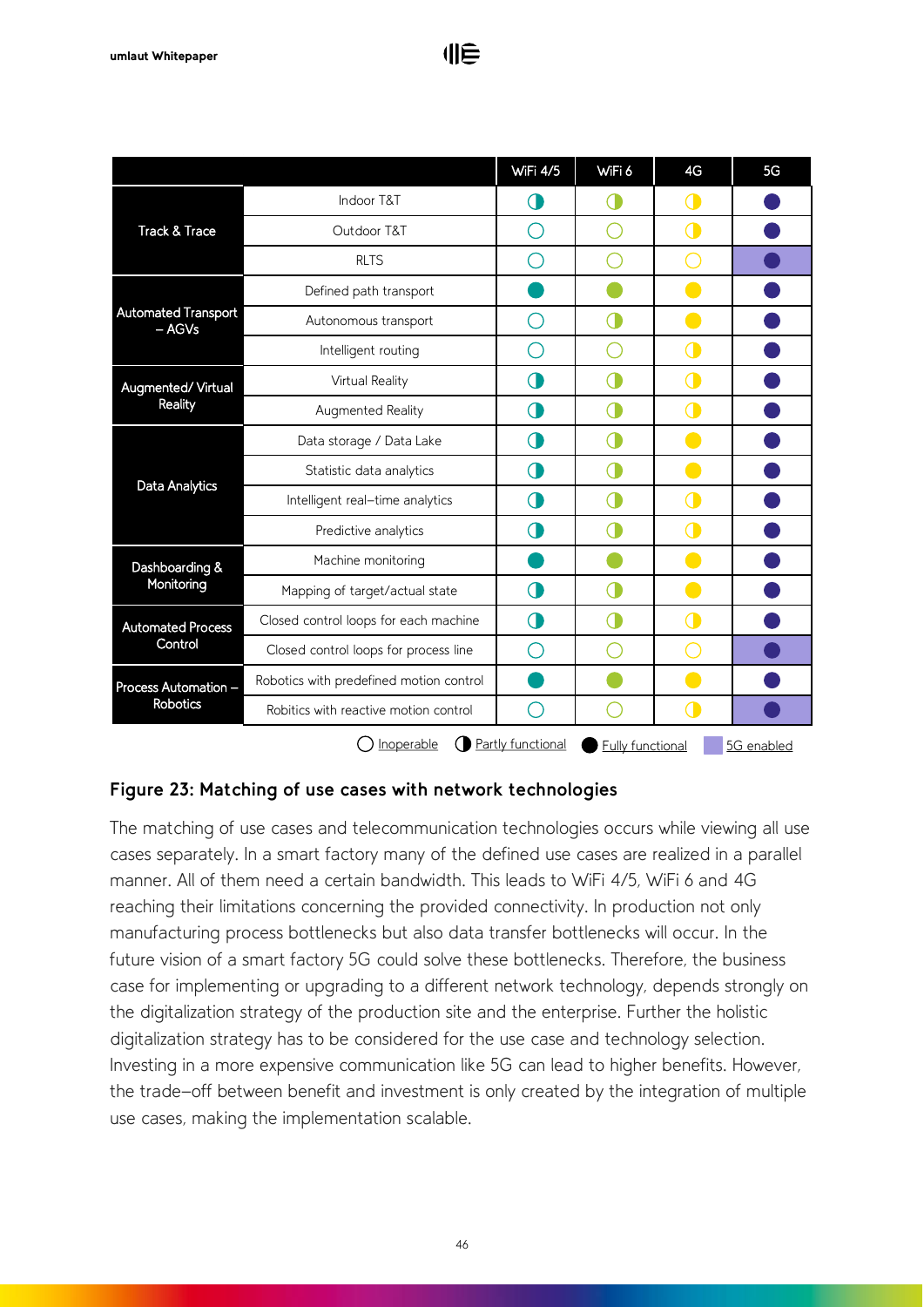

Choosing the right communication technology needs to be done after carefully gathering, analyzing and interpreting relevant data, understanding the production processes and deriving digitalization. It is highly dependent on the present machines and assets in the production site. Therefore, this white paper can only give an overview of the main aspects of the connectivity requirements for each use case class. To further analyze the requirements and identify the best fitting communication for the individual manufacturer, information about the number of connected assets, data streams, real-time dependency, data processing and the IT infrastructure is needed. Overall, 5G enables a new level of digitalization in an industrial setting with a real-time connection of all assets, stakeholders and machines unlocking new value-adding mechanisms.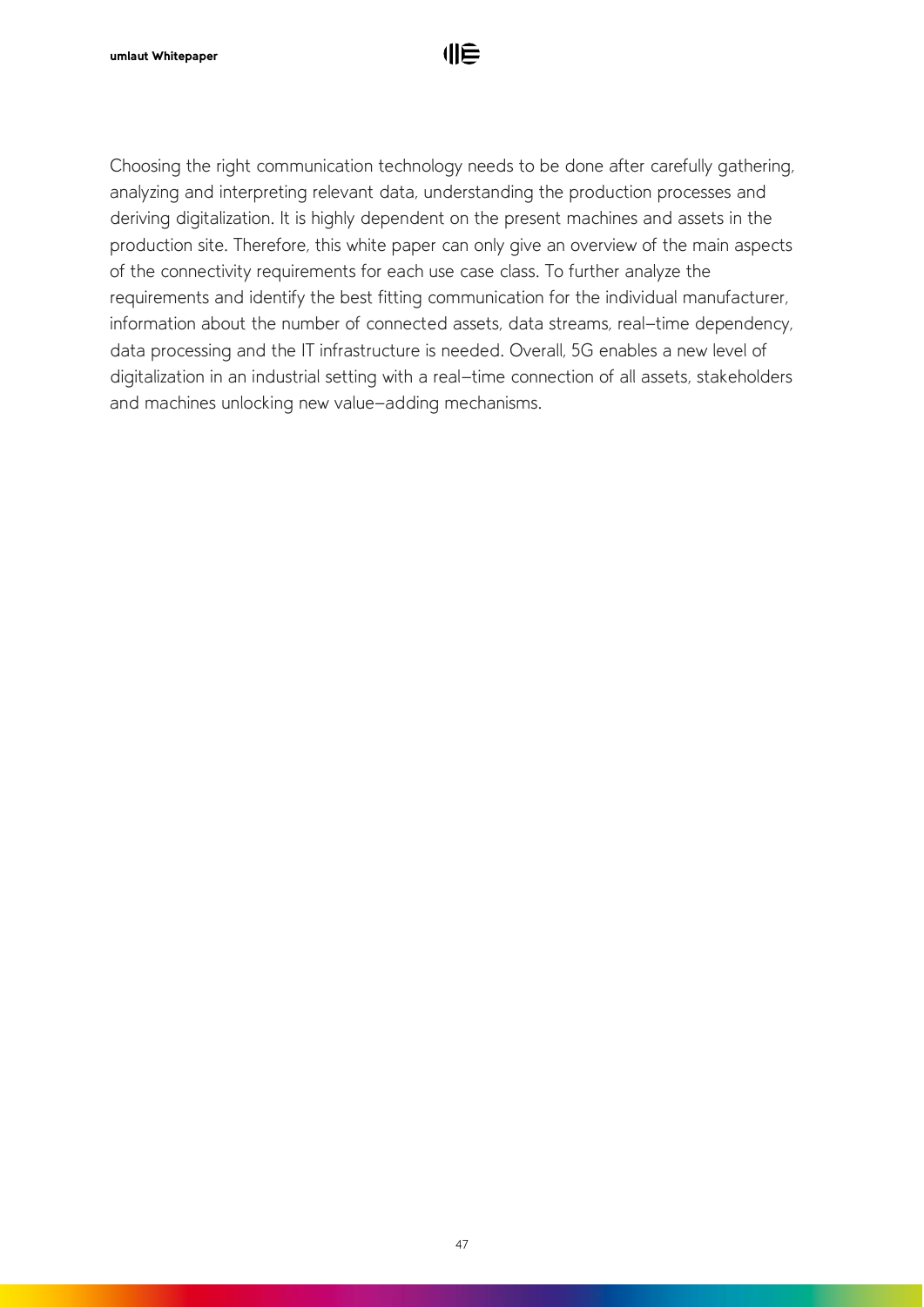# <span id="page-47-0"></span>5. Appendix

# <span id="page-47-1"></span>List of abbreviations

| Abbreviation | Definition                                                          |
|--------------|---------------------------------------------------------------------|
| <b>AGV</b>   | Automated guided vehicles                                           |
| AP           | Access point                                                        |
| AR/VR        | Augmented/Virtual reality                                           |
| <b>BSS</b>   | Basic service Set                                                   |
| <b>CPPS</b>  | Cyber physical production system                                    |
| <b>CPU</b>   | Central processing unit                                             |
| <b>EIRP</b>  | Equivalent isotropically radiated power                             |
| eMBB         | Enhanced Mobile Broadband                                           |
| <b>ERP</b>   | Enterprise resource planning                                        |
| <b>IEEE</b>  | Institute of Electrical and Electronics<br>Engineers                |
| <b>IloT</b>  | Industrial internet of things                                       |
| ISM-band     | Industrial, scientific and medical band                             |
| <b>ITU-R</b> | International Telecommunication Union,<br>Radiocommunication Sector |
| LTE-A        | Long Term Evolution Advanced                                        |
| <b>WLAN</b>  | Wireless local area network                                         |
| MITM attack  | Man in the middle attack                                            |
| <b>MNO</b>   | Mobile network operators                                            |
| MU-MIMO      | Multi-User, Multiple In, Multiple Out                               |
| <b>MTP</b>   | motion-to-photon                                                    |
| <b>NFV</b>   | Network functions virtualization                                    |
| <b>OEE</b>   | Overall equipment efficiency                                        |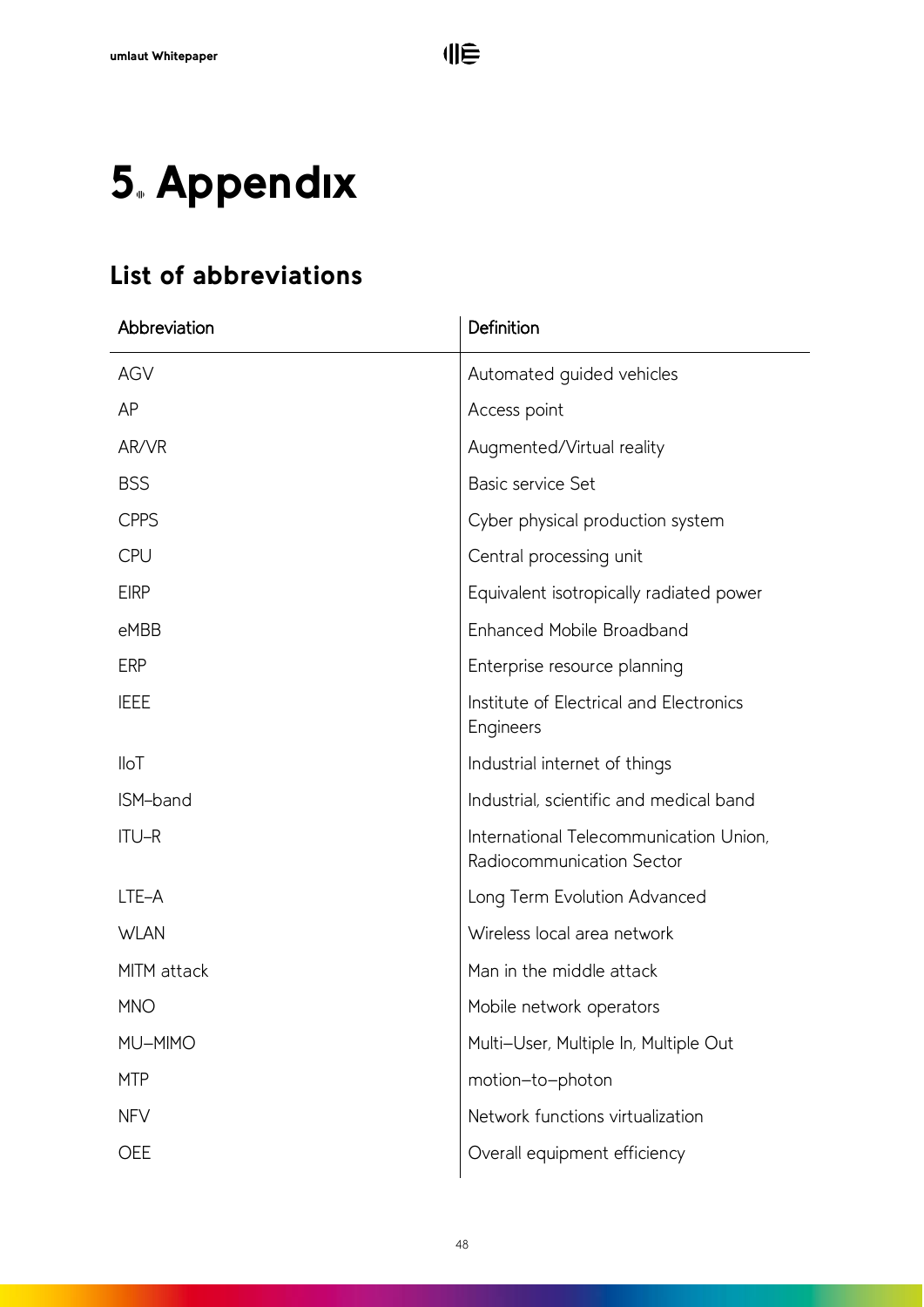

| Radio frequency identification |
|--------------------------------|
| Real time location systems     |
| Software-defined Networking    |
| Track and Trace                |
| Ultra-wideband                 |
| WiFi protected access          |
|                                |
|                                |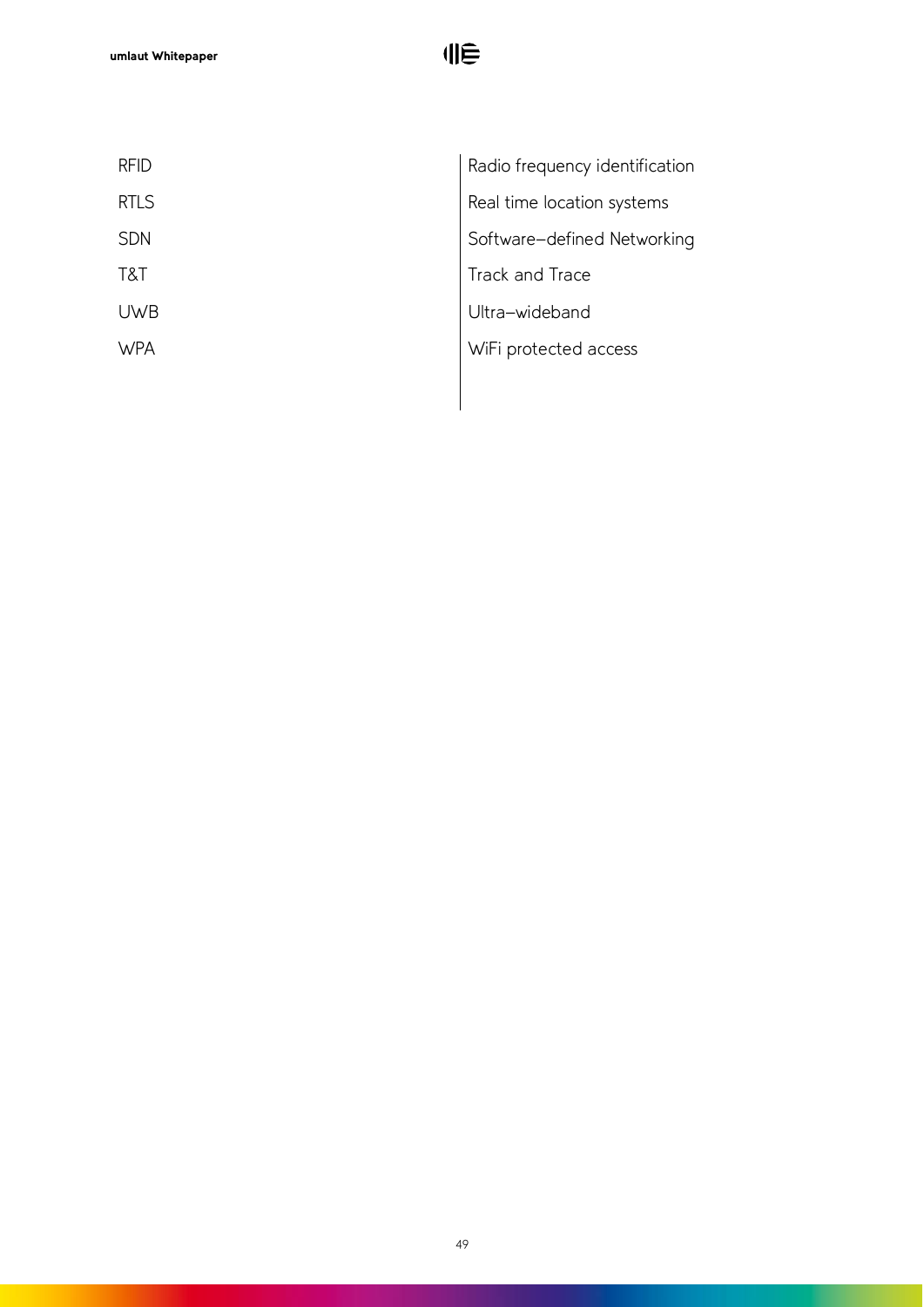# Ⅲ户

# <span id="page-49-0"></span>Bibliography

- 3GPP (Ed.). (2019a). LTE. https://www.3gpp.org/technologies/keywords-acronyms/98-lte
- 3GPP (Ed.). (2019b). Releases. https://www.3gpp.org/specifications/67-releases
- 5G ACIA. (2019a). 5G for Automation in Industry.
- 5G ACIA. (2019b). 5G for Connected Industries and Automation.

Ahlers, E. (2019). FAQ - WLAN. https://www.heise.de/select/ct/2019/2/1546773697424925

- Andreasson, H., Bouguerra, A., Cirillo, M., Dimitrov, D. N., Driankov, D., Karlsson, L., Lilienthal, A. J., Pecora, F., Saarinen, J. P., Sherikov, A., & Stoyanov, T. (2015). Autonomous Transport Vehicles: Where We Are and What Is Missing. IEEE Robotics & Automation Magazine, 22 (1), 64–75. https://doi.org/10.1109/MRA.2014.2381357
- Angius, A., Colledani, M., Horváth, A., & Gershwin, S. B. (2016). Analysis of the Lead Time Distribution in Closed Loop Manufacturing Systems. IFAC-PapersOnLine, 49(12), 307-312. https://doi.org/10.1016/j.ifacol.2016.07.622
- Arthur D. Little. (2018). Enterprise campus and dedicated private networks.
- Bauer, M., Bienzeisler, B., & Rohm, M. (2019). Track and Trace Technologien im Überlick: Kurzstudie zur Potenzialanalyse digitaler Objekterkennungs-Technoogien im Anwendungsfeld Logistik.
- Blum, M., & Schuh, G. (2017). Towards a Data-oriented Optimization of Manufacturing Processes - A Real-Time Architecture for the Order Processing as a Basis for Data Analytics Methods. In Proceedings of the 19th International Conference on Enterprise Information Systems (pp. 257-264). SCITEPRESS - Science and Technology Publications. https://doi.org/10.5220/0006326002570264
- Boccardi, F., Heath, R. W., Lozano, A., Marzetta, T. L., & Popovski, P. (2014). Five disruptive technology directions for 5G. IEEE Communications Magazine, 52(2), 74-80. https://doi.org/10.1109/MCOM.2014.6736746
- Brena, R. F., García-Vázquez, J. P., Galván-Tejada, C. E., Muñoz-Rodriguez, D., Vargas-Rosales, C., & Fangmeyer, J. (2017). Evolution of Indoor Positioning Technologies: A Survey. Journal of Sensors, 2017 (6, article 359), 1–21. https://doi.org/10.1155/2017/2630413
- Brown, G. (2018). Ultra-reliable low-latency 5G for industrial automation.
- Bundesnetzagentur (Ed.). WLAN das funktgestützte Lokale Netz. https://emf3.bundesnetzagentur.de/pdf/WLAN-BNetzA.pdf
- Bundesnetzagentur. (2013). Allgemeinzuteilung von Frequenzen für die Nutzung in lokalen Netzwerken.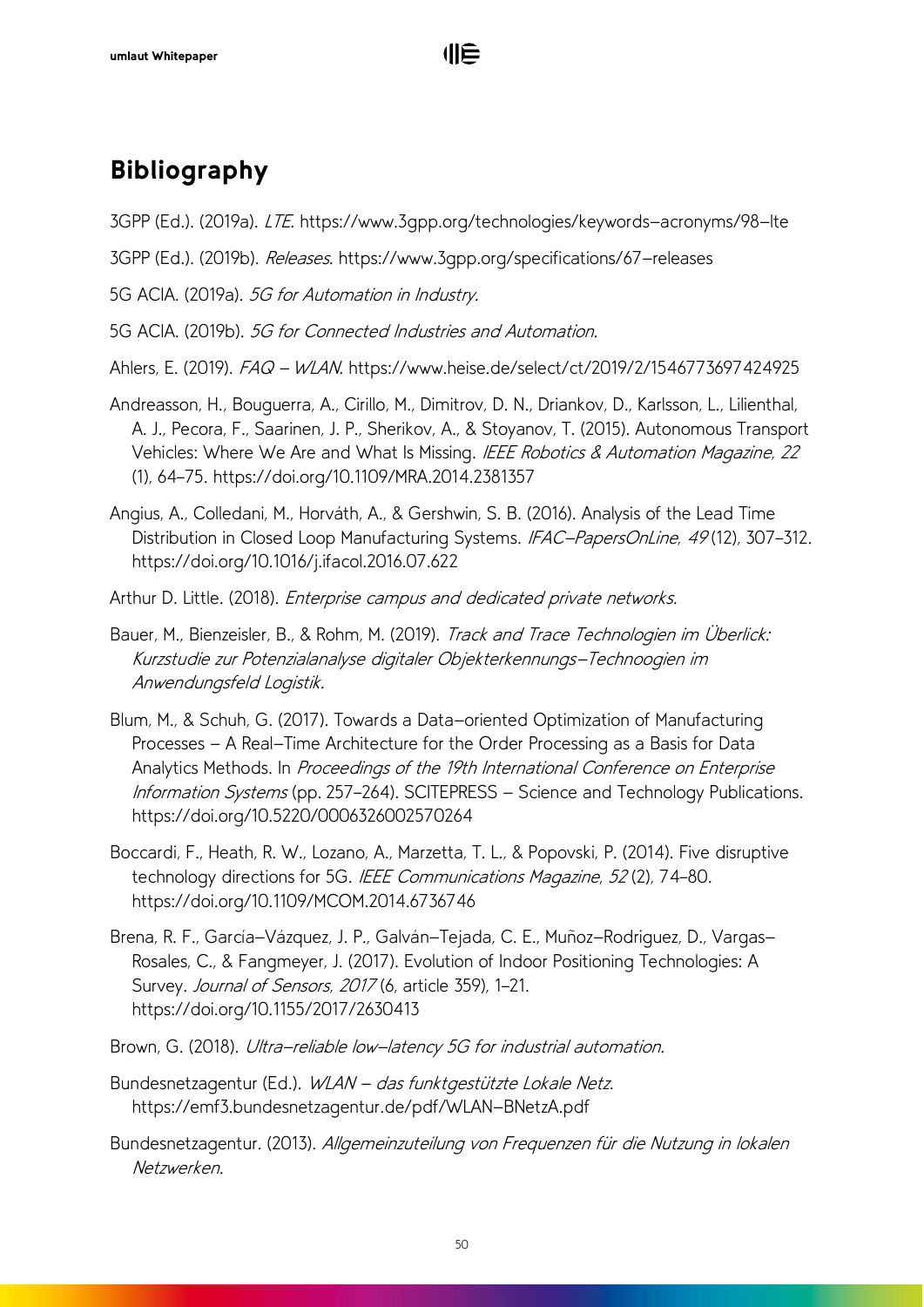Büttner, S., Mucha, H., Funk, M., Kosch, T., Aehnelt, M., Robert, S., & Röcker, C. (2017). The Design Space of Augmented and Virtual Reality Applications for Assistive Environments in Manufacturing. In Unknown (Ed.), Proceedings of the 10th International Conference on PErvasive Technologies Related to Assistive Environments - PETRA '17 (pp. 433–440). ACM Press. https://doi.org/10.1145/3056540.3076193

川戸

- Cheruvu, S., Kumar, A., Smith, N., & Wheeler, D. (2020). Demystifying Internet of Things security: Successful IoT device/edge and platform security deployment. Apress.
- Choi, S., Jung, K., & Noh, S. D. (2015). Virtual reality applications in manufacturing industries: Past research, present findings, and future directions. Concurrent Engineering, 23(1), 40-63. https://doi.org/10.1177/1063293X14568814
- Cisco. (2018). IEEE 802.11ax: The Sixth Generation of Wi-Fi.
- Damiani, L., Demartini, M., Guizzi, G., Revetria, R., & Tonelli, F. (2018). Augmented and virtual reality applications in industrial systems: A qualitative review towards the industry 4.0 era. IFAC-PapersOnLine, <sup>51</sup> (11), 624–630. https://doi.org/10.1016/j.ifacol.2018.08.388
- DotEcon LTd and Axon Partners Group. (2018). Study on Implications of 5G deployment on Future Business Models.
- Elektronik Kompendium (Ed.). IEEE 802.11ac / Gigabit-WLAN. https://www.elektronikkompendium.de/sites/net/1602101.htm
- Fan, C., Li, S., Guo, R., & Wu, Y. (2018). Analysis of AGV Optimal Path Problem in Smart Factory Based on Genetic Simulated Annealing Algorithm. In Proceedings of the 4th Workshop on Advanced Research and Technology in Industry (WARTIA 2018). Atlantis Press. https://doi.org/10.2991/wartia-18.2018.27
- Gessler, R., & Krause, T. (2015). Wireless-Netzwerke für den Nahbereich. Springer Fachmedien Wiesbaden.
- Giebler, C., Gröger, C., Hoos, E., Schwarz, H., & Mitschang, B. (2019). Leveraging the Data Lake: Current State and Challenges. In C. Ordonez, I.-Y. Song, G. Anderst-Kotsis, A. M. Tjoa, & I. Khalil (Eds.), Lecture Notes in Computer Science. Big Data Analytics and Knowledge Discovery (Vol. 11708, pp. 179–188). Springer International Publishing. https://doi.org/10.1007/978-3-030-27520-4\_13
- Gkorou, D., Hoogenboom, T., Ypma, A., Tsirogiannis, G., Giollo, M., Sonntag, D., Vinken, G., van Haren, R., van Wijk, R. J., & Nije, J. (2017). Towards Big Data Visualization for Monitoring and Diagnostics of High Volume Semiconductor Manufacturing. In Unknown (Ed.), Proceedings of the Computing Frontiers Conference on ZZZ - CF'17 (pp. 338-342). ACM Press. https://doi.org/10.1145/3075564.3078883
- Grotepass, J., Eichinger, J., & Voigtländer, F. (2019). Mit 5G zu neuen Potentialen in Produktion und Logistik. In M. ten Hompel, B. Vogel-Heuser, & T. Bauernhansl (Eds.),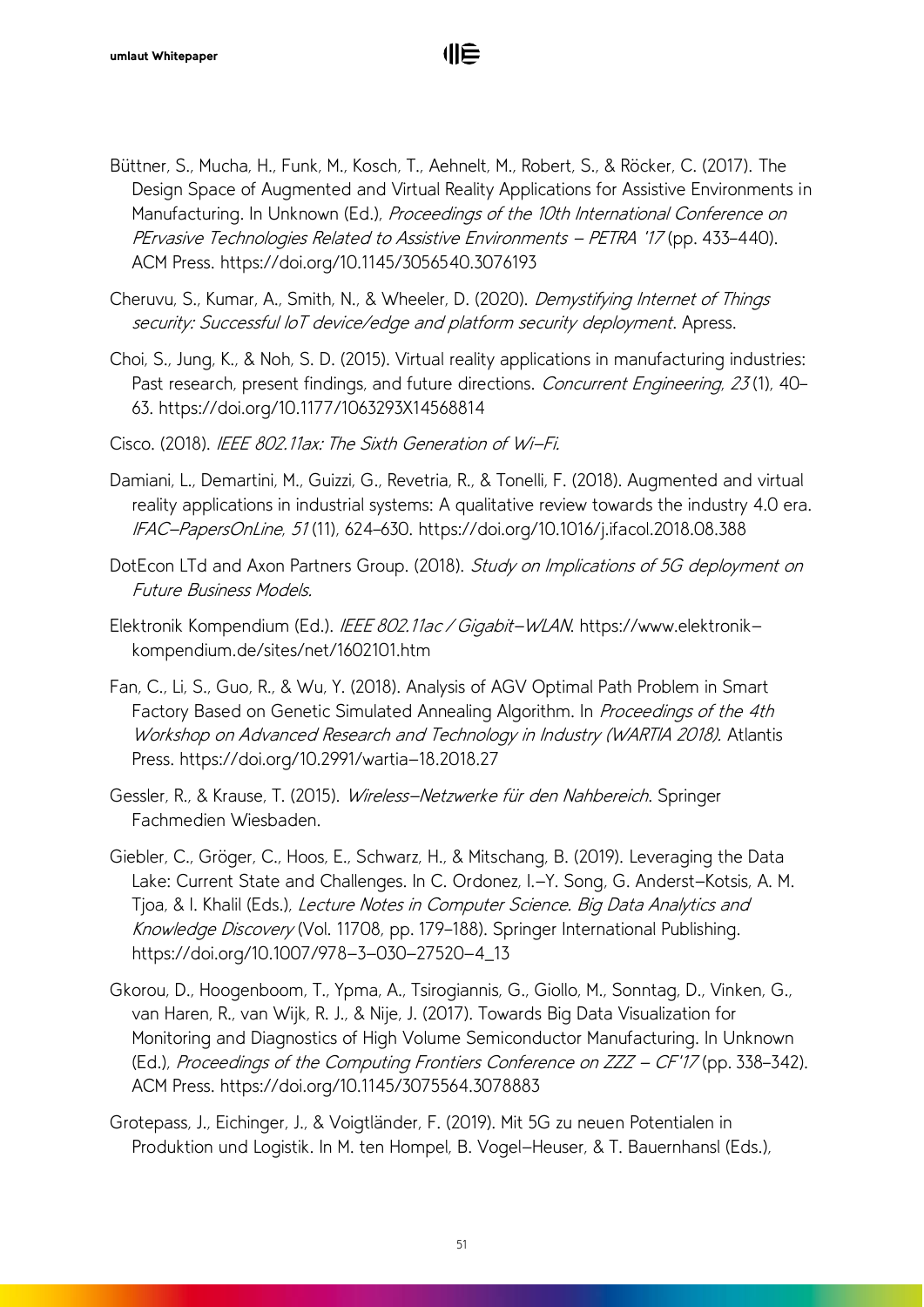Springer Reference Technik. Handbuch Industrie 4.0 (pp. 1-35). Springer Berlin Heidelberg. https://doi.org/10.1007/978-3-662-45537-1\_106-1

GSMA. (2019). 5G Implementation Guidelines.

He, W., Tan, E. L., Lee, E. W., & Li, T. Y. (2009). A solution for integrated track and trace in supply chain based on RFID & GPS. In 2009 IEEE Conference on Emerging Technologies & Factory Automation (pp. 1–6). IEEE. https://doi.org/10.1109/ETFA.2009.5347146

Ⅲ户

- Hermann, M., Pentek, T., & Otto, B. (2016). Design Principles for Industrie 4.0 Scenarios. In 2016 49th Hawaii International Conference on System Sciences (HICSS) (pp. 3928–3937). IEEE. https://doi.org/10.1109/HICSS.2016.488
- Issa, A., Hatiboglu, B., Bildstein, A., & Bauernhansl, T. (2018). Industrie 4.0 roadmap: Framework for digital transformation based on the concepts of capability maturity and alignment. Procedia CIRP, 72, 973–978. https://doi.org/10.1016/j.procir.2018.03.151
- ITU-R. (2015). IMT Vision: Framework and overall objectives of the future development of IMT for 2020 and beyond.
- Jeschke, S., Brecher, C., Song, H., & Rawat, D. B. (2017). Industrial Internet of Things: Cybermanufacturing Systems. Springer Series in Wireless Technology. Springer International Publishing; Imprint: Springer.
- Kovalev, I., Nezhmetdinov, R., & Kvashnin, D. (2019). Big data analytics of the technological equipment based on Data Lake architecture. MATEC Web of Conferences, 298 (7), 79. https://doi.org/10.1051/matecconf/201929800079
- Li, C., Yin, X., & Yang, H. (2019). Research on AGV Transportation Vehicle Based on PLC. *IOP* Conference Series: Earth and Environmental Science, 295, 32095. https://doi.org/10.1088/1755-1315/295/3/032095
- Lu, Y., Liu, C., Wang, K. I.-K., Huang, H., & Xu, X. (2019). Digital Twin-driven smart manufacturing: Connotation, reference model, applications and research issues. Robotics and Computer-Integrated Manufacturing, 61, 101837. https://doi.org/10.1016/j.rcim.2019.101837
- Lv, M., Gao, T., & Zhang, N. (2016). Research of AGV Scheduling and Path Planning of Automatic Transport System. International Journal of Control and Automation, 9(4), 1-10. https://doi.org/10.14257/ijca.2016.9.4.01
- Mahmood, K., Lanz, M., Toivonen, V., & Otto, T. (2018). A Performance Evaluation Concept for Production Systems in an SME Network. Procedia CIRP, 72, 603-608. https://doi.org/10.1016/j.procir.2018.03.182
- Marsch, P., Bulakci, Ö., Queseth, O., & Boldi, M. (2018). 5G system design: Architectural and functional considerations and long term research. Wiley.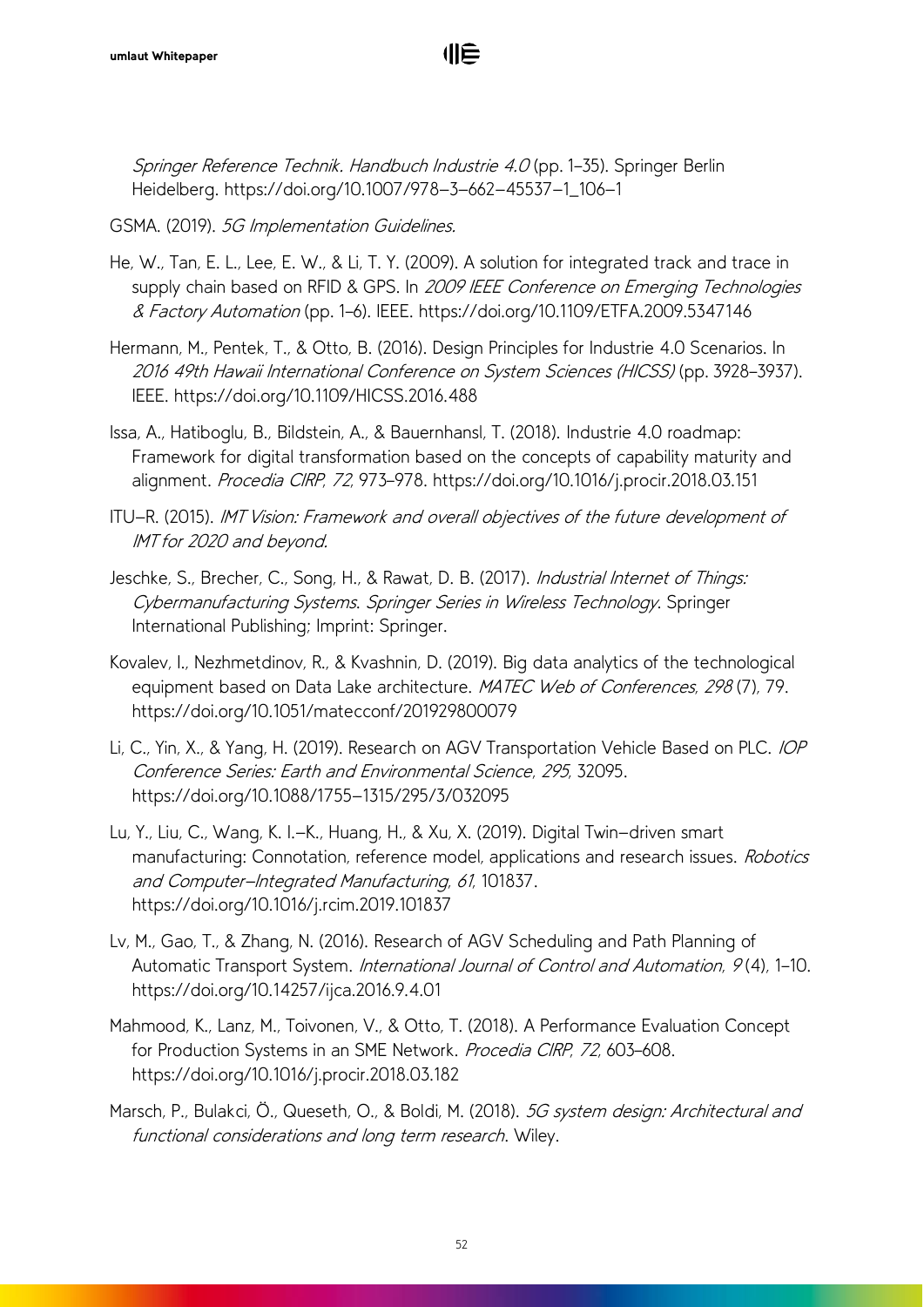Mireles, J., Terrazas, C., Gaytan, S. M., Roberson, D. A., & Wicker, R. B. (2015). Closed-loop automatic feedback control in electron beam melting. The International Journal of Advanced Manufacturing Technology, <sup>78</sup> (5-8), 1193–1199. https://doi.org/10.1007/s00170-014-6708-4

川戸

Motorola. (2009). Realistic LTE Performance: From Peak Rate to Subscriber Experience.

NGMN Alliance. (2015). NGMN 5G White Paper.

- Nielsen, I., Dang, Q.-V., Bocewicz, G., & Banaszak, Z. (2017). A methodology for implementation of mobile robot in adaptive manufacturing environments. Journal of Intelligent Manufacturing, <sup>28</sup> (5), 1171–1188. https://doi.org/10.1007/s10845-015-1072-2
- Orlosky, J., Kiyokawa, K., & Takemura, H. (2017). Virtual and Augmented Reality on the 5G Highway. Journal of Information Processing, 25 (0), 133-141. https://doi.org/10.2197/ipsjjip.25.133
- Palattella, M. R., Dohler, M., Grieco, A., Rizzo, G., Torsner, J., Engel, T., & Ladid, L. (2016). Internet of Things in the 5G Era: Enablers, Architecture, and Business Models. IEEE Journal on Selected Areas in Communications, 34 (3), 510–527. https://doi.org/10.1109/JSAC.2016.2525418
- Raafat, H. M., Hossain, M. S., Essa, E., Elmougy, S., Tolba, A. S., Muhammad, G., & Ghoneim, A. (2017). Fog Intelligence for Real-Time IoT Sensor Data Analytics. IEEE Access, 5, 24062–24069. https://doi.org/10.1109/ACCESS.2017.2754538
- Sauter, M. (2018). Grundkurs Mobile Kommunikationssysteme: LTE-Advanced Pro, UMTS, HSPA, GSM, GPRS, Wireless LAN und Bluetooth (7. Aufl. 2018). Springer Fachmedien Wiesbaden.
- Sawall, A. (2018). Standardisierung von 5G ist fertig. https://www.golem.de/news/3gppstandardisierung-von-5g-ist-fertiggestellt-1806-134992.html
- Sebayang, A. (2019). WiFi 6 Zertifizierungsphase des neuen WLAN-Standards beginnt. https://www.golem.de/news/wi-fi-6-zertifizierungsphase-des-neuen-wlan-standardsbeginnt-1909-143897.html
- Shafi, M., Molisch, A. F., Smith, P. J., Haustein, T., Zhu, P., Silva, P. de, Tufvesson, F., Benjebbour, A., & Wunder, G. (2017). 5G: A Tutorial Overview of Standards, Trials, Challenges, Deployment, and Practice. IEEE Journal on Selected Areas in Communications, 35 (6), 1201–1221. https://doi.org/10.1109/JSAC.2017.2692307
- Shahriar, M. R., Sunny, S. M. N. A., Liu, X., Leu, M. C., Hu, L., & Nguyen, N.-T. (2018). MTComm Based Virtualization and Integration of Physical Machine Operations with Digital-Twins in Cyber-Physical Manufacturing Cloud. In 2018 5th IEEE International Conference on Cyber Security and Cloud Computing (CSCloud)/2018 4th IEEE International Conference on Edge Computing and Scalable Cloud (EdgeCom) (pp. 46–51). IEEE. https://doi.org/10.1109/CSCloud/EdgeCom.2018.00018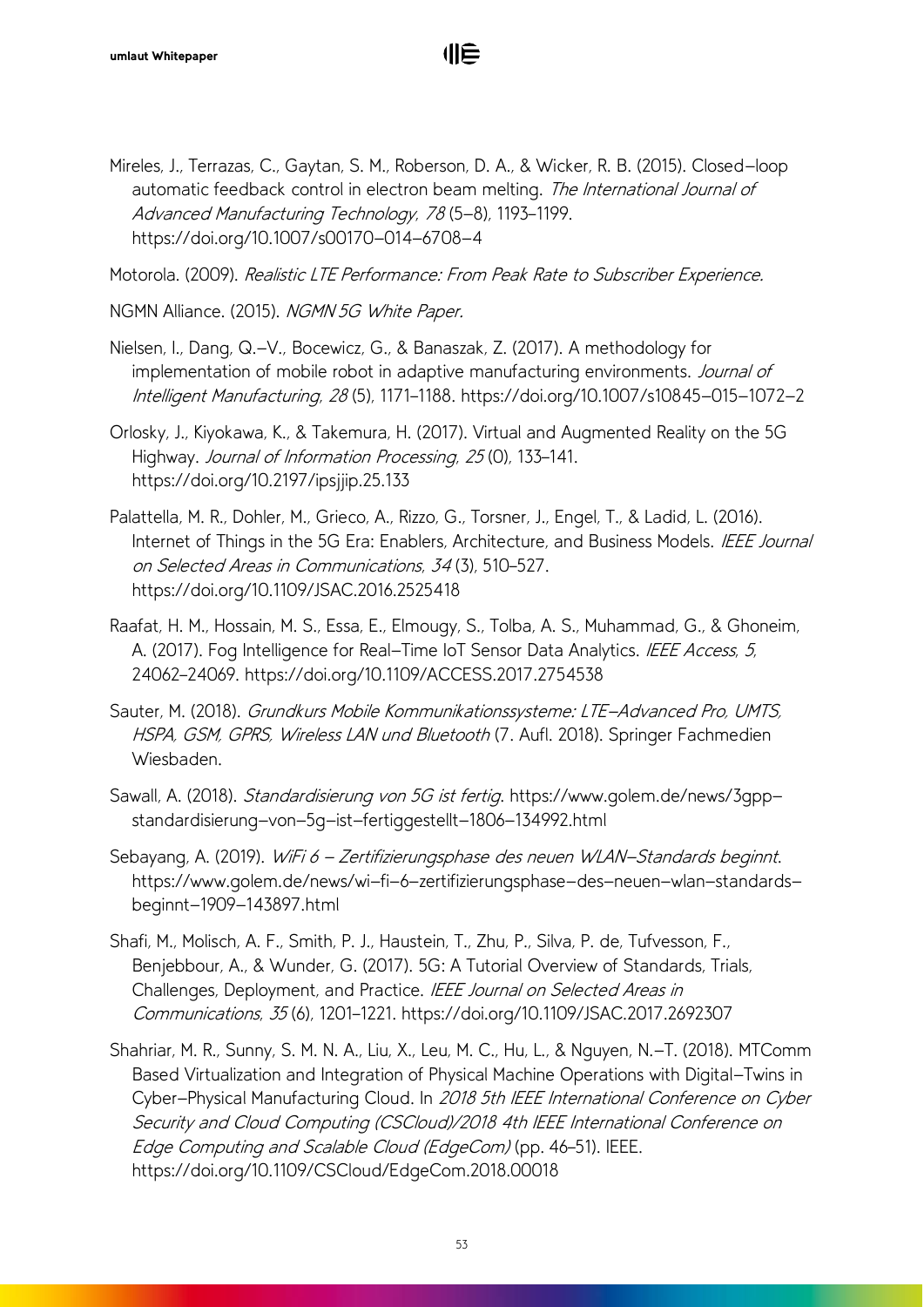Simsek, M., Aijaz, A., Dohler, M., Sachs, J., & Fettweis, G. (2016). The 5G-Enabled Tactile Internet: Applications, requirements, and architecture. In 2016 IEEE Wireless Communications and Networking Conference (pp. 1–6). IEEE. https://doi.org/10.1109/WCNC.2016.7564647

Ⅲ户

Stark, R. Smarte Fabrik 4.0: Digitaler Zwilling.

- Tan, Y. S., Ng, Y. T., & Low, J. S. C. (2017). Internet-of-Things Enabled Real-time Monitoring of Energy Efficiency on Manufacturing Shop Floors. Procedia CIRP, 61, 376-381. https://doi.org/10.1016/j.procir.2016.11.242
- Tao, F., & Qi, Q. (2019). New IT Driven Service-Oriented Smart Manufacturing: Framework and Characteristics. IEEE Transactions on Systems, Man, and Cybernetics: Systems, 49(1), 81–91. https://doi.org/10.1109/TSMC.2017.2723764
- Tao, F., & Zhang, M. (2017). Digital Twin Shop-Floor: A New Shop-Floor Paradigm Towards Smart Manufacturing. IEEE Access, 5, 20418-20427. https://doi.org/10.1109/ACCESS.2017.2756069
- Tokola, H., Gröger, C., Järvenpää, E., & Niemi, E. (2016). Designing Manufacturing Dashboards on the Basis of a Key Performance Indicator Survey. Procedia CIRP, 57, 619-624. https://doi.org/10.1016/j.procir.2016.11.107
- Turner, M. (2019). WiFi 6 Explained: The Next Generation of WiFl. https://www.techspot.com/article/1769-wi-fi-6-explained/
- Wang, J., Ye, L., Gao, R. X., Li, C., & Zhang, L. (2019). Digital Twin for rotating machinery fault diagnosis in smart manufacturing. International Journal of Production Research, 57 (12), 3920–3934. https://doi.org/10.1080/00207543.2018.1552032
- Westphal, C. (2017). Challenges in Networking to Support Augmented Reality and Virtual Reality.
- Wi-Fi Alliance (Ed.). (2019). Wi-Fi certified 6 delievers new Wi-Fi era. https://www.wifi.org/news-events/newsroom/wi-fi-certified-6-delivers-new-wi-fi-era